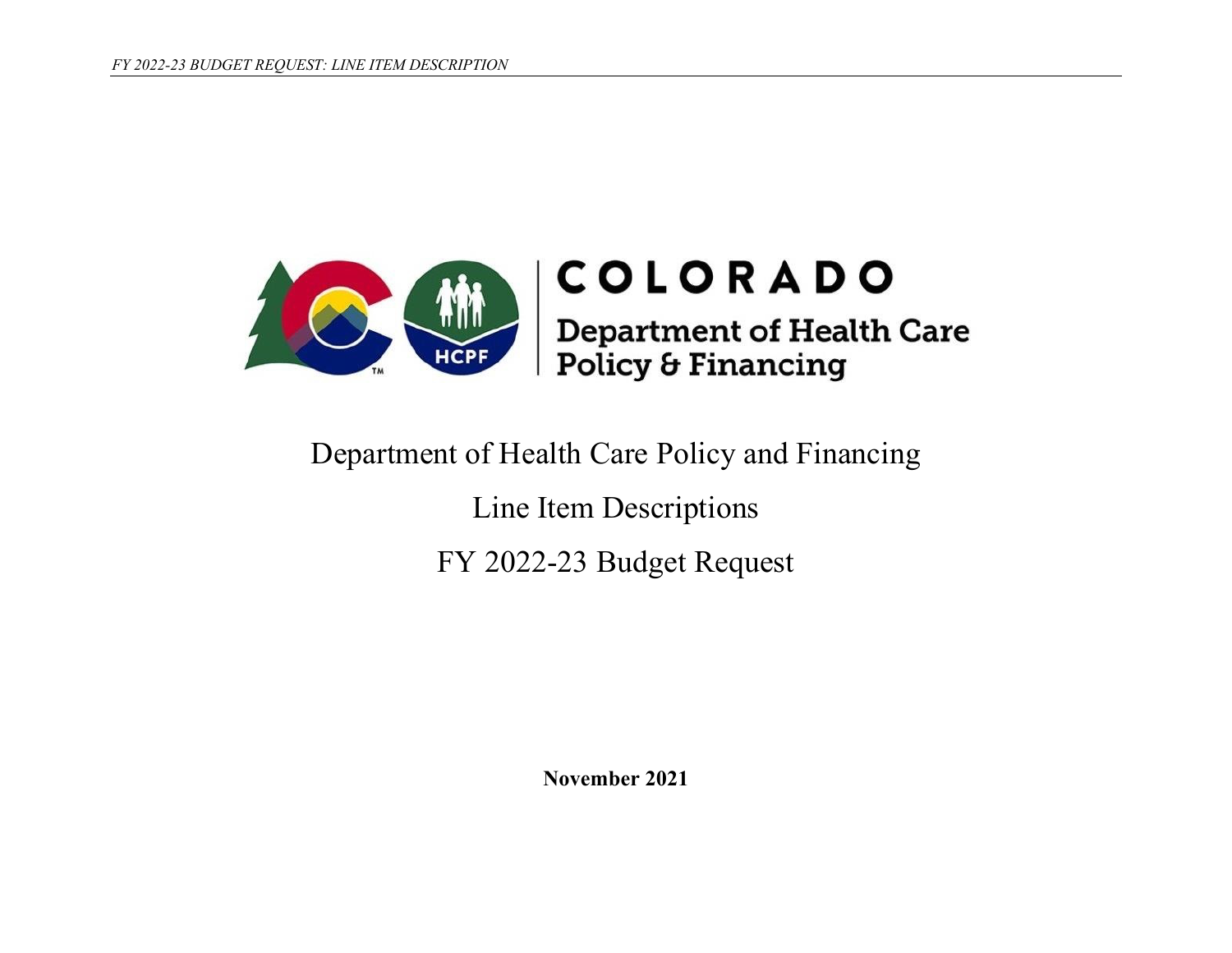| $(A) GENERAL ADMINISTRATION $ |  |
|-------------------------------|--|
|                               |  |
|                               |  |
|                               |  |
|                               |  |
|                               |  |
|                               |  |
|                               |  |
|                               |  |
|                               |  |
|                               |  |
|                               |  |
|                               |  |
|                               |  |
|                               |  |
|                               |  |
|                               |  |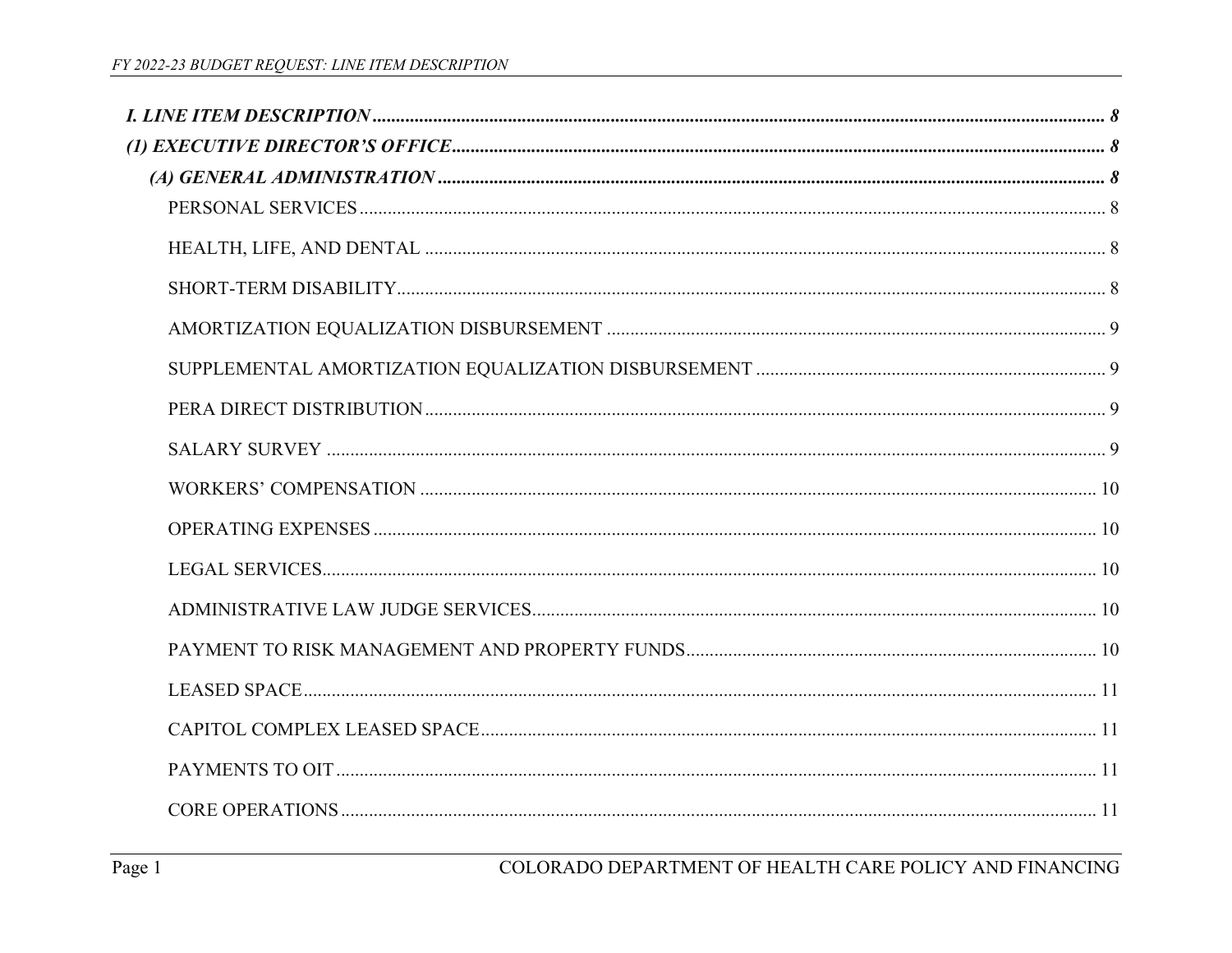| COLORADO BENEFITS MANAGEMENT SYSTEMS, OPERATING AND CONTRACT EXPENSES  16     |
|-------------------------------------------------------------------------------|
| COLORADO BENEFITS MANAGEMENT SYSTEMS, HEALTH CARE AND ECONOMIC SECURITY STAFF |
|                                                                               |
|                                                                               |
|                                                                               |
|                                                                               |
|                                                                               |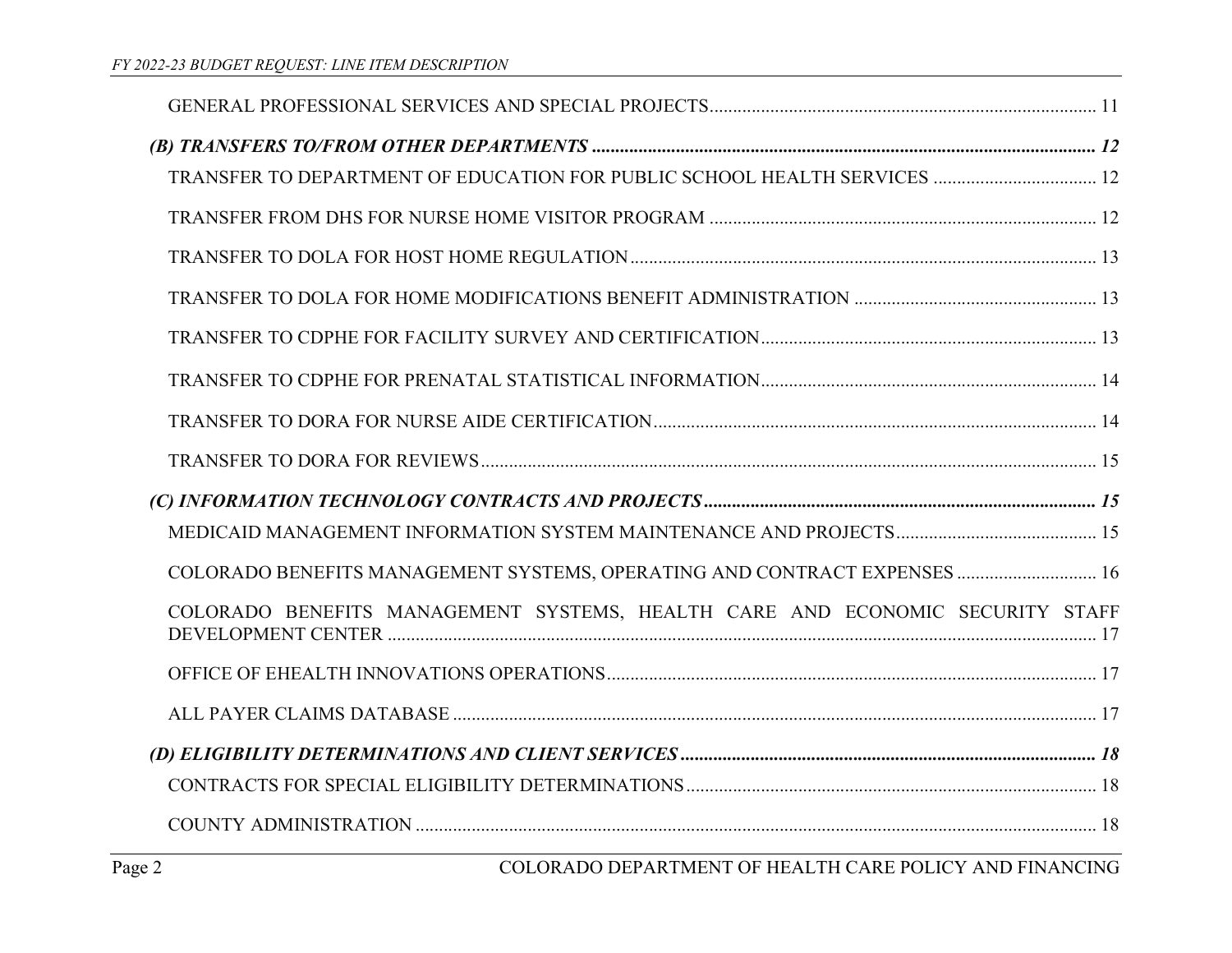| $(H) INDIRECT COST RECOVERIES. \hspace{100pt} 31$ |  |
|---------------------------------------------------|--|
|                                                   |  |
|                                                   |  |
|                                                   |  |
|                                                   |  |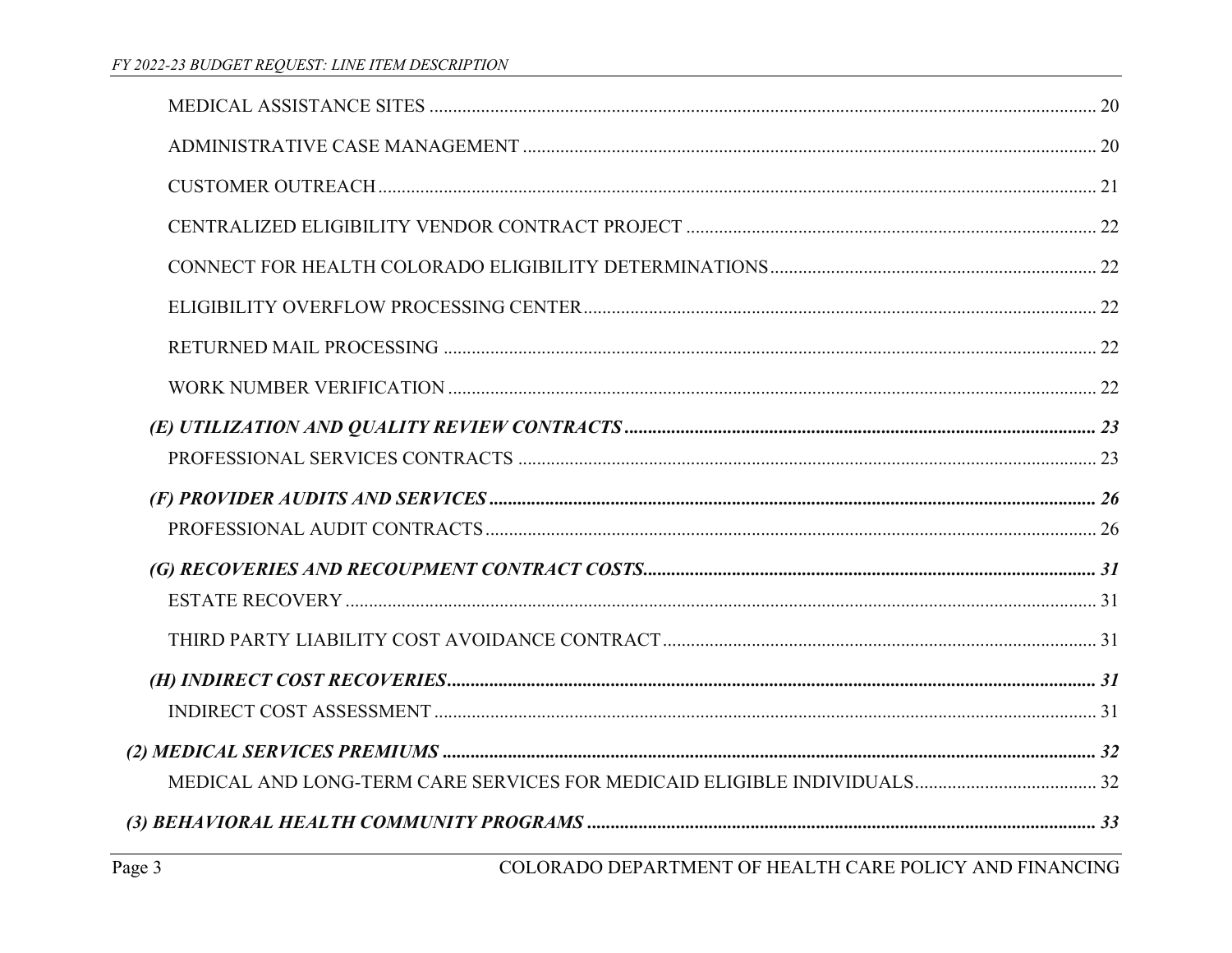| (3) STATE-ONLY PROGRAMS $\ldots$ 34 |  |
|-------------------------------------|--|
|                                     |  |
|                                     |  |
|                                     |  |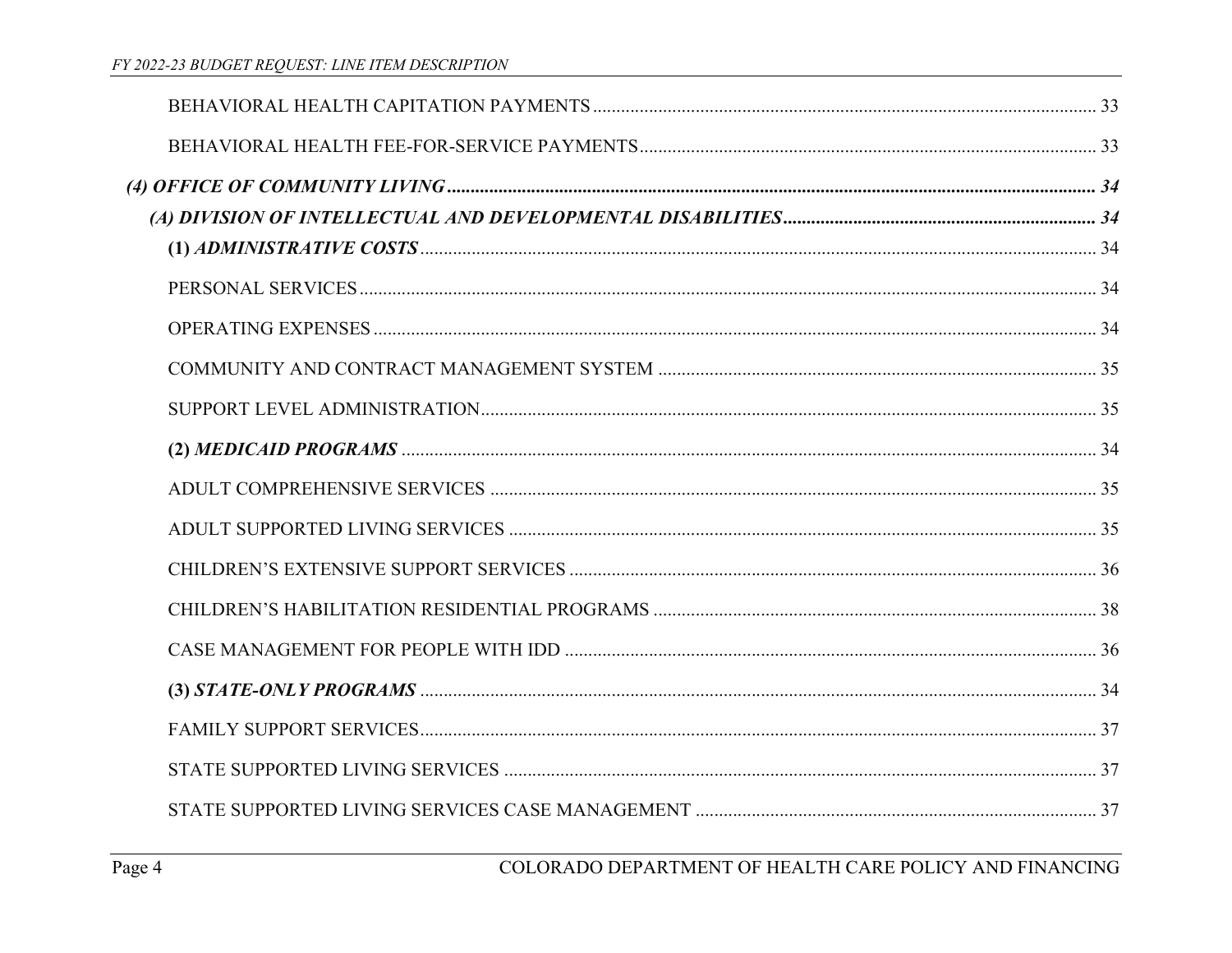|        | SCREENING, BRIEF INTERVENTION, AND REFERRAL TO TREATMENT TRAINING GRANT PROGRAM 49 |  |
|--------|------------------------------------------------------------------------------------|--|
|        |                                                                                    |  |
| Page 5 | COLORADO DEPARTMENT OF HEALTH CARE POLICY AND FINANCING                            |  |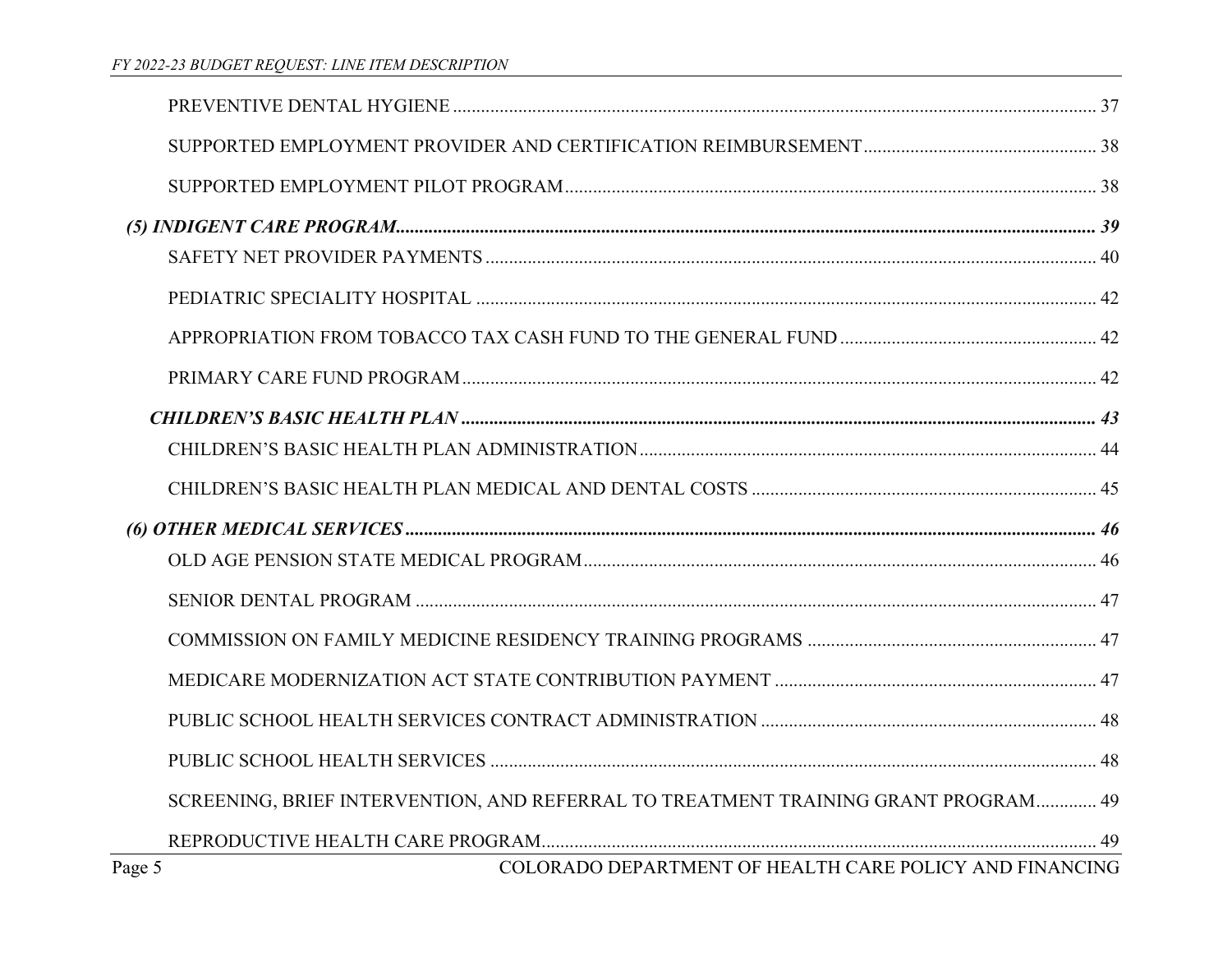| (H) ADULT ASSISTANCE PROGRAMS, COMMUNITY SERVICES FOR THE ELDERLY - MEDICAID FUNDING 55 |  |
|-----------------------------------------------------------------------------------------|--|
|                                                                                         |  |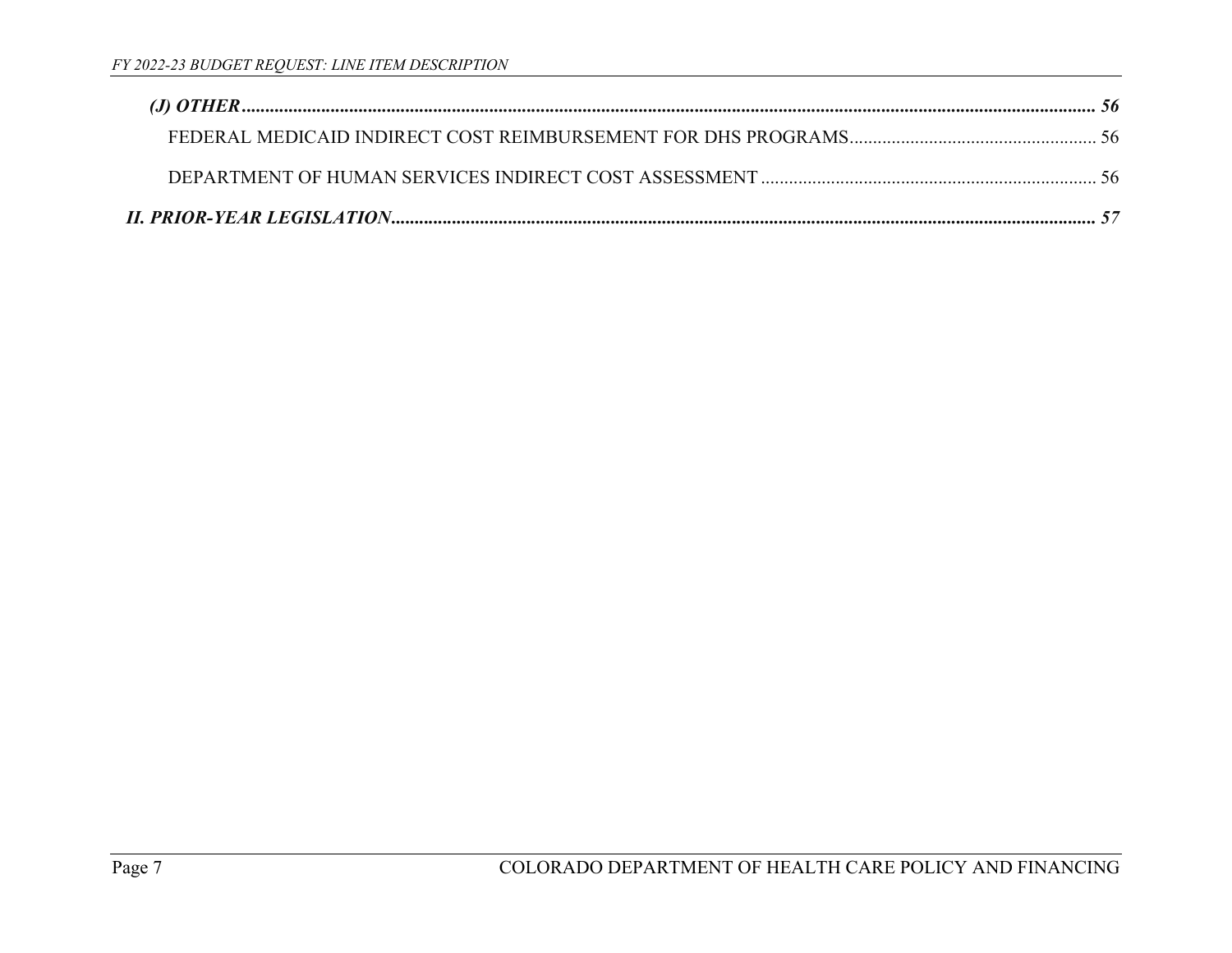# *I. LINE ITEM DESCRIPTION*

# *(1) EXECUTIVE DIRECTOR'S OFFICE*

The Executive Director's Office Long Bill group of the Department's budget contains the administrative funding for the Department. Specifically, this funding supports the Department's personnel and operating expenses. In addition, this division contains contract funding for provider audits, eligibility determination, client and provider services, utilization and quality review, and information technology contracts. This division is divided into eight subdivisions.

#### *(A) GENERAL ADMINISTRATION*

This subdivision contains the appropriations for the Department's Full-Time Equivalent (FTE), personal services, employee-related expenses and benefits, and operating expenses. This subdivision also contains funding for all of the centrally appropriated line items in the Department. A description of each line item is presented below.

#### **PERSONAL SERVICES**

This line item funds the majority of the Department's expenditures for FTE, temporary staff, and some of its contractors. Allocated Payroll Expenses Other Than Salary (POTS) for the FTE, including Salary Survey, Merit Pay, Health, Life, and Dental, Short-Term Disability, Amortization Equalization Disbursement, and Supplemental Amortization Equalization Disbursement, are paid through this line item.

#### **HEALTH, LIFE, AND DENTAL**

This line item funds the Department's health, life, and dental insurance benefits, and is part of the POTS component paid jointly by the State and State employees. The calculated annual appropriation is based upon recommendations contained in the annual Total Compensation Report and associated guidance from the Governor's Office of State Planning and Budgeting (OSPB) and is calculated based upon employee benefit enrollment selections.

#### **SHORT-TERM DISABILITY**

This line item, a component of POTS, provides partial payment of an employee's salary in the event that an individual becomes disabled and cannot perform his or her work duties. This benefit is calculated on an annual basis in accordance with OSPB Common Policy instructions.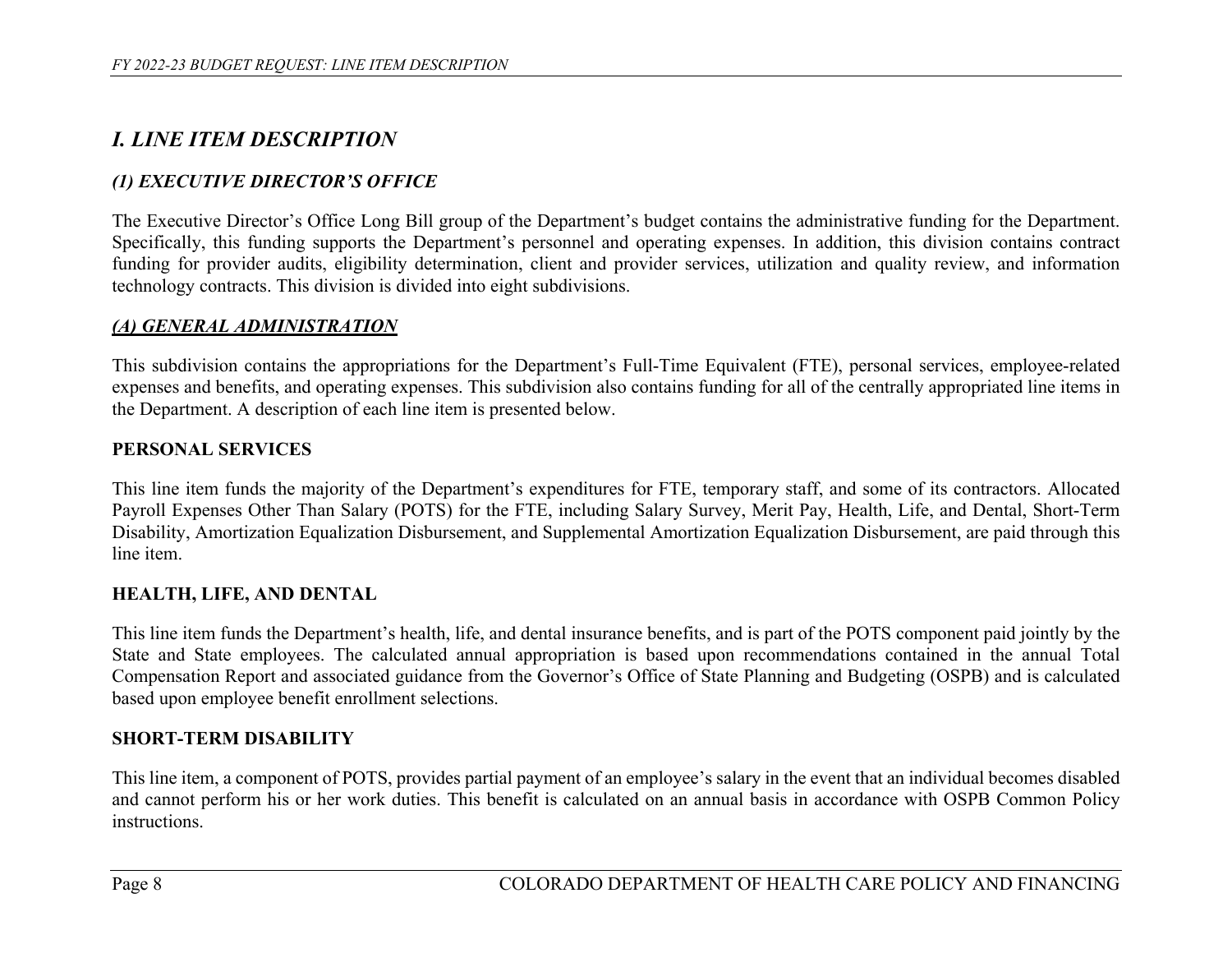## **AMORTIZATION EQUALIZATION DISBURSEMENT**

This line item funds the increased employer contribution to the Public Employees' Retirement Association (PERA) Trust Fund to amortize the unfunded liability in the Trust Fund beginning January 2006. The request for this line item is computed in accordance with OSPB Common Policy instructions, and is calculated using the sum of base salaries, Salary Survey, and Merit Pay adjustments. During the 2005 legislative session, the General Assembly created a single Amortization Equalization Disbursement line item in all departments to fund these expenses. The Amortization Equalization Disbursement is calculated using the same methodology as the PERA contribution calculation and includes all employees eligible for State retirement benefits.

#### **SUPPLEMENTAL AMORTIZATION EQUALIZATION DISBURSEMENT**

The Supplemental Amortization Equalization Disbursement increases the employee's contribution to the PERA Trust Fund to amortize the unfunded liability beginning January 2008. The request for this line item is computed in accordance with OSPB Common Policy instructions, and is calculated using the sum of base salaries, Salary Survey, and Merit Pay adjustments. During the 2006 legislative session, the General Assembly passed SB 06-235, which created this line item in all departments to fund these expenses. The Supplemental Amortization Equalization Disbursement is calculated using the same methodology as the PERA contribution calculation and includes all employees eligible for State retirement benefits.

#### **PERA DIRECT DISTRIBUTION**

This line item was created in the FY 2019-20 Long Bill (SB 19-207) per SB 18-200. The PERA Direct Distribution is an annual contribution the State must make to PERA until the unfunded liabilities of the State, judicial, school, and Denver Public Schools (DPS) divisional trusts are paid.

#### **SALARY SURVEY**

The Salary Survey appropriation reflects the amounts appropriated to the Department to cover the cost of salary increases based on the Total Compensation survey performed annually by the Department of Personnel and Administration (DPA). The annual request for this line item is calculated based upon the annual Total Compensation recommendations from the State Personnel Director, along with guidance provided via the OSPB Common Policy instructions.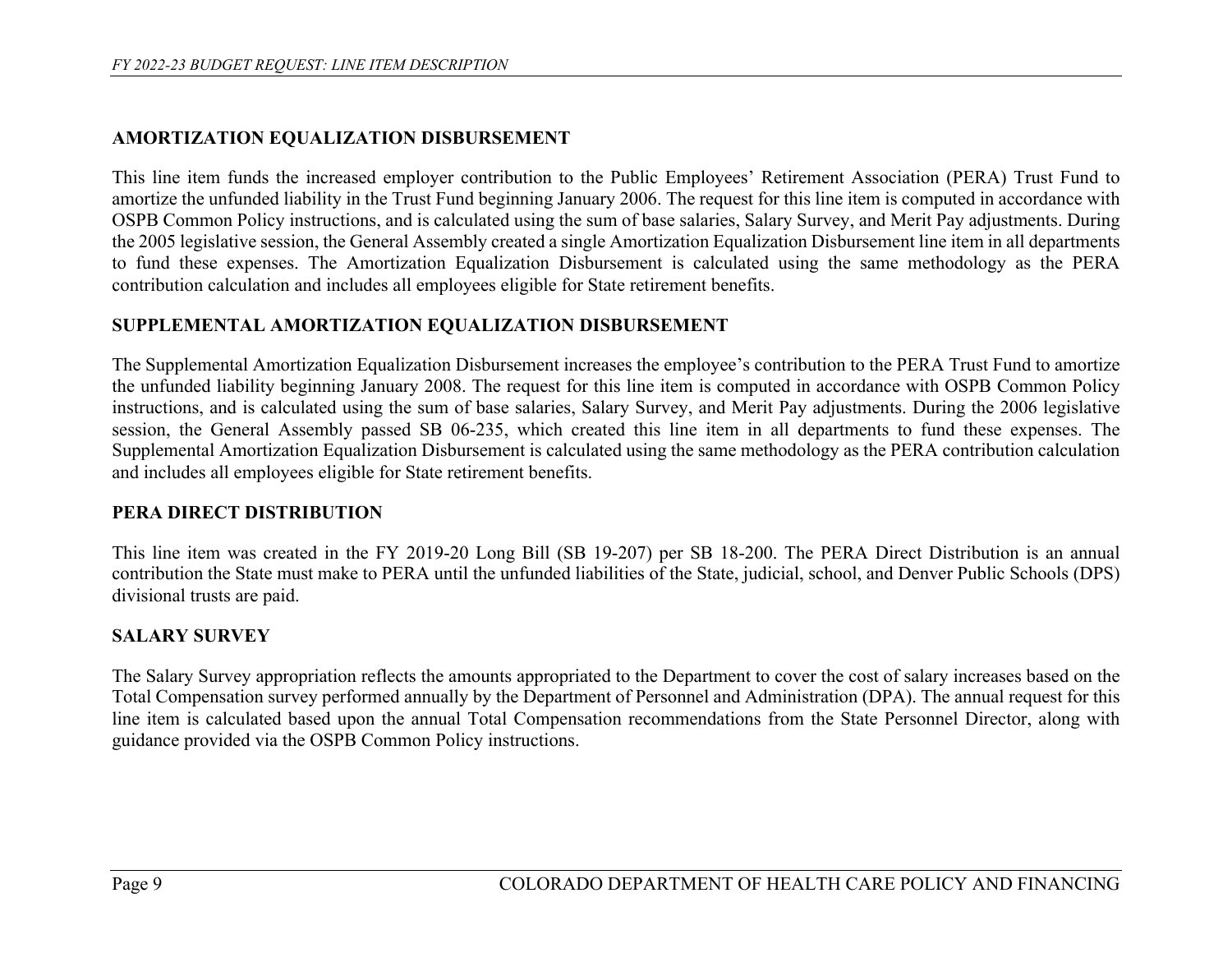## **WORKERS' COMPENSATION**

This line item provides funding for payments made to the Department of Personnel and Administration (DPA) to support the State's self-insured Worker's Compensation program. Workers' Compensation is a statewide allocation to each Department based upon historic usage. The cost basis is developed relative to estimated claim payouts, purchased professional services (actuarial and broker costs), and Common Policy adjustments. DPA's actuaries determine departmental allocations.

## **OPERATING EXPENSES**

This line item funds the expenses necessary for the Department and its staff to operate. This includes funding for office essentials such as telephones, computers, office furniture, and office supplies as well as requisite travel, both in- and out-of-state, for site visits, public meetings, stakeholder engagement, and training. This line also funds building maintenance and repairs, storage of records, public noticing and postage costs and subscriptions to federal publications.

### **LEGAL SERVICES**

This Common Policy line item funds the Department's expenditures for legal services provided by the Department of Law. The Department is billed based on a blended attorney/paralegal hourly rate developed by the Department of Law.

#### **ADMINISTRATIVE LAW JUDGE SERVICES**

This Common Policy line item includes funding for services typically provided by administrative law judges and paralegals from the Office of Administrative Courts. Departmental appropriations are based upon historical utilization of these services, by applying the prior year's billable hours to the estimated billable cost for the request year. Adjustments are made based on mid-year reviews by the Department of Personnel and Administration.

## **PAYMENT TO RISK MANAGEMENT AND PROPERTY FUNDS**

This Common Policy line item is an allocation appropriated to each department based on a shared statewide risk formula for property and liability insurance coverage, also known as the Liability Program and Property Program. In addition, this line item supports common resources for the Colorado State Employee Assistance Program which was transitioned from the Worker's Compensation allocations to the Liability allocations beginning in FY 2013-14.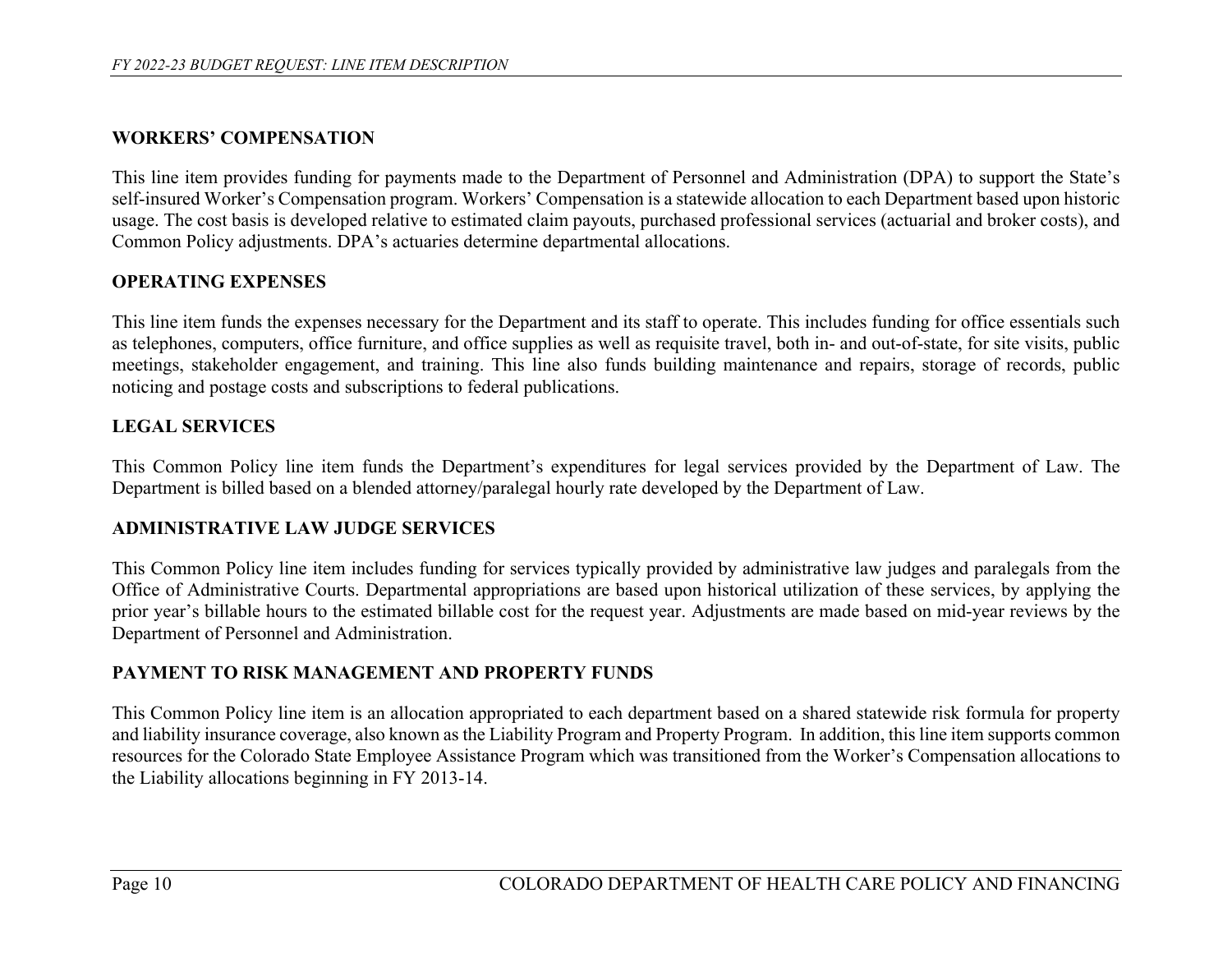## **LEASED SPACE**

Previously called Commercial Leased Space, this line item was established in FY 2003-04 as part of the transfer of the Early and Periodic Screening, Diagnosis, and Treatment (EPSDT) program and staff from the Department of Public Health and Environment to the Department via the Long Bill (SB 03-258). The line item is necessary to pay for the Department's obligations for leases of private office space and other facilities that are not State-owned.

## **CAPITOL COMPLEX LEASED SPACE**

This Common Policy line item is appropriated to cover program and overhead costs associated with the maintenance and property management functions provided by the Division of Central Services, Facilities Maintenance for the 31,512 square feet of space the Department occupies at 1570 Grant Street.

## **PAYMENTS TO OIT**

Starting in FY 2014-15, this Common Policy line item combines four Office of Information Technology (OIT)-related line items that were previously separated in the Long Bill. This line item funds the Department's allocation for services provided by OIT, including centralized computer services, provision and administration of the Colorado State Network, information technology security, new OIT initiatives, and OIT's internal office expenses.

## **CORE OPERATIONS**

This Common Policy line item resulted from the FY 2012-13 Long Bill (HB 12-1335) and was renamed from Colorado Financial Reporting System (COFRS) Modernization to Colorado Operations Resource Engine (CORE) Operations in the FY 2015-16 Long Bill (SB 15-234). It funds the Department's allocation for services related to the implementation and ongoing support of the new statewide accounting system used by the Office of the State Controller to record all State revenues and expenditures. The new system is needed to meet the State's fiduciary responsibilities, mitigate the risk of system failure, and upgrade functionality.

#### **GENERAL PROFESSIONAL SERVICES AND SPECIAL PROJECTS**

This line item was created in FY 2007-08 and contains appropriations for any special or temporary projects the General Assembly chooses to fund each year.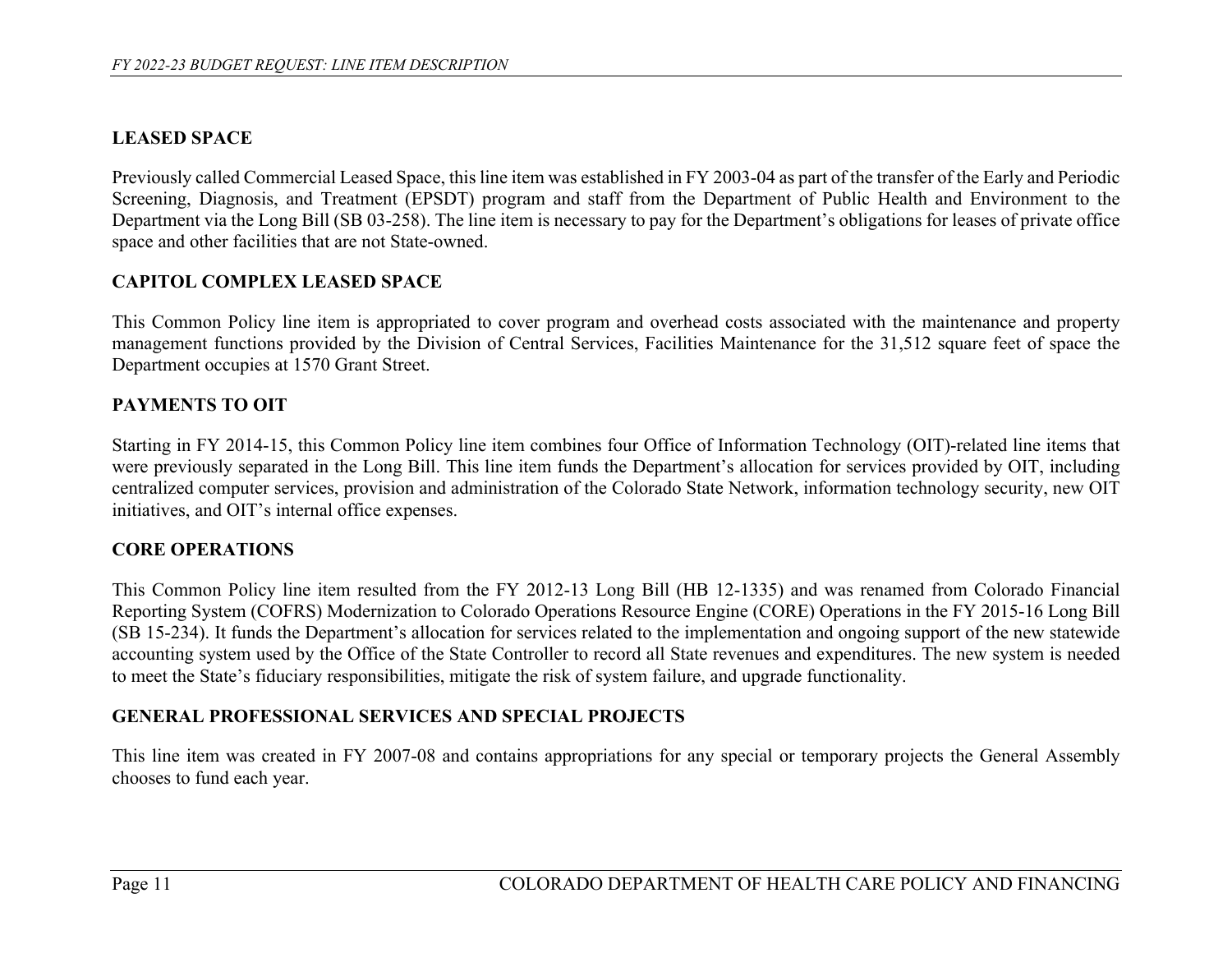# *(B) TRANSFERS TO/FROM OTHER DEPARTMENTS*

# **TRANSFER TO DEPARTMENT OF EDUCATION FOR PUBLIC SCHOOL HEALTH SERVICES**

This line item funds a portion of the administrative expenses of the Public School Health Services Program created in SB 97-101. The intent of the program is to use Medicaid funds to support local school health services, increase access to primary and preventive care to low-income, under- or uninsured children, and improve the coordination of care between schools and health care providers. Unlike most other programs administered by the Department, the State's contribution of funding to the program is derived from certification of public expenditures. This process allows participating school district providers to certify the expenditure of State funds on eligible services that can be matched by the federal government through Title XIX of the Social Security Act. Pursuant to section 25.5-5-318(8)(b), C.R.S., the Department may retain a maximum of 10% of federal funds received for the program for administrative purposes.

The administration of the Public School Health Services program is split between the Department of Health Care Policy and Financing (the Department) and the Department of Education through an Interagency Agreement. This line funds the administrative expenses of the Department of Education, including the provision of technical assistance to program coordinators at participating school districts and the review of all local services plans and annual reports.

# **TRANSFER FROM DHS FOR NURSE HOME VISITOR PROGRAM**

The Nurse Home Visitor Program was created by SB 00-071 with funding from the Tobacco Master Settlement Agreement. The program uses regular in-home, visiting nurse services for low-income (below 200% of the federal poverty level), first-time mothers with a baby less than one month old. The nurses offer services during the mother's pregnancy and up to the child's second birthday. The overall goal of the program is to serve all low-income, first-time mothers who want to participate.

The trained visiting nurses educate mothers on the importance of nutrition and avoiding alcohol and drugs (including nicotine) and to assist and educate mothers on providing general care for their children and to improve health outcomes for their children. In addition, visiting nurses may help mothers to locate assistance with educational achievement and employment. This type of service is sometimes referred to as "targeted case management," involving a coordinated, ongoing, and personalized strategy for clients with a variety of needs, both medical and non-medical. Each unit of service provided equals 15 minutes and is rated and billed based on that timeframe. In addition to targeted case management, a Department rule change in March 2017 eased physician supervision requirements for nurses, which allows Nurse Home Visitor Program nurses to bill Health First Colorado for direct services, such as preventive counseling and depression screens. The goals of the program are improvements in pregnancy outcomes and the health and development of their children, as well as long-term economic self-sufficiency of their families. Prior to HB 13-1117, the program was funded through the Department of Public Health and Environment.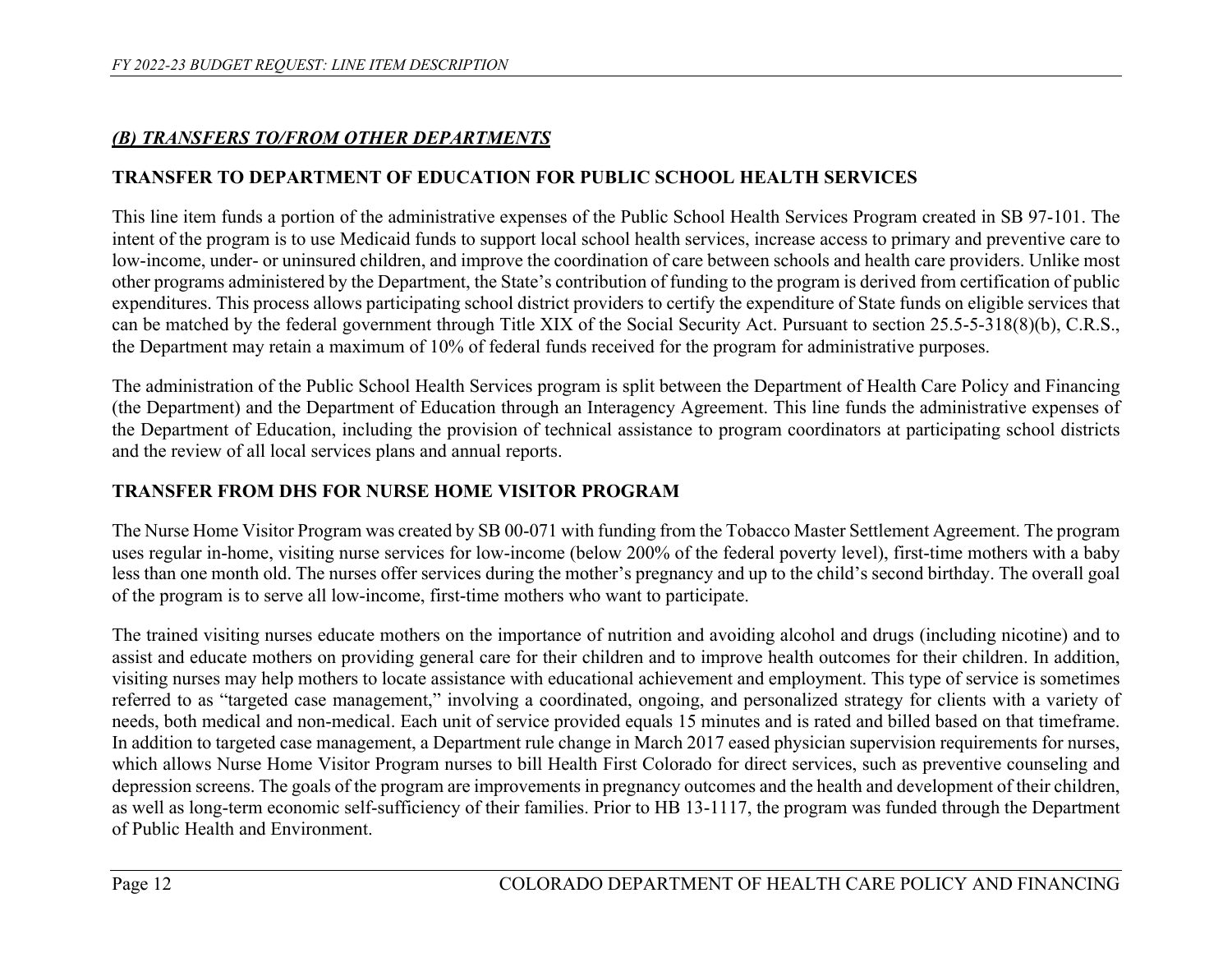## **TRANSFER TO DEPARTMENT OF LOCAL AFFAIRS FOR HOST HOME REGULATION**

This line item was created in the FY 2019-20 Long Bill (SB 19-207) from the Department's FY 2019-20 R-14 "Office of Community Living Governance" budget request. It includes funding for the Department of Local Affairs for costs of 1.0 FTE, onsite inspections, and regulation of Medicaid host home providers.

## **TRANSFER TO DEPARTMENT OF LOCAL AFFAIRS FOR HOME MODIFICATIONS BENEFITADMINISTRATION**

This line item includes funding for 2.0 FTE within the Division of Housing to administer the home modification benefit under the Elderly, Blind and Disabled, Spinal Cord Injury, Community Mental Health Supports, and Brain Injury Waivers. Funding also ensures that bids for home modifications are correctly structured, and that home modifications are finished timely and meet housing codes.

### **TRANSFER TO CDPHE FOR FACILITY SURVEY AND CERTIFICATION**

The Department of Public Health and Environment (CDPHE) is authorized to establish and enforce standards of operation for health facilities per 25-1.5-103, C.R.S. Federal regulations at 42 C.F.R. § 488 authorizes and sets requirements for both Medicare and Medicaid surveys and certification of health facilities. This line item helps to fund the survey and certification of nursing facilities, hospices, home health agencies, and Home- and Community-Based Services agencies (including alternative care facilities, personal care/homemaking agencies, and adult day services) by paying the Medicaid share. The Department also pays CDPHE to maintain and operate the Minimum Data Set resident assessment instrument, which is used for nursing facility case mix reimbursement methodology. However, the Minimum Data Set resident assessment instrument, from which the data is obtained, is not Medicaid funded. The Department contracts with CDPHE through an interagency agreement for these functions. Federal financial participation is broken into two categories: 1) expenditures qualifying for a 75% enhanced federal financial participation rate for skilled professionals' expenditures related to longterm care facilities, and 2) expenditures qualifying for a 50% federal financial participation rate to cover POTS and other Common Policies for the FTE that perform these services. While the CDPHE FTE is working in the field to survey and inspect the facilities, that FTE qualifies for 75% federal financial participation. After the FTE returns to the office to complete the paperwork associated with the inspection, the FTE time in the office qualifies for 50% federal financial participation. The FTE uses a time reporting sheet that details how each hour of work is spent, so that Medicare and Medicaid funding can be claimed as applicable.

The federal Centers for Medicare and Medicaid Services (CMS) also requires that the State be in compliance with Medicare requirements for home health and licensure for hospice agencies. Facility surveys associated with compliance for these Medicare requirements are also performed by DPHE; however, they are Medicare funded rather than Medicaid funded.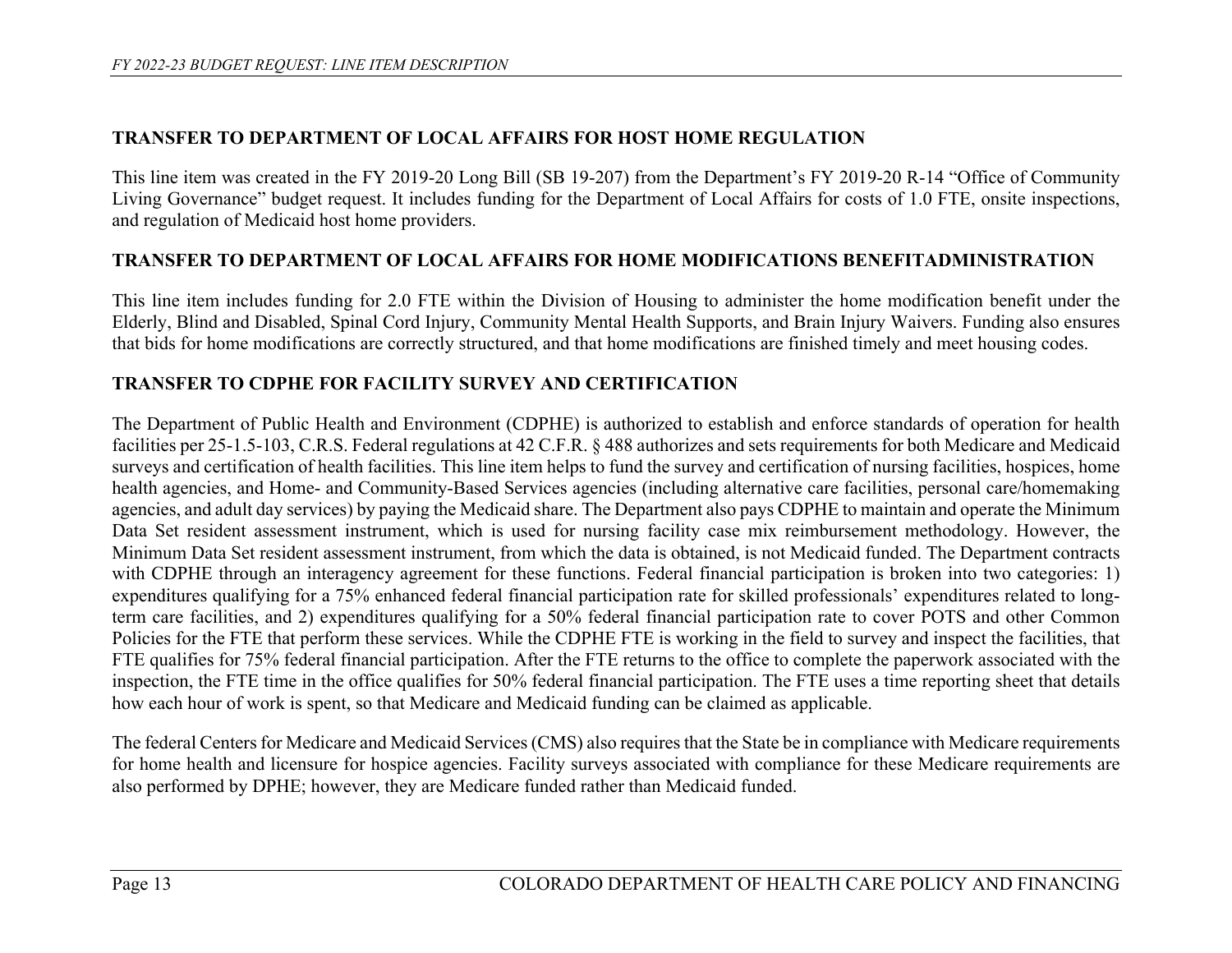# **TRANSFER TO CDPHE FOR PRENATAL STATISTICAL INFORMATION**

The Department requires statistical data to evaluate the effectiveness of the Prenatal Plus program that used to be managed by CDPHE but is now managed by the Department, effective FY 2011-12. CDPHE had been measuring the effectiveness of the program by using data supplied by the CDPHE Vital Statistics office. The departments determined that it would be more cost-effective to continue to use the Vital Statistics data rather than to create a new tracking system for this purpose, so funding is allocated to reimburse DPHE for this purpose. This line item was newly established as a result of the Department's FY 2011-12 Budget Request DI-8 "Prenatal Plus Administration Transfer."

### **TRANSFER TO DORA FOR NURSE AIDE CERTIFICATION**

Federal law requires certification of nurse aides working in any medical facility with Medicaid or Medicare patients (42 C.F.R. §483.150(b)). The Department of Regulatory Agencies (DORA) administers the Nurse Aide Certification program under an interagency agreement with the Department and the Department of Public Health and Environment (CDPHE). The Department provides Medicaid funding for the program and CDPHE provides Medicare funding for the program. Pursuant to section 12-38-101, C.R.S., the Colorado State Board of Nursing in DORA oversees regulation of certified nurse aides practicing in medical facilities throughout the State. The regulation of nurse aides is carried out under the Nurse Aide Certification program, which includes a nurse aide training program, followed by testing and application for certification as a nurse aide as well as enforcement functions. The Nurse Aide Certification program is administered by the Division of Registrations located in DORA and is directly overseen by the five-member Nurse Aide Advisory Committee.

DORA is required to administer the Nurse Aide Certification program using established standards for the training curriculum to ensure that nurse aides receive federally required training and that nurse aides are tested regularly to assure competency. DORA is also responsible for administering a nurse aide registry program that allows investigations into allegations of abuse by nurse aides, when necessary. The registry also tracks the mandatory criminal background check required for nurse aides per the passage of HB 95-1266.

State funding for this program is comprised of General Fund and fees collected directly from nurse aides. These fees are assessed as part of the required criminal background check. Federal regulations prohibit requiring nurse aides to pay for certification, but requiring noncertified nurse aides to pay the cost of the background check is a permissible exception to these regulations. Many nursing facilities reimburse the nurse aides for any fees paid as part of the pre-hiring requirements. The State funds, consisting of General Fund and reappropriated funds from DORA, are used to draw down federal funds.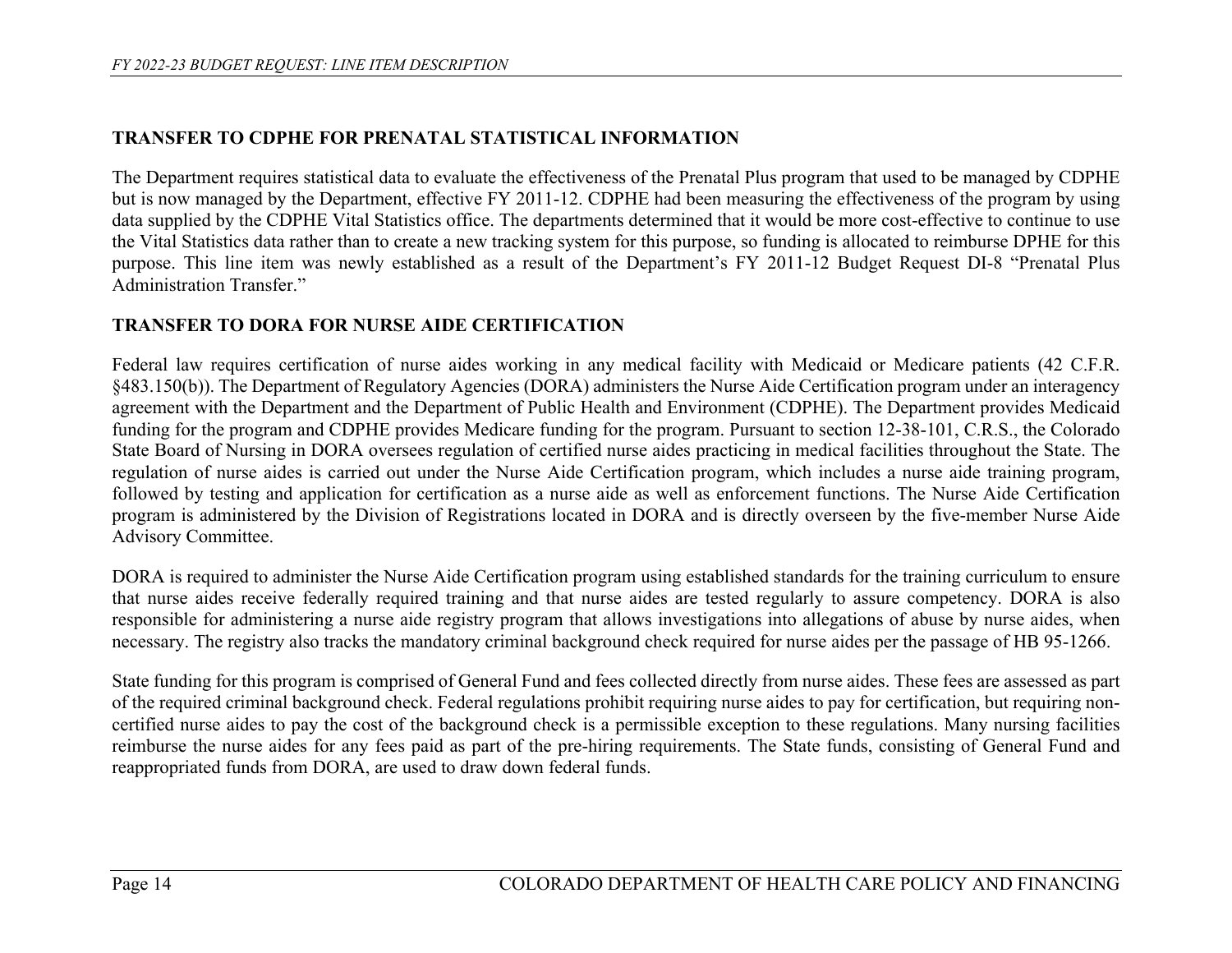# **TRANSFER TO DORA FOR REVIEWS**

The Office of Policy, Research, and Regulatory Reform in the Department of Regulatory Agencies (DORA) conducts sunset reviews as required by legislation passed by the Colorado General Assembly. The Departments affected by the legislation reimburse DORA for performance of such sunset reviews. Previously, when the Department had a law requiring a sunset review, a specific line item was established in the Long Bill with a line item name that referred to the short name of the legislation, which was subsequently eliminated upon completion of the review.

This line item was established in the FY 2009-10 Long Bill Add-Ons (SB 09-259), beginning with FY 2008-09. The line item name was created to accommodate the potential for multiple sunset reviews required by various laws across multiple Department programs and functions. Sunset reviews are a type of audit that are performed to provide information to the General Assembly on the effectiveness and efficiencies of particular programs. This information is used by the General Assembly to provide guidance on future legislation or modifications to current legislation. Statutory authority authorizing DORA to conduct these reviews comes from section 24-34- 104(8)(a), C.R.S. DORA calculates the anticipated costs for performing particular sunset reviews and notifies the Department by letter so that the costs can be requested in the future year budget submission for the Long Bill.

# *(C) INFORMATION TECHNOLOGY CONTRACTS AND PROJECTS*

## **MEDICAID MANAGEMENT INFORMATION SYSTEM MAINTENANCE AND PROJECTS**

Beginning with the FY 2013-14 Long Bill (SB 13-230), this line item, formerly known as "Information Technology Contracts" was renamed "Medicaid Management Information Systems Maintenance and Projects."

The Medicaid Management Information Systems (MMIS) is a system of software and hardware used to process Medicaid claims and manage information about Medicaid beneficiaries and services. The MMIS processes claims and capitations based on system generated reviews that determine payment or payment denial, and performs prior authorization reviews for certain medical services and pharmacy prescriptions. Warrants are produced by the State based on the information electronically transmitted from MMIS.

The MMIS is federally required for states that participate in the Medicaid program (Section 1903(r) of the Social Security Act). The Centers for Medicare and Medicaid Services' (CMS) *State Medicaid Manual* identifies the specific types of MMIS costs that are allowable for federal reimbursement.

The Department's new MMIS was implemented in November 2016 and consists of three interacting systems. Those systems include: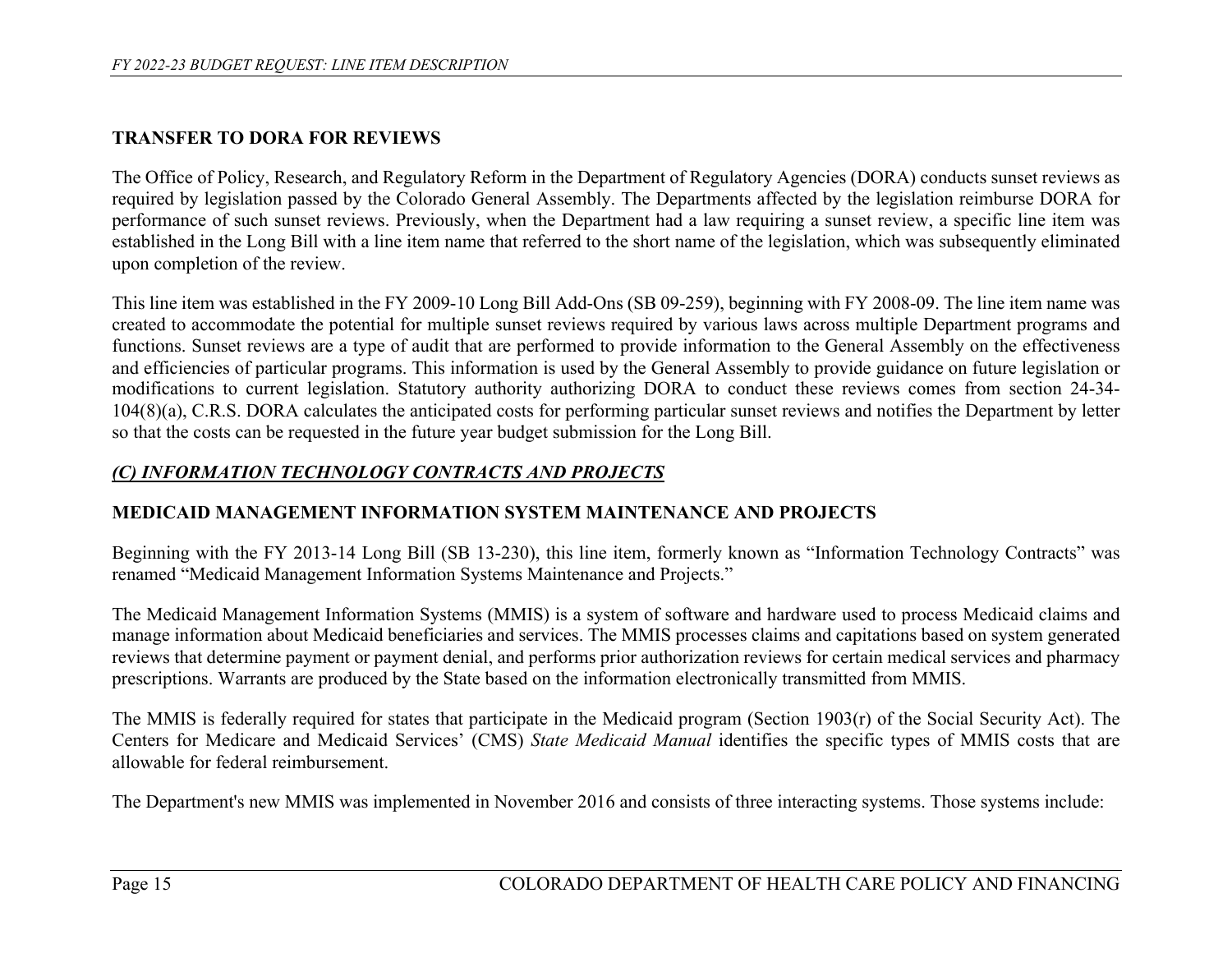- Colorado interChange the core system responsible for claims processing and Fiscal Agent services;
- Pharmacy Benefits Management System (PBMS) the system responsible for pharmaceutical management services;
- Business Intelligence and Data Management Services (BIDM) the system responsible for data analytics services.

Beginning in FY 2021-22, funding previously paid from the Health Information Exchange Maintenance and Projects line will be paid out of this line item. As of October 1, 2021, the federal authority for this work will change from Health Information Technology for Economic and Clinical Health Act, which was part of the American Recovery and Reinvestment Act of 2009 (ARRA-HITECH) to the MMIS. This funding generally supports improving health data sharing through investments in the State's Health Information Exchanges (HIEs).

#### **COLORADO BENEFITS MANAGEMENT SYSTEMS, OPERATING AND CONTRACT EXPENSES**

The Colorado Benefits Management Systems (CBMS), Operating and Contract Expenses line item was created as a result of the Department's FY 2015-16 S-6/BA-6 CBMS Funding Simplification supplemental request to streamline billing processes related to CBMS. The new line item consolidates CBMS funding from line items formerly in the Department's DHS Medicaid-Funded Programs Long Bill group (7), including the former Colorado Benefits Management Systems; HCPF Only Projects; and CBMS SAS-70 Audit line items. This funding was consolidated to allow the Department to reimburse the Governor's Office of Information Technology (OIT) directly, rather than the previous process of reimbursing OIT through transactions with the Department of Human Services (DHS).

The system tracks client data, determines eligibility, and calculates benefits for medical, food, and financial-assistance programs in the State of Colorado. There is no specific authorization in statute that specifically mentions CBMS; however, authorization can be inferred from 25.5-5-101, C.R.S. The OIT currently has oversight of daily operations for the CBMS vendor. All OIT funding for CBMS is reappropriated from the Department and DHS. Costs are allocated to the various State and federal programs participating in CBMS through the federally approved cost allocation process, primarily determined through polling results of the county departments of human/social services staff according to a federally approved Random Moment Sampling methodology.

A broad range of components are funded from this appropriation: including vendor payments; Department only projects; computer hardware maintenance and repairs; computer software maintenance and upgrades; non-computer equipment rental; building rental; rental of computers and network equipment; travel expenses; training expenses; telecommunication services; printing and reproduction of paper documents; legal services; freight and shipping charges; data-processing supplies; office supplies; postage; copy supplies; non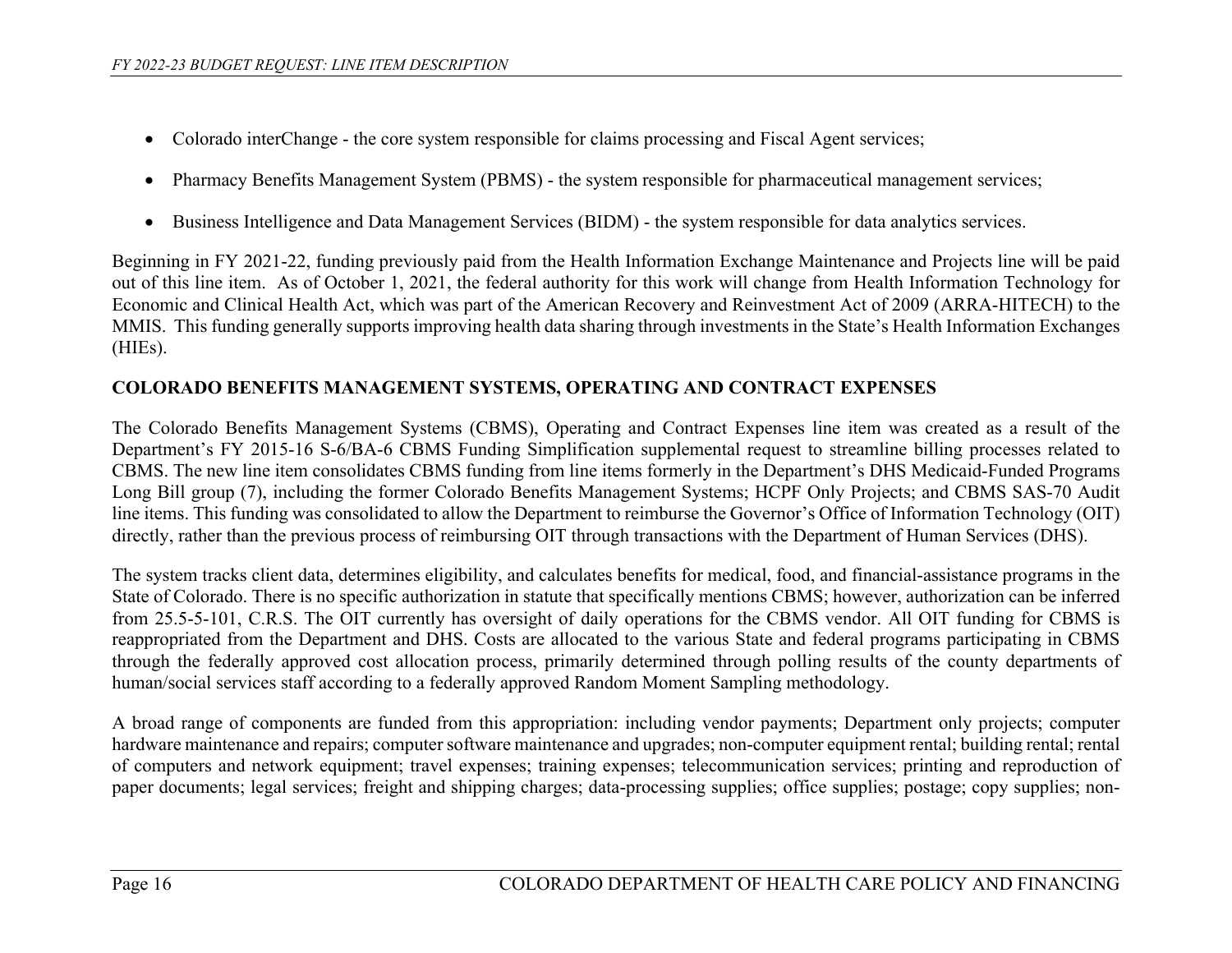capitalized equipment purchases; dues and memberships; registration fees; capital lease principal payments; and capital lease interest payments.

## **COLORADO BENEFITS MANAGEMENT SYSTEMS, HEALTH CARE AND ECONOMIC SECURITY STAFF DEVELOPMENT CENTER**

This line item, previously entitled "CBMS Modernization Project Personal Service, Operating Expenses and Centrally Appropriated Expenses", provides funding for Department and DHS staff with the Health Care and Economic Security Staff Development Center. The Health Care and Economic Security Staff Development Center is the training connection between DHS, the HCPF and OIT to the 64 county departments of Social/Human Services; as well as medical assistance, presumptive eligibility and certified application assistance sites for Medicaid/CHP+ throughout Colorado.

The Staff Development Center works to identify essential training needs and to establish, facilitate, and maintain competency-based training curricula while continually evaluating results, providing a complete training array to staff working with families who are accessing medical and other types of public assistance, such as the Supplemental Nutrition Assistance Program (SNAP), Medicaid, CHP+, and the Temporary Assistance for Needy Families (TANF) program.

## **OFFICE OF eHEALTH INNOVATIONS OPERATIONS**

This line item was created in the FY 2019-20 Long Bill (SB 19-207) from the non-prioritized budget request related to the Governor's Office of eHealth Innovation (OeHI) capital and operating budget requests. Funding is for initiatives outlined in the Colorado Health IT Roadmap. Executive Order B 2015-008 officially created the Governor's Office of eHealth Innovation and the eHealth Commission to provide advice and guidance to the State on advancing Health Information Technology in Colorado. The Department serves as the fiscal agent leveraging the State's procurement, contracting, and accounting established process to manage solicitations, contracts, and payments to vendors and organizations on behalf of the new Office of eHealth Innovation. Beginning in FY 2021-22, the federal funding authority for the work will be through the MMIS as the prior federal funding mechanism (ARRA-HITECH) expired on September 30, 2021.

#### **ALL PAYER CLAIMS DATABASE**

This line item pays for Medicaid's share of the All-Payer Claims Database (APCD) and also included \$500,000 General Fund for a scholarship program to promote access to the APCD. During the 2020 Legislative Session, the General Assembly eliminated the \$500,000 General Fund scholarship program funding and reduced the remaining General Fund appropriation by 25%.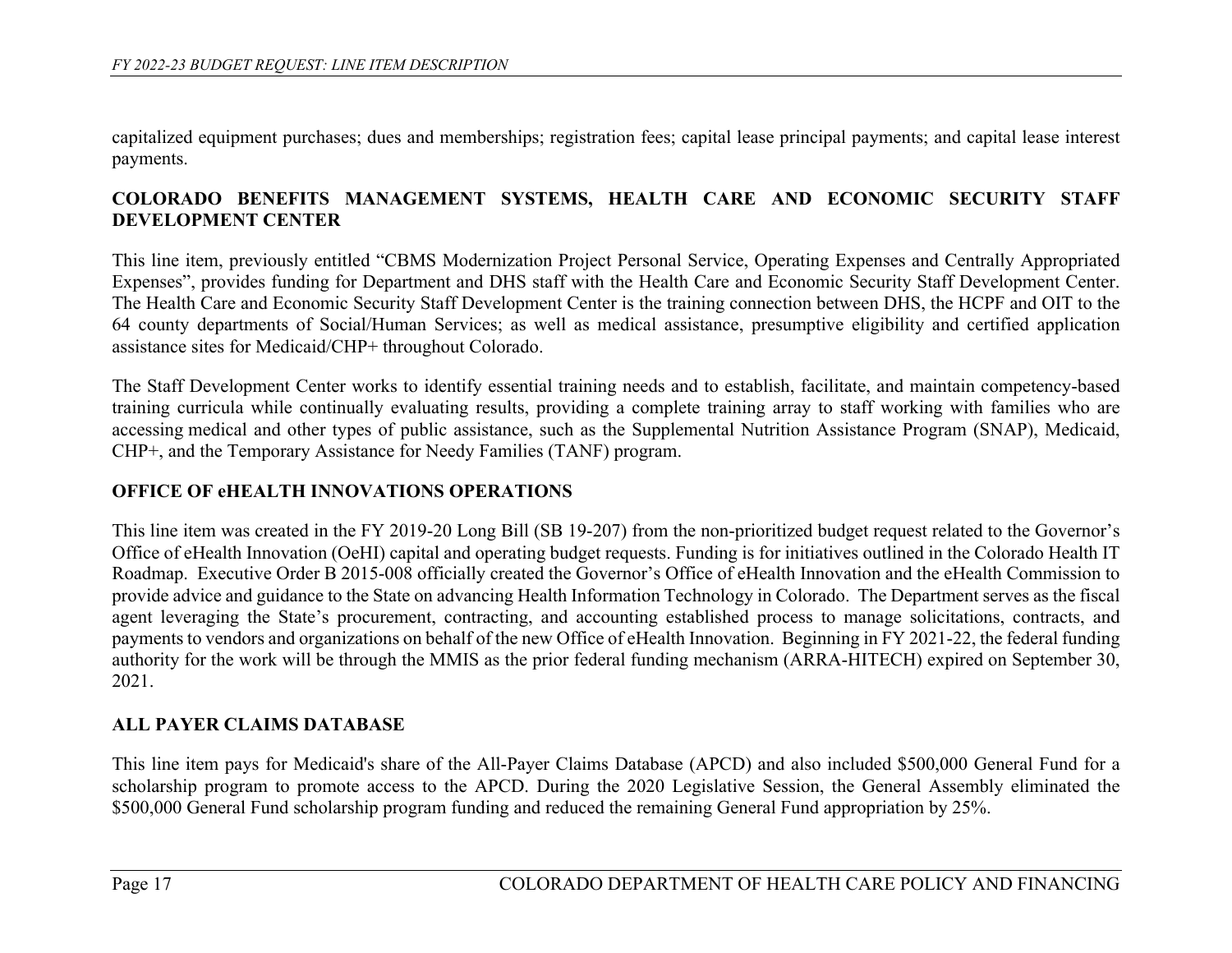## *(D) ELIGIBILITY DETERMINATIONS AND CLIENT SERVICES*

## **CONTRACTS FOR SPECIAL ELIGIBILITY DETERMINATIONS**

This line item provides funding for two Department functions: Disability Determination Services and Nursing Facility Preadmission Screening and Resident Review (PASRR).

#### *Disability Determination Services*

Federal law mandates that disability determinations be conducted for clients who are eligible for Medicaid due to a disability. Prior to July 2004, the Disability Determination Services line provided Medicaid funding to the Department of Human Services (DHS) to conduct disability determinations for individuals waiting for eligibility determination of Supplemental Security Income or, if not financially eligible for Supplemental Security Income, were potentially eligible for Medicaid due to a disability. In July 2004, administration of disability determinations for Medicaid eligible persons was transferred from DHS to the Department.

#### *Nursing Home Preadmission Screening and Resident Review (PASRR) Assessments*

This budget item funds screenings and reviews mandated by the federal Omnibus Budget Reconciliation Act of 1987 to determine the appropriateness of nursing facility placements for individuals with major mental illness or developmental disabilities. The federal financial participation rate for this program is 75%.

All admissions to nursing facilities with Medicaid certified beds, regardless of individual payer source, are subject to preadmission screening, and all current residents, regardless of individual payer source, are subject to an annual review. The purpose of these assessments is to ensure that residents receive appropriate care, that they remain in the nursing facility for the appropriate amount of time, and that the percentage of residents with a major mental illness or developmental disability does not exceed 50% of all patients in the facility. This is a federal requirement to receive Medicaid funds.

#### **COUNTY ADMINISTRATION**

This line item provides for partial reimbursement to local county departments of human/social services for costs associated with performing Medicaid, Children's Basic Health Plan, and Old Age Pension State Medical Program eligibility determinations. Prior to July 1, 2006, this funding was included in the Department of Human Services (DHS) budget through an interagency transfer and was combined with the corresponding appropriation for non-Medicaid programs such as food stamps and cash assistance programs administered by DHS. However, with the passage of SB 06-219 beginning in FY 2006-07, oversight and funding for the Medicaid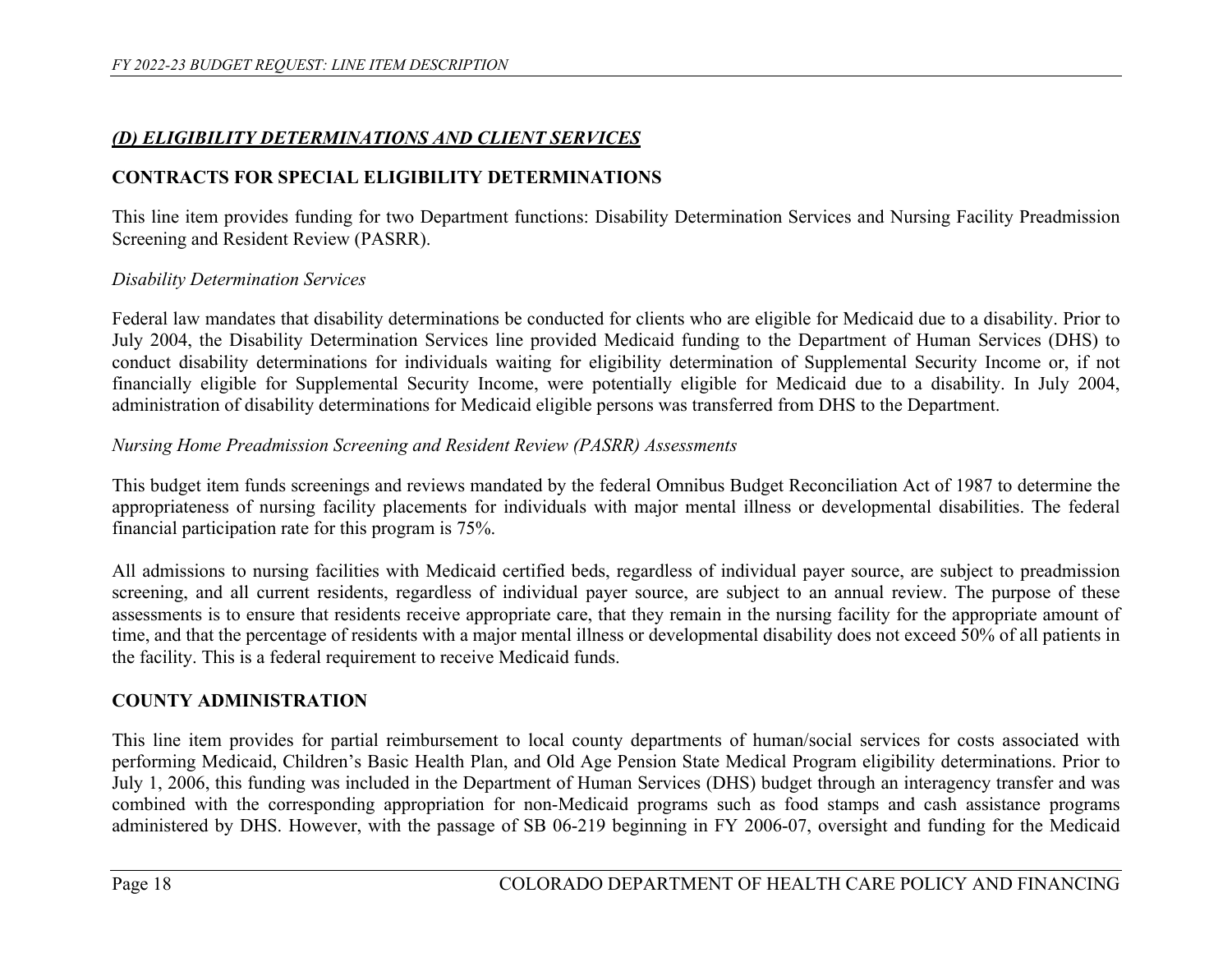portion of county administration was transferred to the Department, thereby establishing a direct relationship between the Department and the counties performing these functions.

As part of the Department's fiscal note for SB 06-219, the Department and DHS agreed that the allocation and reimbursement methodology would remain the same as prior to July 1, 2006. This included: 1) using the existing federally-approved random moment sampling model performed by DHS to determine the allocation of expenditures between programs administered by the Department and those administered by DHS; 2) continuing to use a cost-sharing allocation; 3) continuing to utilize the County Financial Management System for counties to have one-stop billing; and, 4) utilizing interagency transfers of General Fund between the Department and DHS pursuant to 24-75-106, C.R.S. in order to maximize Medicaid reimbursement to the counties. Subsequent appropriations for County Administration have been made without including a local share; as a result, the State, county and federal share of the appropriation do not follow the traditional 30% General Fund, 20% local share, and 50% federal funds that were historically seen.

The General Assembly appropriated additional funding to this line item in SB 13-200, which authorized Medicaid expansion under the Affordable Care Act. Additionally, to meet the expected high demand for eligibility determination services, the Centers for Medicare and Medicaid Services (CMS) examined its current practices under Medicaid Management Information Systems (MMIS) rules for approval of 75% federal match for maintenance and operations in the context of eligibility determinations and has confirmed that certain eligibility determination-related costs are eligible for 75% federal financial participation (FFP), which has reduced the State and federal share for certain activities that a reimbursed under this line item. Counties can access the enhanced funding through random moment sampling (RMS) or direct coding.

Additional funding was added to the line through the Department's FY 2014-15 R-6 "Eligibility Determination Enhanced Match" to support an incentive payment structure to counties. The incentive payment structure encourages faster and more accurate application processing and other process improvements in order to create a more efficient and effective eligibility determination process. In the Department's FY 2017-18, S-11, BA-11: "County Administration Financing" the General Assembly approved combining the Hospital Provider Fee County Administration line item into this line item.

At the beginning of the COVID-19 pandemic, the federal government declared a public health emergency (PHE). All Medicaid and most Child Health Plan Plus (CHP+) members have remained enrolled (known as "locked in") and are eligible to receive benefits during the PHE, which is expected to continue throughout the end of December 2021. During the FY 2021 Legislative Session the General Assembly approved additional funding from the Department's FY 2021-22 BA-10 End PHE Resources budget request, in order to provide the Department and the counties with the resources to review eligibility redeterminations for all locked-in members and process any member appeals at the end of the PHE.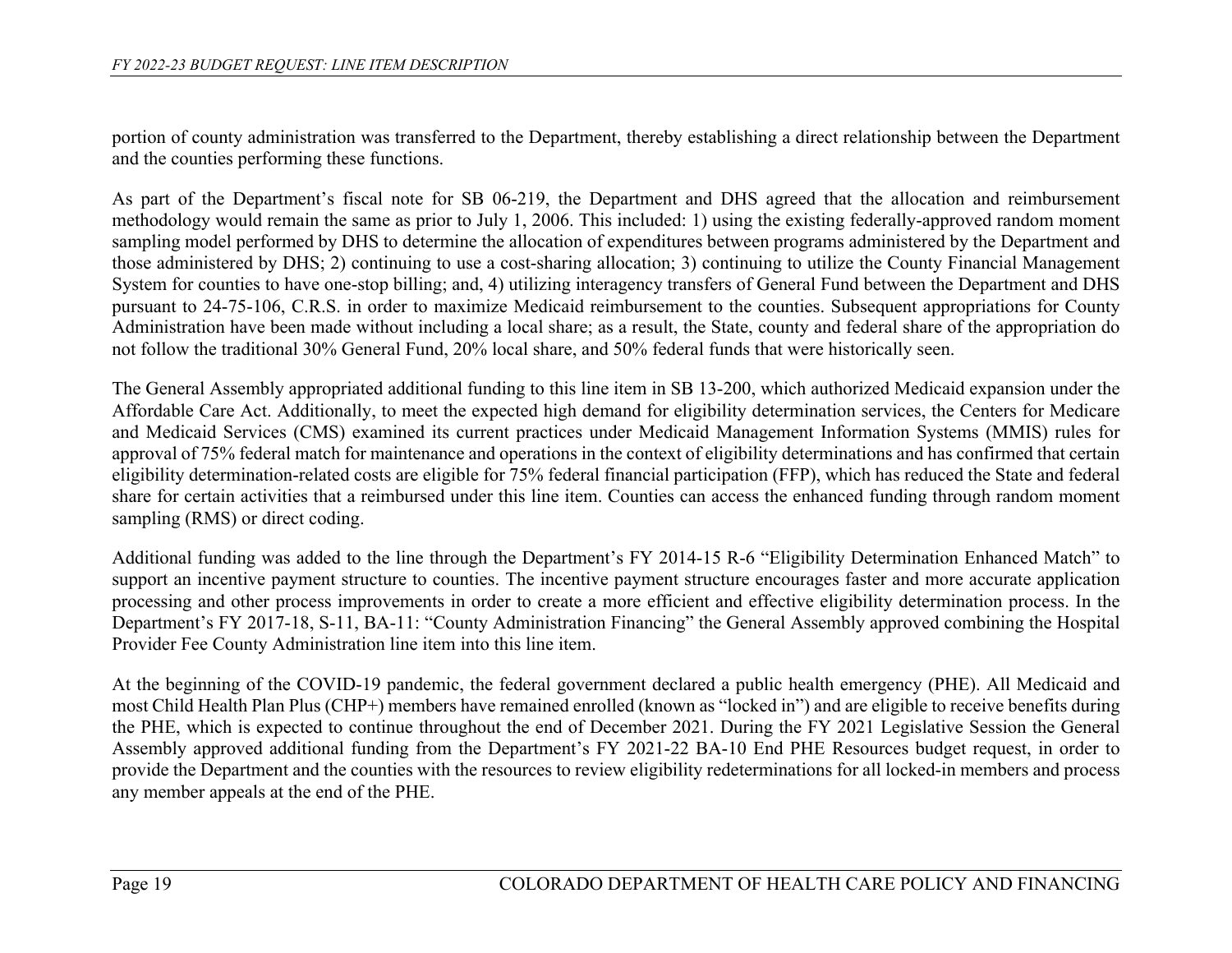#### **MEDICAL ASSISTANCE SITES**

This line item was originally funded through the Department's FY 2014-15 R-6 "Eligibility Determination Enhanced Match" and provides funding to Medical Assistance (MA) sites for their Medicaid eligibility determination activities. The sites were renamed to Eligibility Application Partner (EAP) sites in FY 2020-21 contracts, based on federal guidance.

This line item funds EAP sites to conduct Medicaid eligibility determination on location. EAP sites offer additional points of contact for Medicaid eligibility determination and eligibility workers are stationed at places such as schools, clinics and hospitals in order to assist clients. These sites are required to meet the same application processing performance standards and requirements that counties are required to meet and support the Department's aim to have "no wrong door" in determining client eligibility. Previously, EAP sites were unfunded for their eligibility determination activities.

## **ADMINISTRATIVE CASE MANAGEMENT**

This line item funds administrative case management activities related to the Child Welfare program administered by the Department of Human Services (DHS). Administrative Case Management was approved by the federal Centers for Medicare and Medicaid Services (CMS) for 50% federal financial participation in August 2005. With the passage of SB 06-219, the oversight of administrative case management was transferred from DHS, beginning July 1, 2006. Prior to FY 2006-07, Medicaid funding for these programs was transferred through interagency transfers, originating in the Department's Long Bill group (6) DHS – Medicaid Funded Programs appropriations.

Funding for administrative case management includes reimbursement for staff and operating costs associated with State supervision and county administration of programs that protect and care for children, including out-of-home placement, subsidized adoptions, child care, and burial reimbursements. Medicaid funding for these costs was identified through a contingency based contract held between the Governor's Office of State Planning and Budgeting and Public Consulting Group, Inc.

Similar to the County Administration appropriation narrated above, State appropriated funding for these services is allocated across all 64 counties. Also similar to the County Administration appropriation, DHS has agreed to provide additional General Fund spending authority if necessary, to maximize Medicaid reimbursement. This allows the State to maximize available matching federal funds. There is no county share associated with this funding.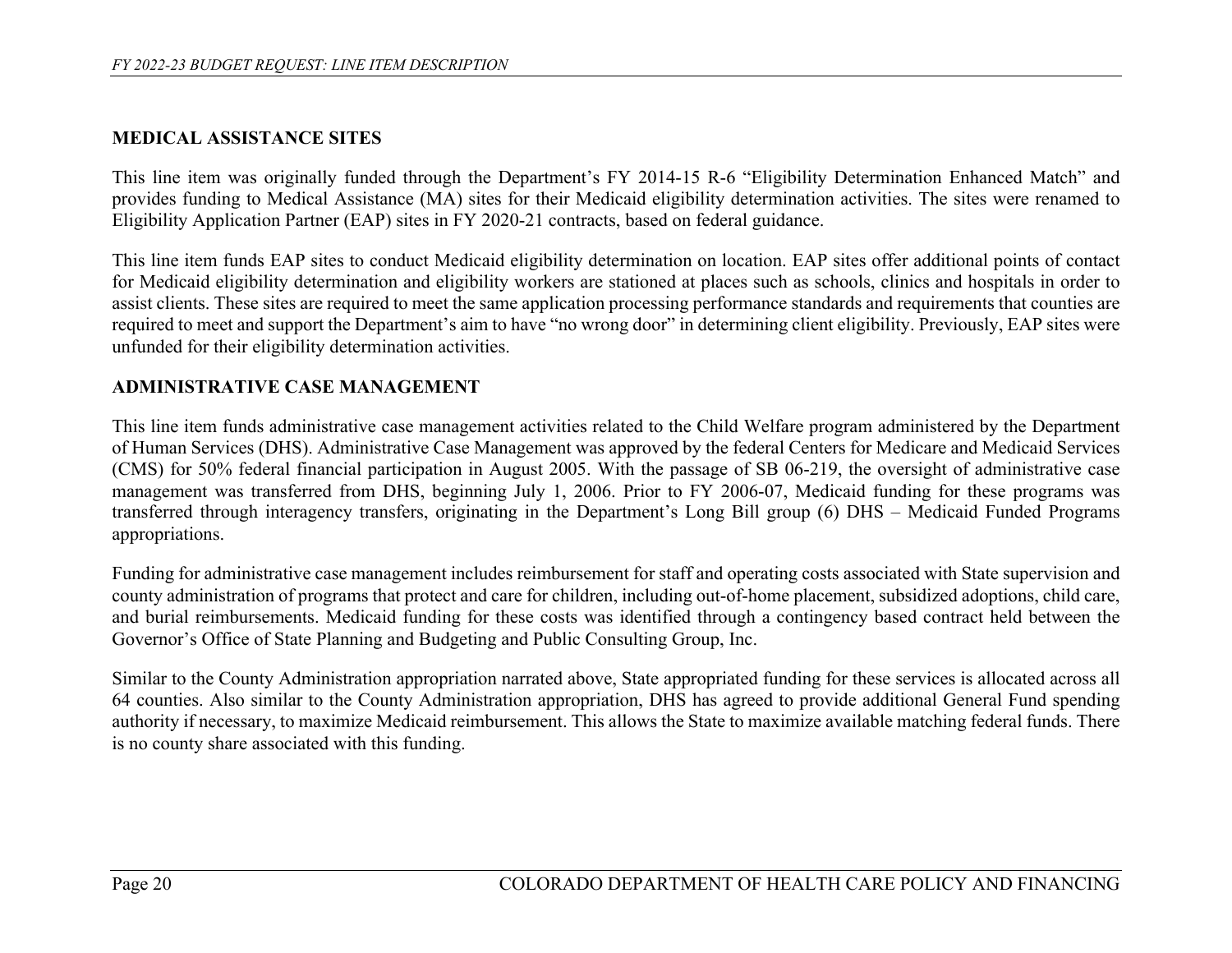#### **CUSTOMER OUTREACH**

This line item funds customer outreach services provided through two Department functions: the Early and Periodic Screening, Diagnosis, and Treatment Program and SB 97-05 Enrollment Broker. Prior to FY 2008-09, each of these functions was funded through its own separate line item within Long Bill group (1) Executive Director's Office. Footnote 22 of the FY 2007-08 Long Bill (SB 07- 239), instructed the Department to submit a plan for restructuring its Executive Director's Office Long Bill group into a more programmatic format. As a result of the FY 2008-09 Long Bill (HB 08-1375), 46 line items were consolidated into 31 line items within Long Bill group (1) Executive Director's Office. Two of the consolidated budget items were the Early and Periodic Screening, Diagnosis, and Treatment Program and SB 97-05 Enrollment Broker, which were combined into one line item entitled "Customer Outreach". The purposes of the funding is described as follows.

#### *Early and Periodic Screening, Diagnosis, and Treatment (EPSDT) Program*

The Department is required to ensure Early and Periodic Screening, Diagnosis, and Treatment (EPSDT) Program outreach and case management services in a manner consistent with the federal regulations set forth at 42 CFR §§ 441.50-441.61. These outreach and case management services are aimed at the promotion of health, the prevention of disease, and improved access to health care services for children. The services include, but are not limited to:

- Initiating collaborative activities with other child-related health and social services agencies and resources within each county and referring EPSDT clients as needed to those agencies and resources.
- Contacting eligible clients to provide in-depth explanation of the program and its importance within 60 days of eligibility being established.
- Offering assistance and information to eligible clients and helping to overcome barriers which might impede access to services.
- Clarifying the role of primary care providers, dentists, and the managed care/prepaid health plans.
- Emphasizing the client's obligation to maintain the linkage between the child/youth and the primary care physician.
- Maintaining periodic contact with the client to encourage the utilization of services needed or promoted by referrals and assisting with referrals as needed.
- Assisting clients with the program and managed care information process; and,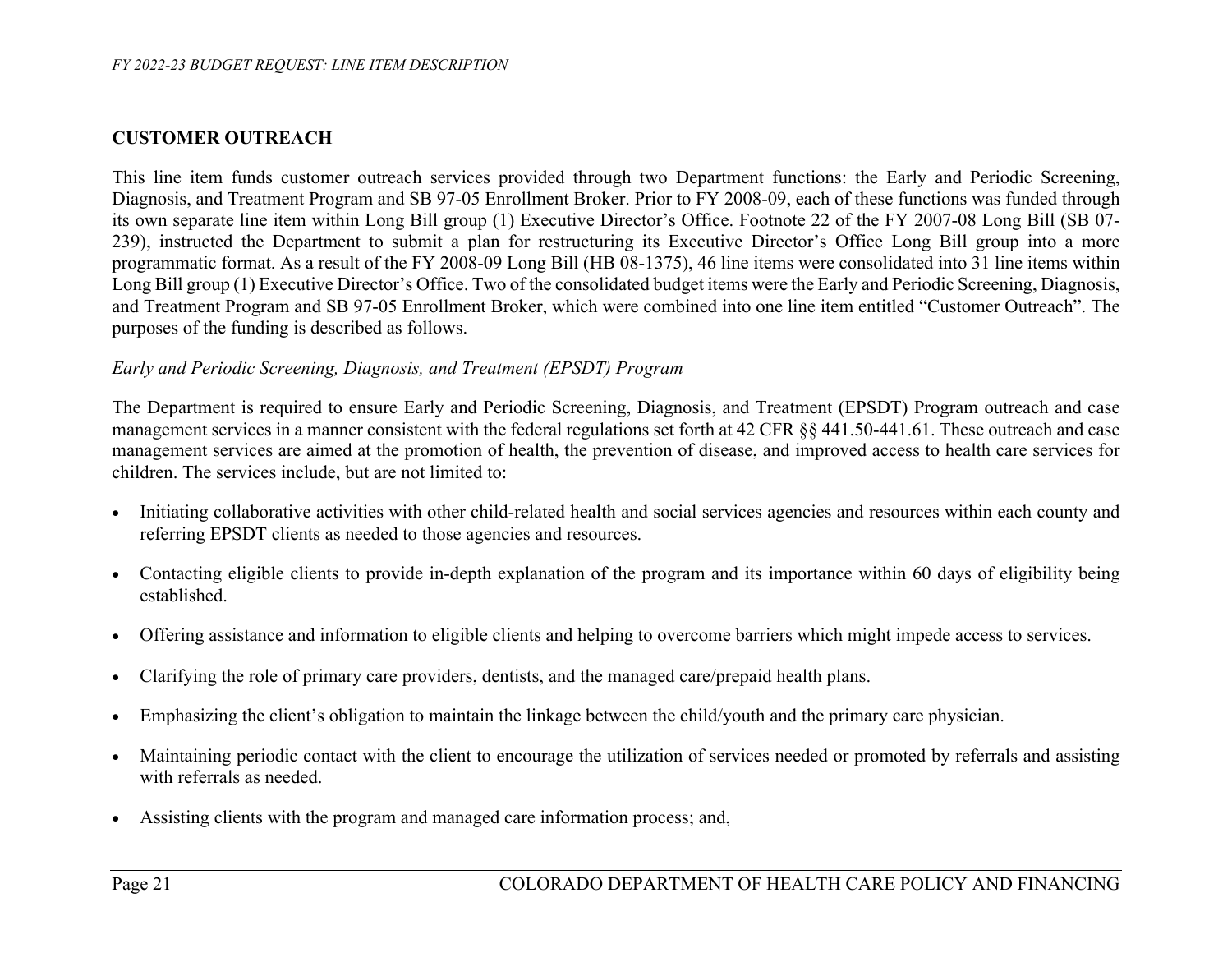• Referring applicants to the enrollment broker at the time of Medicaid application.

Only administrative services are funded by this budget item. Outreach services previously funded by this budget item are contracted with the Regional Accountable Entities (RAEs) and Medicaid Managed Care Organizations (MCOs) and included in their per member, per month rates.

#### *Enrollment Broker*

Funding for a Medicaid managed care enrollment broker was appropriated to the Department through SB 97-005. The vendor contracted to serve as the enrollment broker is charged with providing unbiased choice counseling to assist eligible Health First Colorado and Child Health Plan Plus (CHP+) clients to choose available health plans and a primary care medical provider (PCMP). If a client chooses a health plan or a PCMP, the vendor will enroll the client in the plan or with the PCMP. The enrollment broker also enrolls and disenrolls clients from the managed care plans in accordance with Medicaid rules. The enrollment broker performs this work under the name of Health First Colorado Enrollment. As of January 1, 2013, the enrollment broker vendor provides enrollment services for the CHP+ program.

### **CENTRALIZED ELIGIBILITY VENDOR CONTRACT PROJECT**

This line item was created in the FY 2008-09 Long Bill (HB 08-1375) for the implementation and administration of a centralized eligibility vendor model. The line item was the result of the recommendation by The Blue Ribbon Commission for Health Care Reform (the "208 Commission") created to study and establish health care reform models for expanding coverage, especially for the underinsured and uninsured, and to decrease health care costs for Colorado residents. Recommendation 10 in the Fifth Proposal suggested creating a single state-level entity for determining Medicaid and Children's Basic Health Plan eligibility. This line was moved from the Executive Director's Office (C) Information Technology Contracts and Projects Long Bill group into the Executive Director's Office (D) Eligibility Determinations and Client Services in the FY 2016-17 Long Bill (HB 16-1405).

The Centralized Eligibility Vendor streamlines navigation through the eligibility process of Medicaid and the Children's Basic Health Plan, creates expedited eligibility for medical only cases, and improves outreach and enrollment in both programs. These changes ensure easier, more reliable, and timely eligibility and enrollment processes, making the programs more efficient and effective in delivering important benefits to clients, providers, and enrollment staff. This entity also takes applications over the telephone.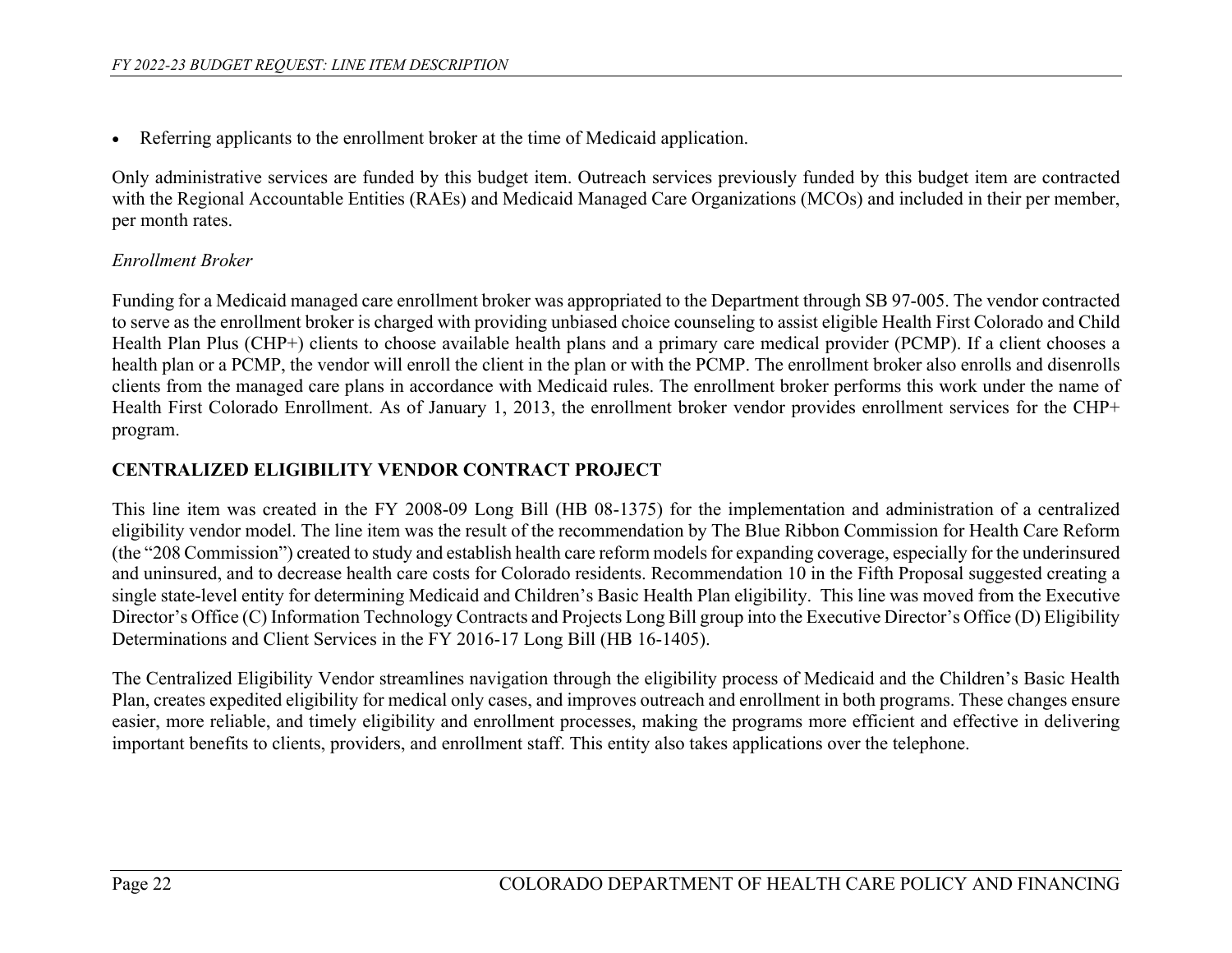# **CONNECT FOR HEALTH COLORADO ELIGIBILITY DETERMINATIONS**

This line item was created in the FY 2016-17 Supplemental Appropriations Bill (SB 17-162) and FY 2017-18 Long Bill (SB 17-254). This funding provides federal funds reimbursement to Connect for Health Colorado for allowable eligibility determination and customer service costs they incur that qualify as certified public expenditures related to the administration of Medical Assistance programs.

## **ELIGIBILITY OVERFLOW PROCESSING CENTER**

This line item was created in the FY 2021-22 Long Bill when the General Assembly approved the Department's FY 2021-22 BA-10: PHE End Resources budget request. This line item provides ongoing funding so the Department can contract with a county or counties to oversee processing of the backlog of Medicaid and CHP+ applications, eligibility determinations, and redeterminations.

## **RETURNED MAIL PROCESSING**

This line item was created in the FY 2020-21 Long Bill (HB 20-1360) from the Department's FY 2019-20 R-6 "Local Administration Transformation" budget request. Starting in FY 2020-21, this line item funds a vendor who will process returned mail generated by the Colorado Benefits Management System (CBMS) for the State. This includes funding for programs managed by the Department and Colorado Department of Human Services.

#### **WORK NUMBER VERIFICATION**

This line item was created in the FY 2020-21 Long Bill (HB 20-1360) from the Department's R-15 "Work Number Verification" budget request. This line item provides funding in order to implement a robust income verification process for Medicaid and CHP+ eligibility determinations based on real-time verifications. The Department will set up contract with a vendor to obtain work number verification data and anticipates costs avoided from a reduction in Medicaid caseload.

# *(E) UTILIZATION AND QUALITY REVIEW CONTRACTS*

# **PROFESSIONAL SERVICES CONTRACTS**

Footnote #22 of the FY 2007-08 Long Bill (SB 07-239) instructed the Department to submit a plan for restructuring its Executive Director's Office Long Bill group into a more programmatic format. As a result, the FY 2008-09 Long Bill (HB 08-1375) consolidated 46 line items into 31 line items within Long Bill group (1) Executive Director's Office. The five budget items for Acute Care Utilization Review, Long-term Care Utilization Review, External Quality Review, Drug Utilization Review and Mental Health External Quality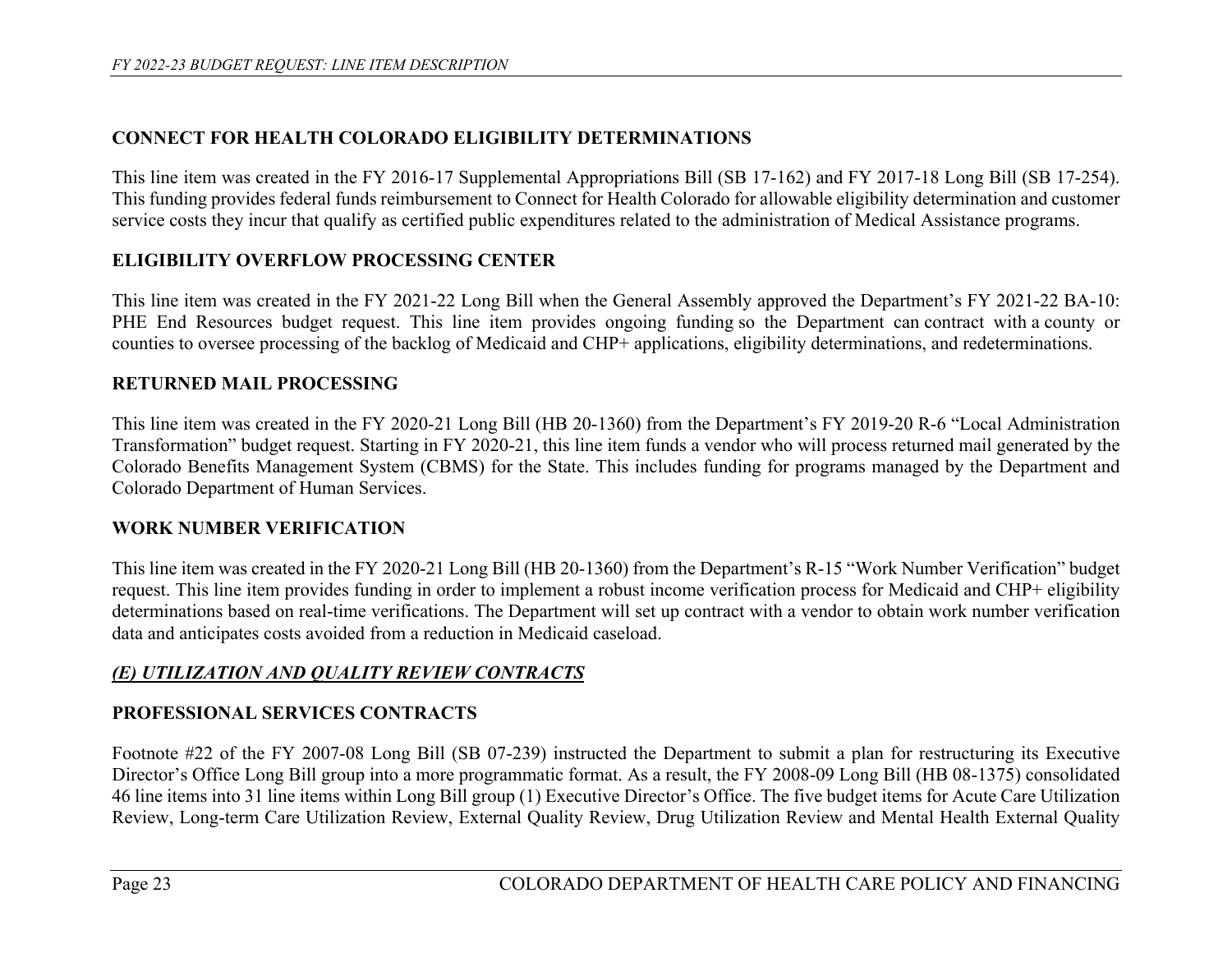Review were combined into one line item titled "(E) Utilization and Quality Review Contracts: Professional Services Contracts" within Long Bill group (1) Executive Director's Office.

#### *Acute Care Utilization Review*

Acute Care Utilization Review budget item includes the performance of prospective reviews for specified services to ensure that requests for benefits, services and supplies are a covered benefit and that they are medically necessary and appropriate. Reviews are conducted prior to the delivery of services and supplies, and include the following categories: audiology, pediatric behavioral therapy, diagnostic imaging, durable medical equipment (DME), speech therapy, inpatient out-of-state admissions, medical services including transplant and bariatric surgeries, physical and occupational therapy, pediatric long-term home health (LTHH), private duty nursing, certain office administered drugs, and vision.

The Department contracts with an independent contractor to perform these reviews. The reviews ensure that members receive the right services and supports at the right time, for the right amount and duration, and in the right setting. Requiring prior authorization improves the quality of care for members while decreasing the amount of services and supplies that are not medically necessary and are duplicative. This results in decreased costs for Department. Under Section 1903 (a)(3)(C)(i) of the Social Security Act and 42 C.F.R. §433.15 (6)(i), the Department receives enhanced federal financial participation of 75% for funds expended for the performance of medical and utilization review by a qualified improvement organization. The Department's acute care utilization review contractor qualifies as a quality improvement organization as defined under Section 1152 of the Social Security Act.

## *Long-Term Care Utilization Review*

Long-term care utilization reviews include performing prior authorization reviews for certain services to determine medical necessity, level of care, and target population determinations as well as periodic reevaluation of services. In addition, the Single Entry Point (SEP) agencies (case management agencies and community-centered boards) perform pre-admission screening for Medicaid clients seeking admittance to nursing facilities and home and community-based long-term care programs, as well as annual continued stay reviews of these clients. The SEP agencies and other contractors perform the following functions with funding from this budget item:

- Uniform Long-Term Care 100.2 Form (ULTC 100.2) assessments for needed level of care.
- Pre-Admission Screening and Resident Review (PASRR Level I) to identify clients who need Level II screening.
- Administration of the Hospital Back-Up (HBU) Program, which provides cost-effective alternatives for clients who have extended acute hospitalizations by permitting transfer to nursing facilities capable of providing care.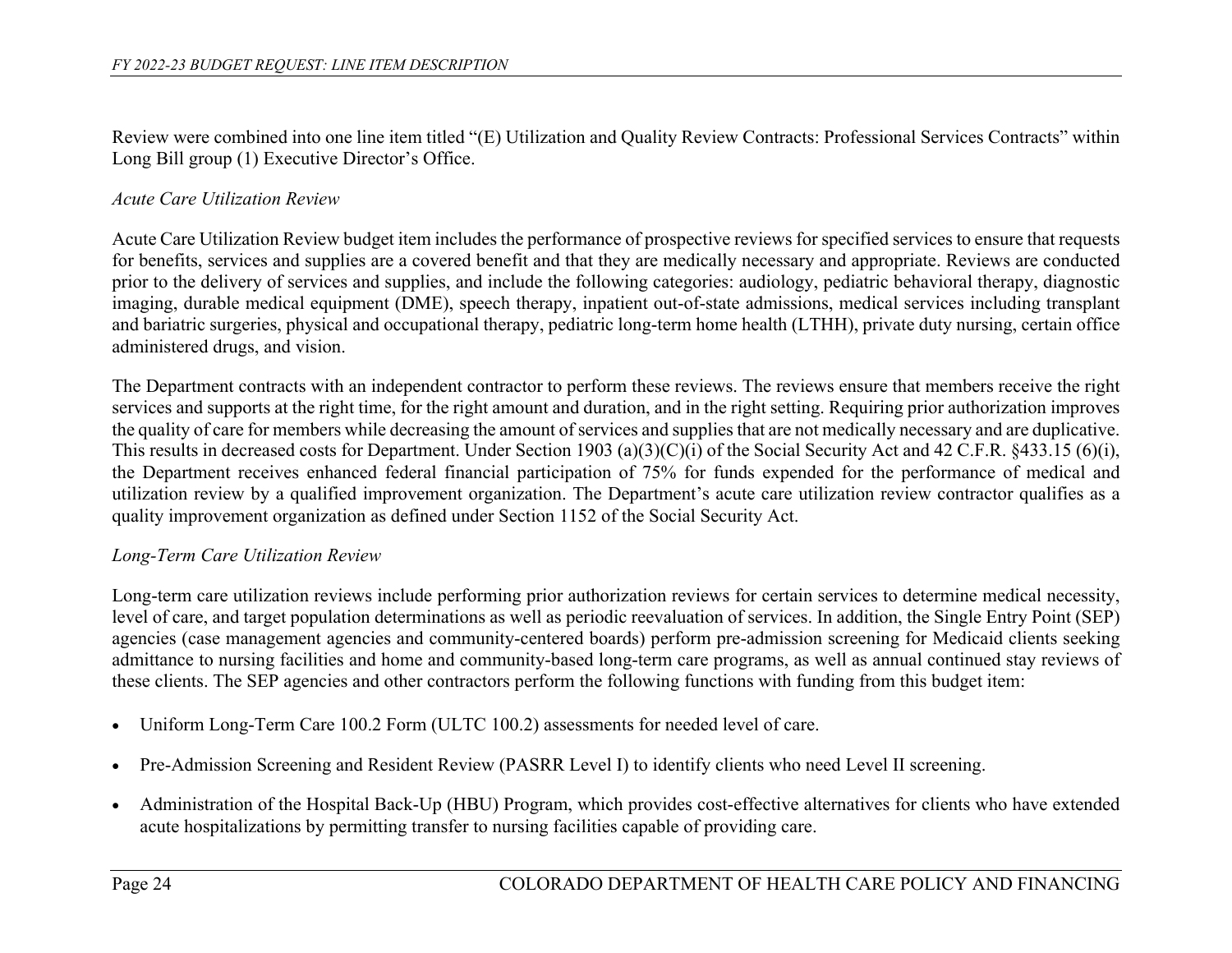- Assessments for the Children's Extensive Support (CES) waiver which provides Medicaid benefits, services and support for children with developmental disabilities or delays and require special services and provide an alternative to institutional placement.
- Assessments for Private Duty Nursing which provides eligible clients with skilled nursing services in a home setting.
- Data management; and,
- Training for case managers.

The Department's contractor maintains a long-term care database and performs prior authorization reviews for long-term care clients. The results of the prior authorization reviews are transmitted electronically to the Department's fiscal agent. The contractor also conducts reviews for the Level II PASRR Program.

The Department receives enhanced federal funding for many activities performed in this line item. Under Section 1903(a)(2)(C) of the Social Security Act and 42 C.F.R. § 433.15(9), the Department receives enhanced federal financial participation of 75% for funds expended to conduct preadmission screening and resident review activities. If a contractor qualifies as a qualified improvement organization under Section 1152 of the Social Security Act, the Department may seek enhanced federal financial participation of 75% for the performance of medical and utilization review activities other than preadmission screening and resident review.

#### *External Quality Review*

This budget item provides funding to validate performance improvement projects (PIPs), conduct compliance site reviews, conduct satisfaction surveys, collect and validate Healthcare Effectiveness Data and Information Set (HEDIS) measures and other performance measures for managed-care organizations and fee-for-service providers, and complete other encounter data audits. In addition to creating reports for these activities Health Services Advisory Group, Inc. also creates annual Technical Reports of activities and recommendations that is required by the Centers for Medicare and Medicaid Services (CMS).

The Department is permitted to receive an enhanced federal financial participation (FFP) rate of 75% for funds expended for performance of external quality review or related activities when they are conducted by an external quality review organization as defined in 42 C.F.R. § 438.320. Additional requirements for the enhanced FFP rate can be found in 42 CFR § 438.370, 42 CFR § 438.364, and 42 CFR § 433.15(b)(10).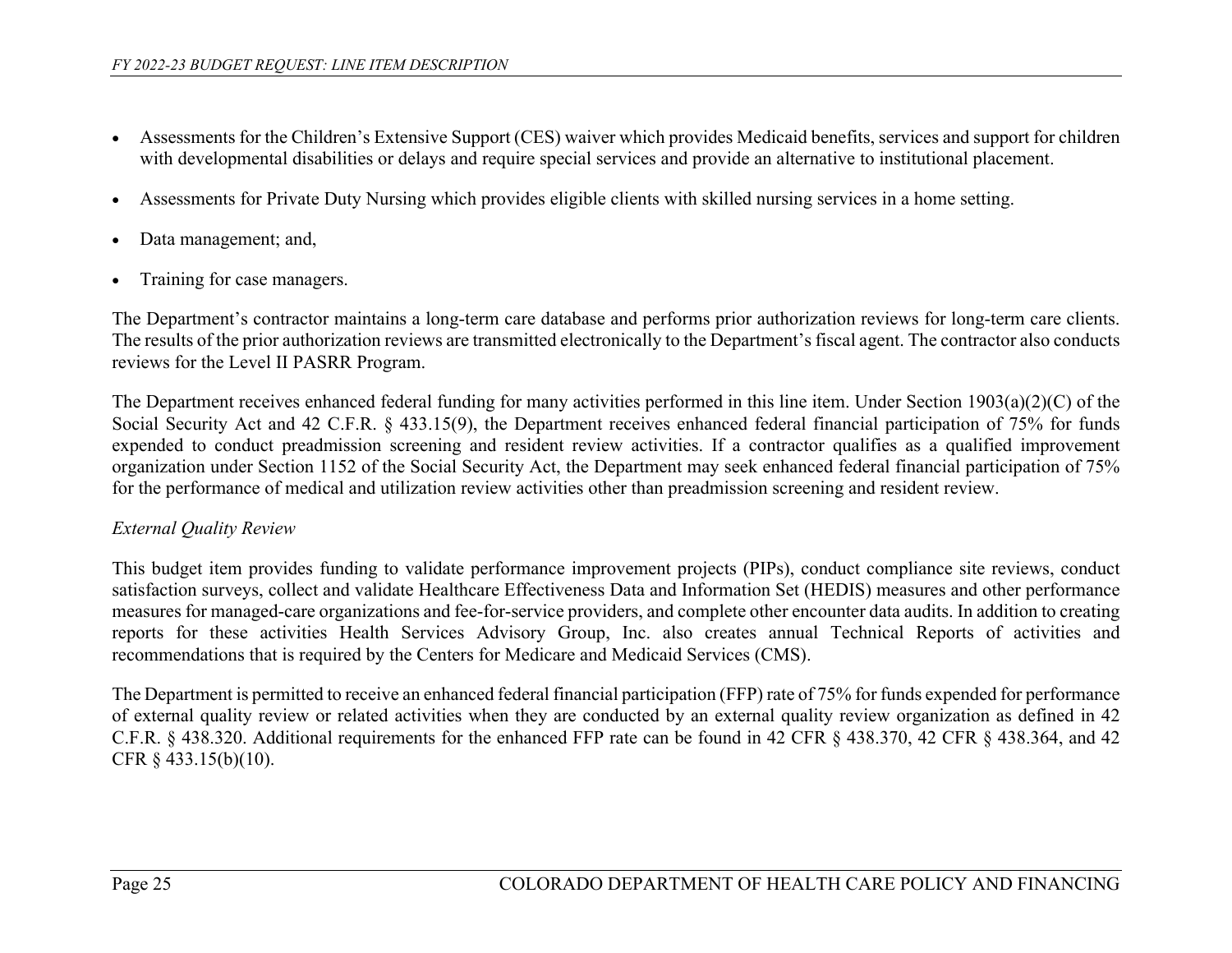# *Drug Utilization Review*

This budget item funds the Department's drug utilization review program established pursuant to 42 C.F.R. §456.703. The purpose of the program is to ensure appropriate drug therapy while permitting sufficient professional prerogatives to allow for individualized drug therapy. The program consists of both prospective and retrospective reviews, the application of explicit predetermined standards, and an educational program. Pursuant to 25.5-5-506 (3) (b), C.R.S., the Department submits an annual report to the Health and Human Services Committees of the General Assembly that contains:

- Information on the prospective and retrospective drug review program;
- Steps taken by the Department and Drug Use Review Board to ensure compliance with the requirements for predetermined standards;
- Summary of the educational interventions used and an assessment of the effect of these educational efforts on quality of care; and,
- Estimate of the cost savings generated as a result of the drug use review program.

# *(F) PROVIDER AUDITS AND SERVICES*

# **PROFESSIONAL AUDIT CONTRACTS**

This line item funds various audit contracts managed by the Department. Footnote #22 of the FY 2007-08 Long Bill (SB 07-239) instructed the Department to submit a plan for restructuring its Executive Director's Office Long Bill group into a more programmatic format. As a result, the FY 2008-09 Long Bill (HB 08-1375) consolidated 46 line items into 31 line items within Long Bill group (1) Executive Director's Office. The five budget items for Nursing Facility Audits, Hospital and Federally Qualified Health Clinics Audits, Single Entry Point Audits, Payment Error Rate Measurement Contract, and Nursing Facility Appraisals were combined into one line item titled "(F) Provider Audits and Services: Professional Audit Contracts" within Long Bill group (1) Executive Director's Office. The budget item Colorado Indigent Care Program Auditor was later added as a result of HB 09-1293 "Health Care Affordability Act," and the budget item Disproportionate Share Hospital (DSH) Audits was added as a result of the Department's FY 2010-11 DI-6 "Funding for Federally Mandated Audit of Disproportionate Share Hospital Expenditures."

# *Nursing Facility Audits*

This budget item funds statutorily required audits of costs reported by Medicaid nursing facilities for rate setting purposes. The Department contracts with an independent accounting firm to perform audits of nursing facility cost reports. The Medicaid "Financial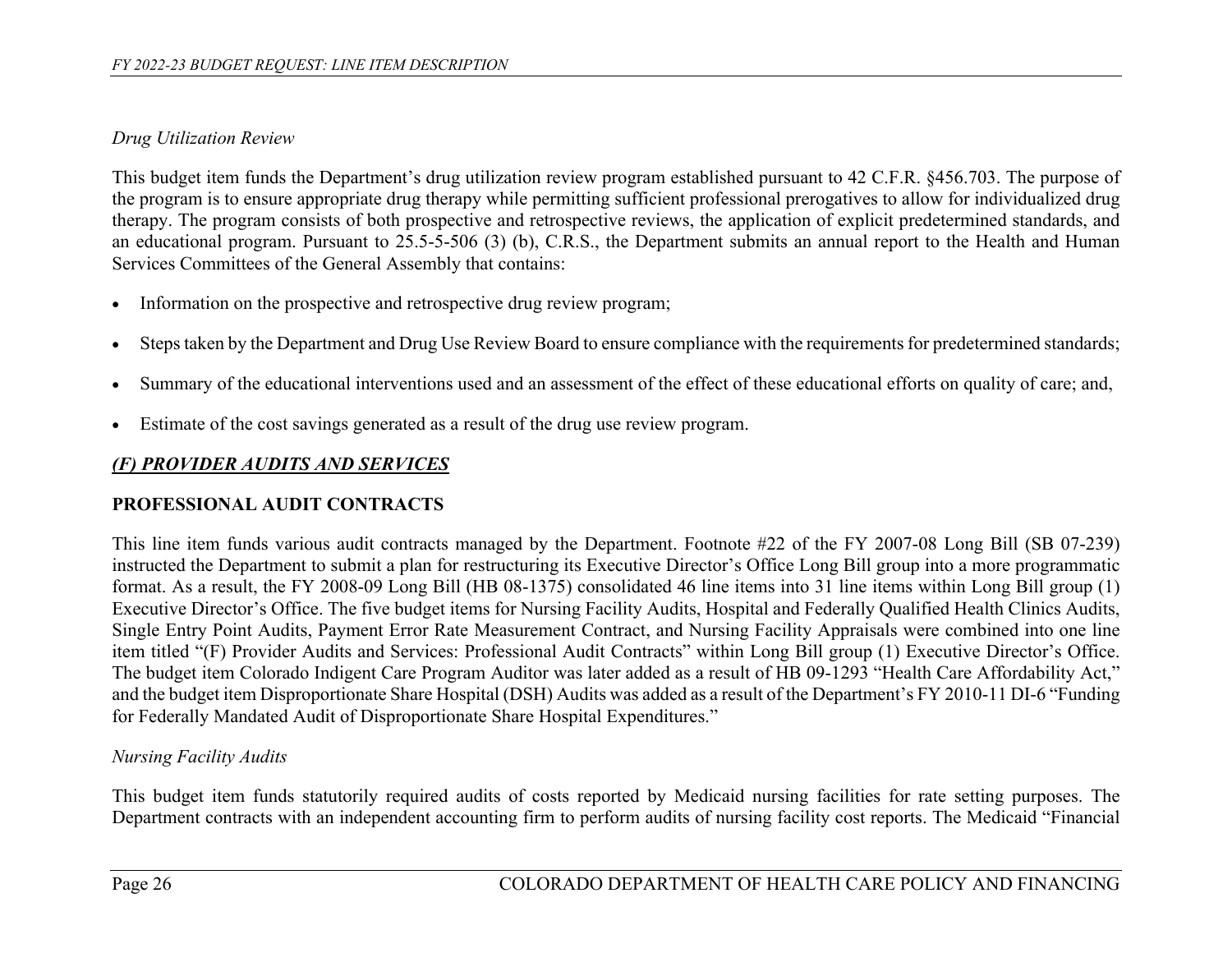and Statistical Report of Nursing Homes" (MED-13) determines which costs are reasonable, necessary, and patient-related to subsequently set rates based on those costs. The audited cost reports are the basis for setting nursing facility rates to cover the reasonable and necessary costs of providing care for Medicaid clients, in accordance with State and federal statutes.

### *Hospital and Federally Qualified Health Centers Audits*

This budget item funds a Department contract with an independent certified public accounting firm to audit cost and rate data for hospitals, federally qualified health centers (FQHCs), and rural health centers that participate in the Medicaid program, and to establish reimbursement for extraordinary out-of-state services. Auditing of these facilities is federally mandated. Most of the hospital audits are completed from the Medicare cost report audit and are tailored to Medicaid requirements. The independent accounting firm provides the following services to the Department: contract review and reimbursement, final settlements, rebasing calculations, consultation and assistance on cost report interpretation, and participation in meetings with providers to resolve problems. The annual rates of reimbursement are based on the results of these audits and are set to cover the reasonable and necessary costs of an efficiently run hospital, FQHC, and rural health center, per federal and State law.

### *Single Entry Point Audits*

This budget item funds annual audits of single entry point (SEP) agencies provided through a contractor. The scope of work has been limited to reviews of cost reports. To the extent that funds allow, on-site audits are conducted for agencies that pose the highest risk. In FY 2006-07, the appropriation to this line was increased in order to increase the accuracy of SEP agency billing and potentially increase recovery of improper payments.

#### *Community Mental Health Center Audits*

This budget item funds annual audits of the Community Mental Health Centers (CMHC) which are nonprofit or publicly operated clinics that provide mental health services in the community. Specifically, the RAEs contract with the 17 CMHCs to provide mental health services to Medicaid clients in their assigned service area. The Colorado Department of Human Services also contracts with the CMHCs to provide mental health services to indigent persons (i.e., non-Medicaid-eligible individuals).

#### *Regional Center Cost Reporting and Auditing*

This funding allows the Department to ensure that Regional Centers receive proper compensation for the services they provide to some of the Department's most acute and vulnerable clients. Additionally, this ensures that the Department would remain in compliance with CMS, as the cost reports would ensure Regional Centers are properly compensated according to their actual costs. This helps to meet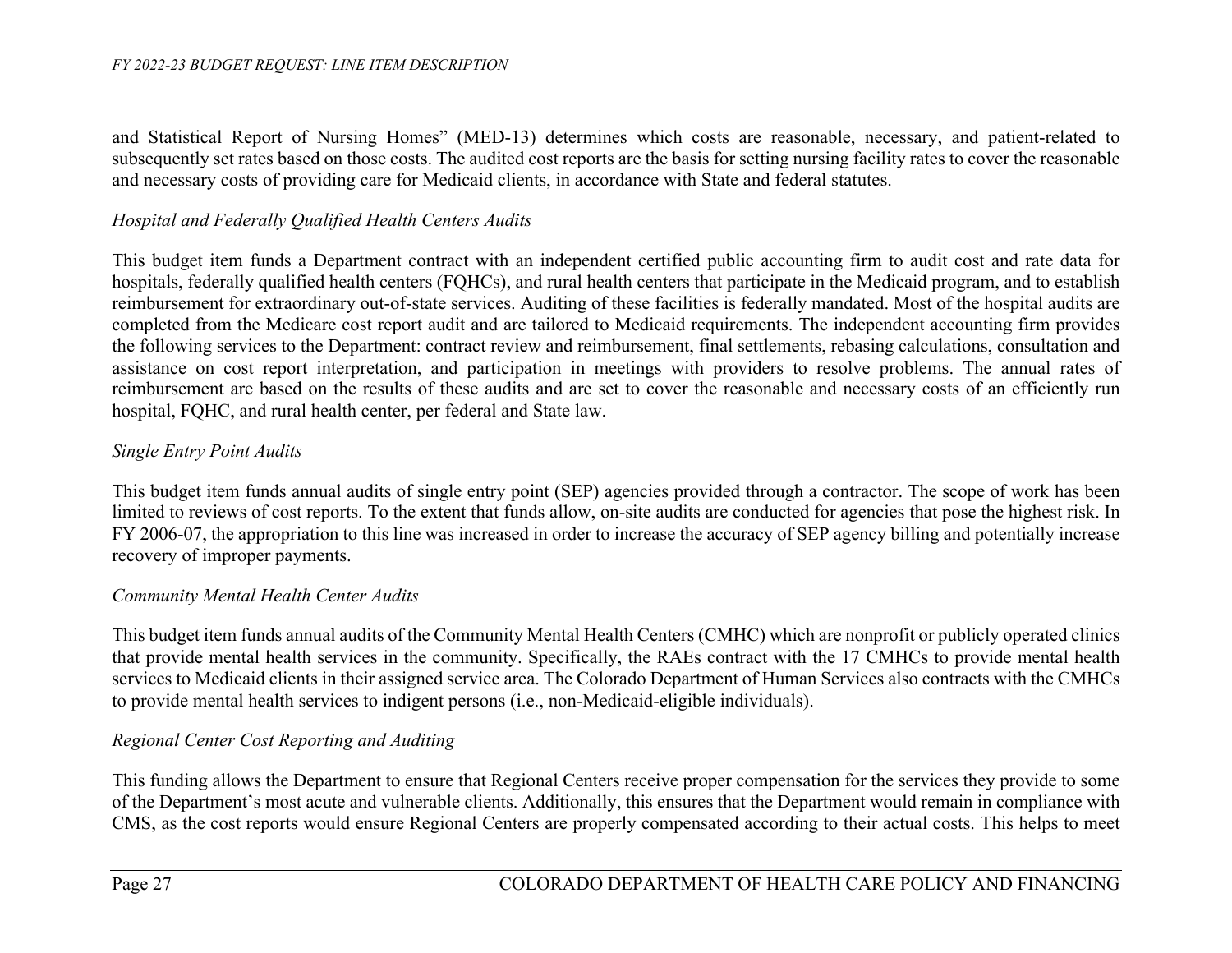one of the Department's Performance Plan's primary goals of "ensuring sound stewardship of financial resources" by ensuring the Regional Centers are accurately compensated

#### *Payment Error Rate Measurement Project Contract*

This budget item funded the Payment Error Rate Measurement (PERM) Project, which was established in response to the federal Improper Payments Information Act of 2002 and was the culmination of three separate federal pilot programs collectively referred to as the Payment Accuracy Measurement Projects.

Under the Payment Error Rate Measurement Project, reviews are conducted in three areas: fee-for-service, managed care, and eligibility for both Medicaid and Children's Basic Health Plan. The claims review is conducted by federal contractors, whereas the eligibility review is conducted by the states. The results of these reviews are used to produce national program error rates as well as state-specific program error rates.

As of FY 2019-20, funding for the PERM project is no longer needed due to CMS assuming full responsibility, including all costs, of administering the PERM project and its audits. To address this, the Department submitted its FY 2019-20 R-15: Operational Compliance and Program Oversight Budget Request, which was approved by the General Assembly, in order to redirect the PERM project funding to Eligibility Determination Reviews.

#### *Eligibility Determination Reviews*

The Department's eligibility system, the Colorado Benefits Management System (CBMS), is a mission-critical system that directly contributes to the processing and adjudicating of more than \$6.2 billion in payments in FY 2017-18. Determining member eligibility is the gateway into Medicaid benefits and needs to be accurate.

This budget item provides contractor funding to assist in the verification process by performing reviews on a sample of CBMS eligibility determinations and assisting the department in promptly addressing errors and vulnerabilities. The Department utilizes the contractor's audit results to address findings and vulnerabilities with corrective actions and changes in system processes and operations.

During FY 2019-20, the Department identified an opportunity for increased efficiencies by repurposing this funding already appropriated for contractor resources to hiring FTE to perform these duties instead. As such, it submitted its FY 2020-21 BA-11 "Convert Contractor Resources to FTE" budget amendment request, and the General Assembly approved the Department's shift of funding from this budget to its Personal Services budget.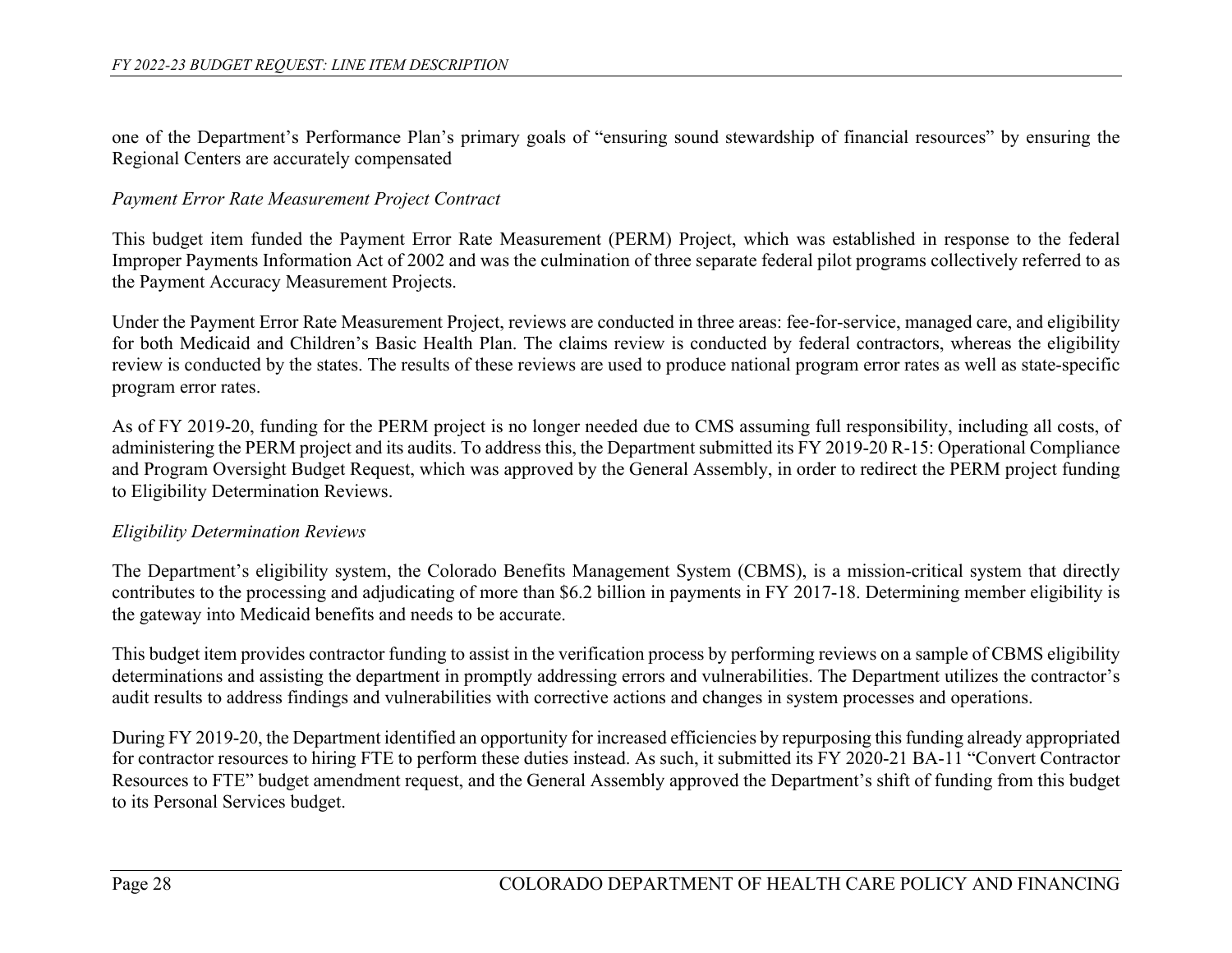# *Nursing Facility Appraisals*

This budget item funds nursing facility appraisals, which occur once every four years. The Department contracts with an independent firm to conduct these appraisals, with the underlying result being the determination of "fair rental value." Fair rental value, or appraised value, means the determination of the depreciated cost of replacement of a capital-related asset to its current owner. The fair rental (property) value determination is used in the process of rate setting, which is governed by statute at 25.5-6-201, C.R.S. The per-diem rate paid to nursing facilities is based in part on the fair rental value of the facility. Due to the four-year cycle, the Department will complete nursing facility appraisals in FY 2018-19 and will do so again in FY 2022-23.

# *Colorado Indigent Care Program Auditor*

This budget item funds an auditor for the Colorado Indigent Care Program due to the passage of HB 09-1293 "Heath Care Affordability Act." Prior to this passage of this bill, the providers were paid using certification of public expenditures in order to draw federal matching funds. The Department currently contracts with a certified public accounting firm to perform federally mandated cost and rate data audits for hospitals, federally qualified health clinics, and rural health centers that participate in Medicaid. The certified public accounting firm establishes reimbursement rates, reviews contracts, calculates final cost settlements, rebases calculations, consults and assists on cost report interpretations, and meets with providers to resolve discrepancies. Prior to the passage of HB 09-1293, the Department did not perform such audits for providers participating in the Colorado Indigent Care Program. However, due to HB 09- 1293, reimbursements for providers participating in the program are to be increased to 100% of cost, requiring similar audits to be conducted for the Colorado Indigent Care Program providers.

Through this budget item, the Department will utilize two types of audits to ensure proper payment of hospital fee funds to Colorado Indigent Care Program providers. The first are desk audits to: analyze cost reports to determine the accuracy and reasonableness of financial data reported by providers; identify problem areas that warrant additional review; and, obtain information for use in planning a site audit if deemed necessary. Second are on-site audits that will focus on specific payment issues that are potentially material in nature and a more detailed verification of data than the desk audit.

## *Disproportionate Share Hospital Audits*

This budget item provides funding for Disproportionate Share Hospital (DSH) audits as a result of FY 2010-11 DI-6 "Funding for Federally Mandated Audit of Disproportionate Share Hospital Expenditures". This funding is for a contractor that is responsible for auditing the Department's DSH expenditures on an annual basis, pursuant to reporting requirements mandated by the federal Centers for Medicare and Medicaid Services (CMS) in rule (CMS-2198-F). This rule, which went into effect on January 19, 2009, institutes new auditing requirements that will clarify allowable expenditures under the DSH program and help the Department prevent improper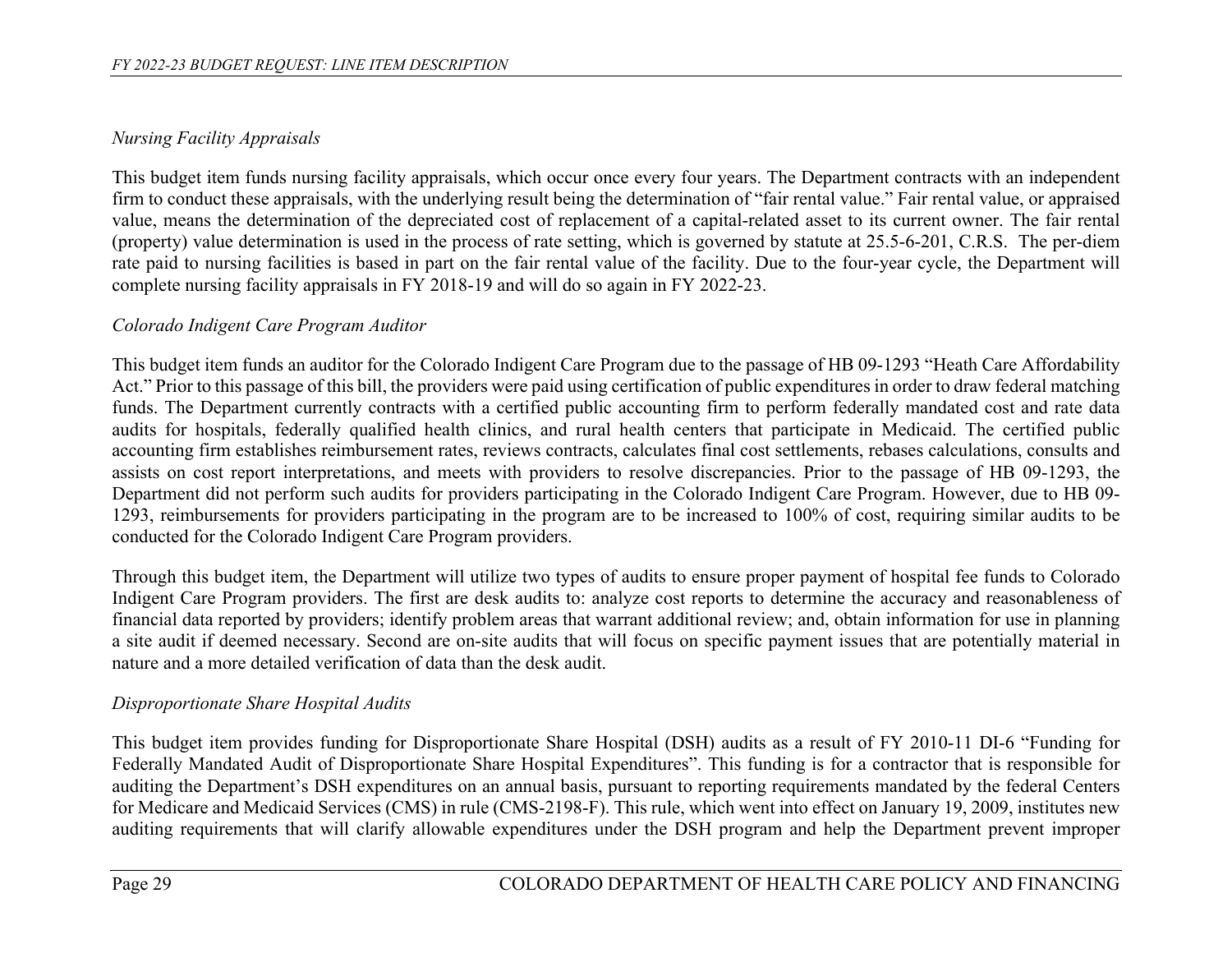expenditure of DSH funds. The rule also requires states to submit an independent certified audit of their DSH expenditures on an annual basis to CMS, while specifying the data elements that need to be included in each submission.

DSH payments are intended to offset the uncompensated costs of providing medical services to uninsured and underinsured patients. These payments assist in securing the hospitals' financial viability and preserving access to care for Medicaid and low-income clients, while reducing the shift in costs to private payers. For more information regarding these types of payments, please see the Safety Net Provider Payments section of this document.

#### *Primary Care Fund Audits*

This budget item provides funding for compliance audits of the data submitted by Primary Care Fund applicants as a result of FY 2015- 16 R-14 "Primary Care Fund Audits". This funding is used to hire a contractor for a compliance audit of the data submitted by Primary Care Fund applicant providers to verify the accuracy and validity of the data. Qualified providers must serve a medically underserved population and/or area of Colorado and funds are allocated to each qualified provider based on the number of medically indigent patients served in an amount proportionate to the total number of medically indigent patients served by all health care providers who qualify for Primary Care Funds. This budget line allows for one-third of the providers, or thirteen providers, to be audited each fiscal year to assure correct reporting of unduplicated patient counts and that patients are correctly categorized by payment source, by provider. For more information regarding the Primary Care Fund, please see the Primary Care Fund Program section of this document.

#### *Managed Care Organization Audits*

This budget item provides funding for Managed Care Organization Audits as a result of the FY 2015-16 R-15 "Managed Care Organization Audits". This funding is used to hire an auditing firm to perform audits on financial reports and encounter data from physical and behavioral health managed care organizations that contract with the Department. Prior to the passage of this funding, the Department did not audit the financial or encounter data beyond assessing the reasonableness of payment at a high level of aggregation based on summary statistics. This budget item allows for the Department's contractor to:

- Conduct a thorough review of current managed care contract language to identify weaknesses and recommend appropriate changes to specific language;
- Use selected algorithms on claims data of managed care plans to identify outlier populations that could be at risk of overpayment;
- Test identified outlier populations to ensure compliance with regulations for allowable medical expenses;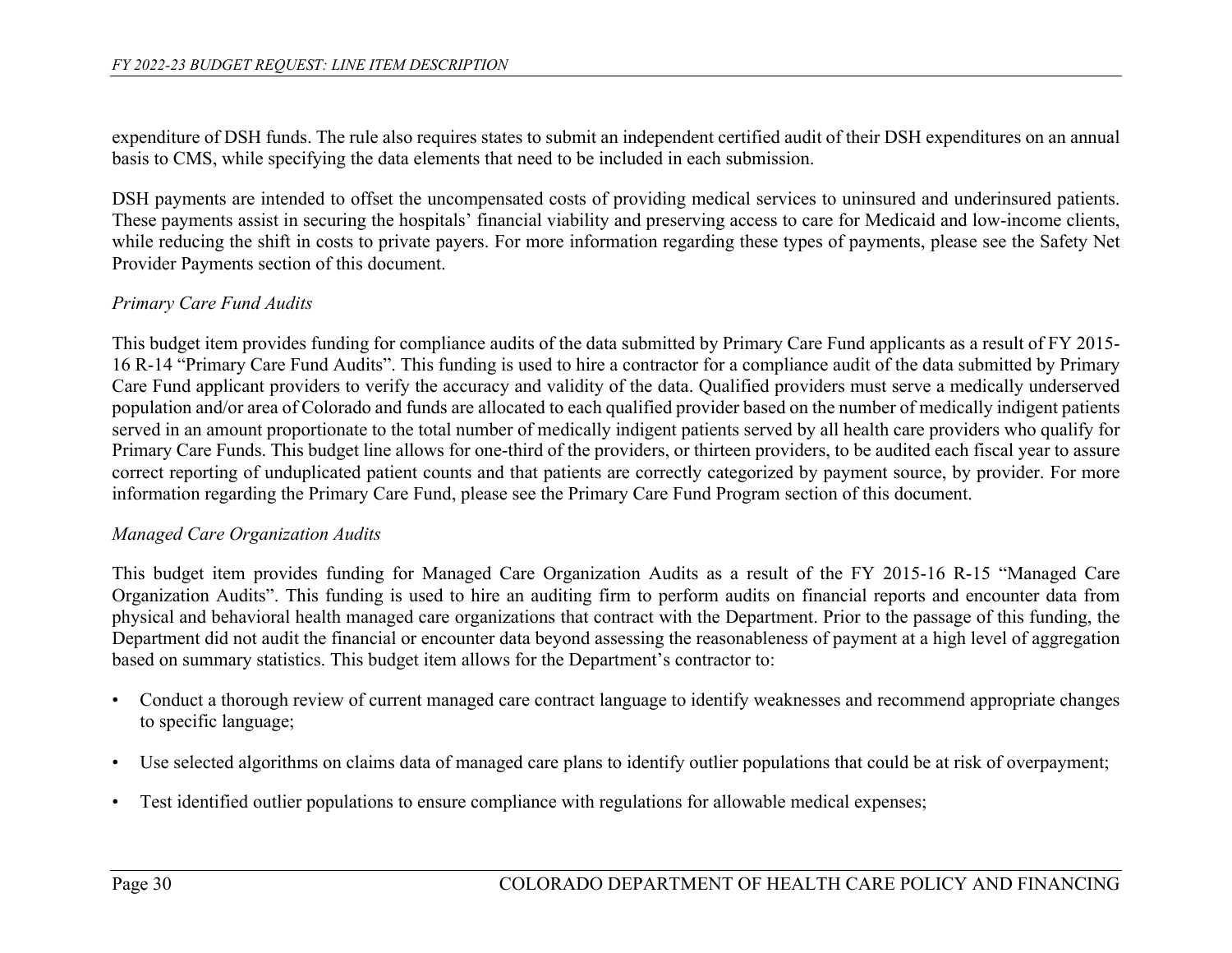- Tie financial reports to supporting information to ensure reporting accuracy in accordance with standards established by the American Institute of Certified Public Accountants; and
- Audit of administrative expenses to ensure reported expenses are allowable and accurate.

## *(G) RECOVERIES AND RECOUPMENT CONTRACT COSTS*

## **ESTATE RECOVERY**

The estate recovery program, established by HB 91S2-1030 and authorized in 25.5-4-302, C.R.S., is operated by a contractor under supervision of the Department. The contractor pursues recoveries on a contingency fee basis and recovers funds from estates and places liens on real property held by Medicaid clients in nursing facilities or clients who are over the age of 55. Since FY 2003-04, the contractor has charged a contingency fee of 10.9%, with the remainder of the recoveries acting as an offset to expenditure in the Medical Services Premiums line.

## **THIRD PARTY LIABILITY COST AVOIDANCE CONTRACT**

This line item was created in the FY 2020-21 Long Bill (HB 20-1360) from the Department's FY 2020-21 R-15 "Medicaid Recovery and Third-Party Liability Modernization" budget request. This line item funds the contractor costs for enhancing the process for cost avoidance of claims by providing information on members with other health coverage.

## *(H) INDIRECT COST RECOVERIES*

#### **INDIRECT COST ASSESSMENT**

This line item resulted from the passage of the FY 2013-14 Long Bill (SB 13-230). It was created to separately identify the overhead costs associated with the operation of general government functions. Indirect cost recoveries are intended to offset these overhead costs that otherwise would have been supported by the General Fund, from cash and federally funded sources. Recoveries from cash and federally-funded programs are calculated for statewide overhead costs by the Office of the State Controller.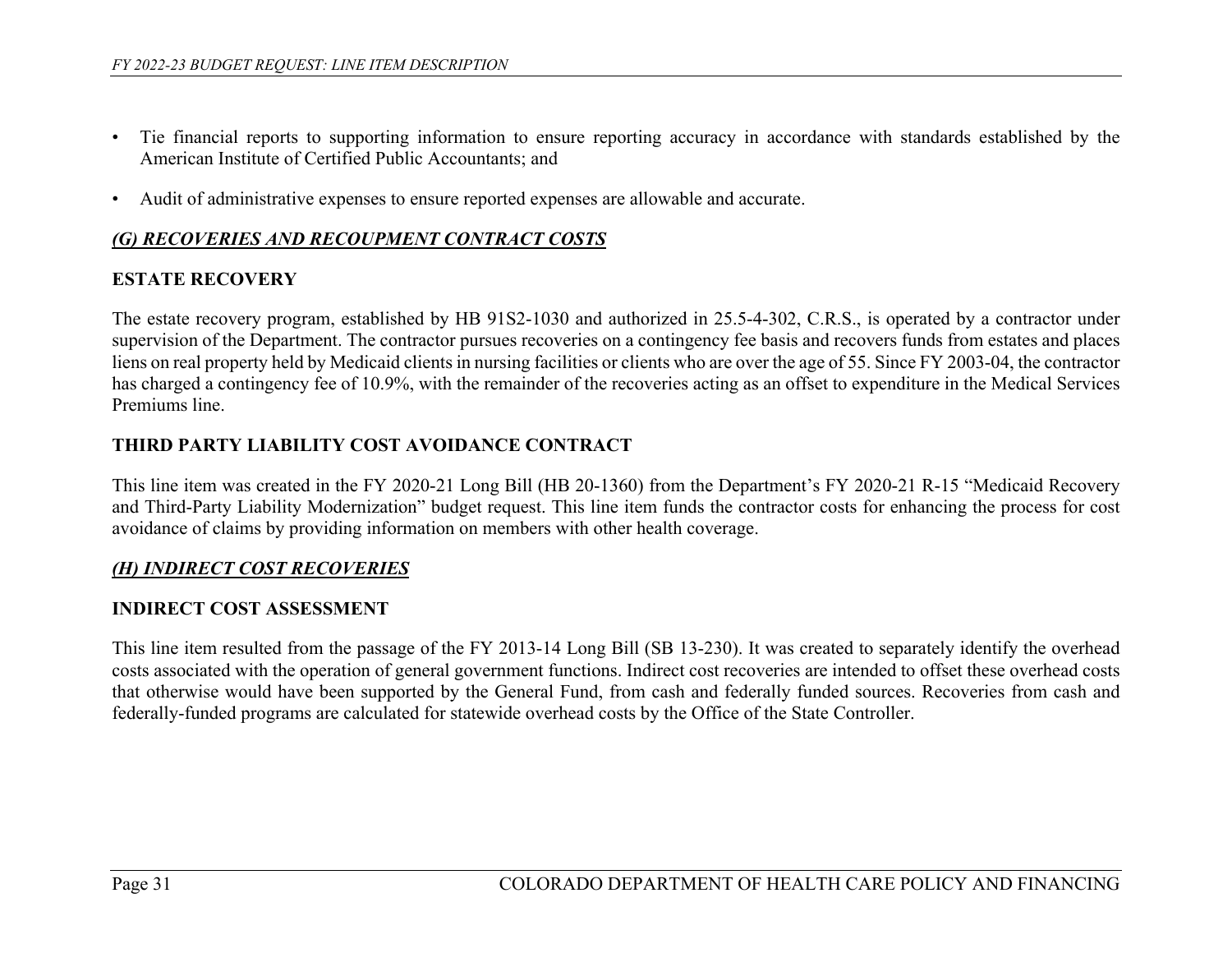#### *(2) MEDICAL SERVICES PREMIUMS*

#### **MEDICAL AND LONG-TERM CARE SERVICES FOR MEDICAID ELIGIBLE INDIVIDUALS**

Medicaid was enacted by Title XIX of the Social Security Act as an entitlement program to provide health care services to eligible elders, individuals with disabilities, adults, and children. Medical services are grouped into the following categories, each of which includes several programs: acute care, community-based long-term care, and long-term care. Additional expenditure is incurred for insurance, service management, and financing payments. For a program-level description of each of these categories of services, including program and appropriation history, please see the detailed narrative accompanying the Department's request R-1, "Request for Medical Services Premiums."

To calculate the funding need for the Medical Services Premiums Line, the Department must forecast Medicaid caseload. The caseload presentation is included in the Department's November 1 Budget Request as a separate exhibit. For a detailed narrative of the caseload forecast, please see the "Medicaid Caseload" Section included in this budget submission.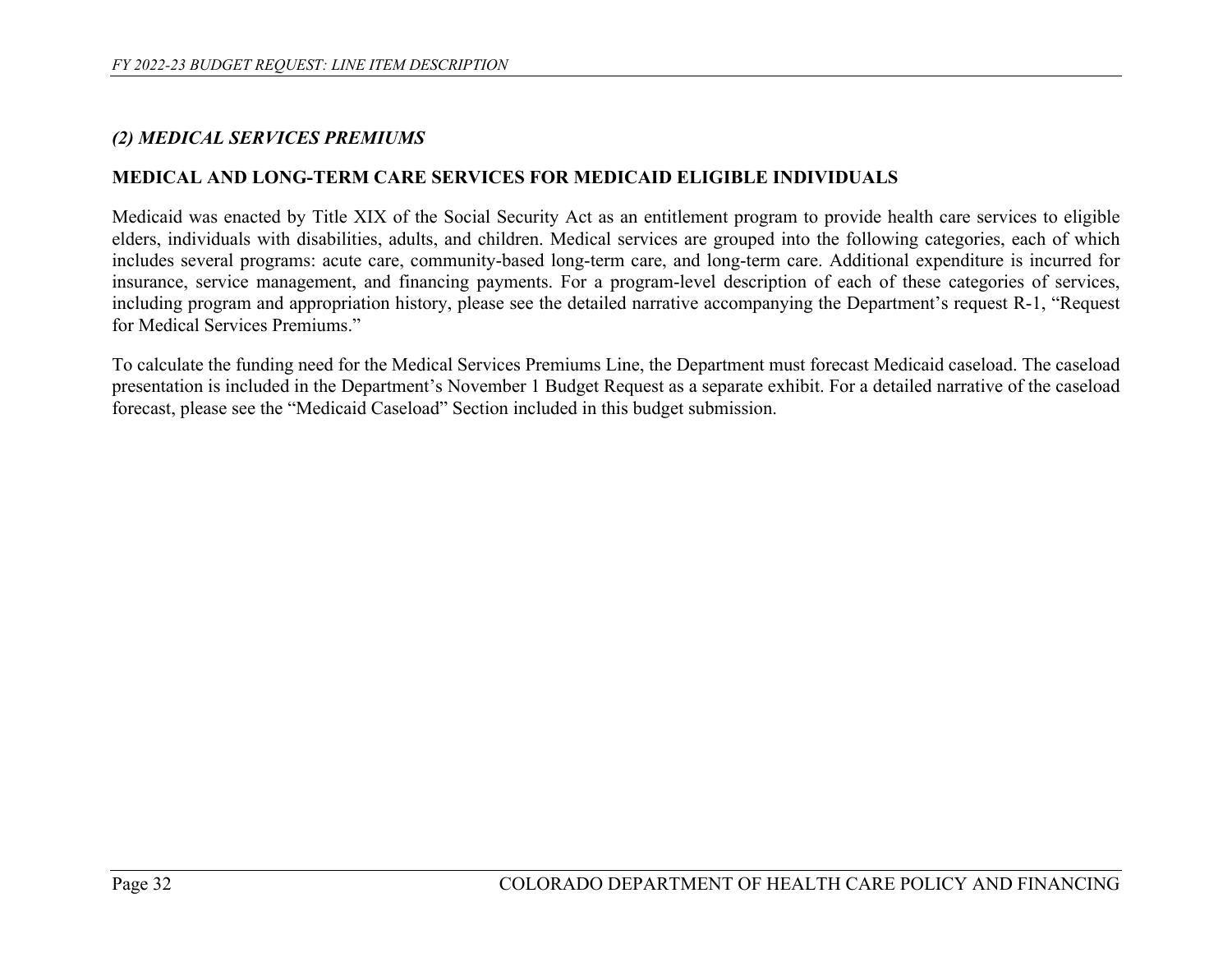## *(3) BEHAVIORAL HEALTH COMMUNITY PROGRAMS*

## **BEHAVIORAL HEALTH CAPITATION PAYMENTS**

The Behavioral Health Capitation Payments line item reflects the appropriation that funds Medicaid mental health and substance abuse services throughout Colorado through managed-care providers contracted by the Department. The Regional Accountable Entities (RAEs) are responsible for providing or arranging all medically necessary behavioral health services to Medicaid-eligible clients within a specified geographic location for a pre-determined capitation rate. The Department pays actuarially certified rates to each Regional Accountable Entity for each Medicaid client in each Medicaid eligibility category that is covered by the RAE contract. For further information, including program and appropriation history, please see the detailed narrative accompanying the Department's November 1 Budget Request R-2, "Request for Medicaid Behavioral Health Community Program."

### **BEHAVIORAL HEALTH FEE-FOR-SERVICE PAYMENTS**

The Medicaid Behavioral Health Fee-for-Service Payments appropriation allows Medicaid clients not enrolled in a Regional Accountable Entity to receive mental health or substance abuse services or enrolled Medicaid clients to receive mental health or substance abuse services not covered by the Regional Accountable Entities. For further information, including program and appropriation history, please see the detailed narrative accompanying the Department's November 1 Budget Request R-2, "Request for Medicaid Behavioral Health Community Program."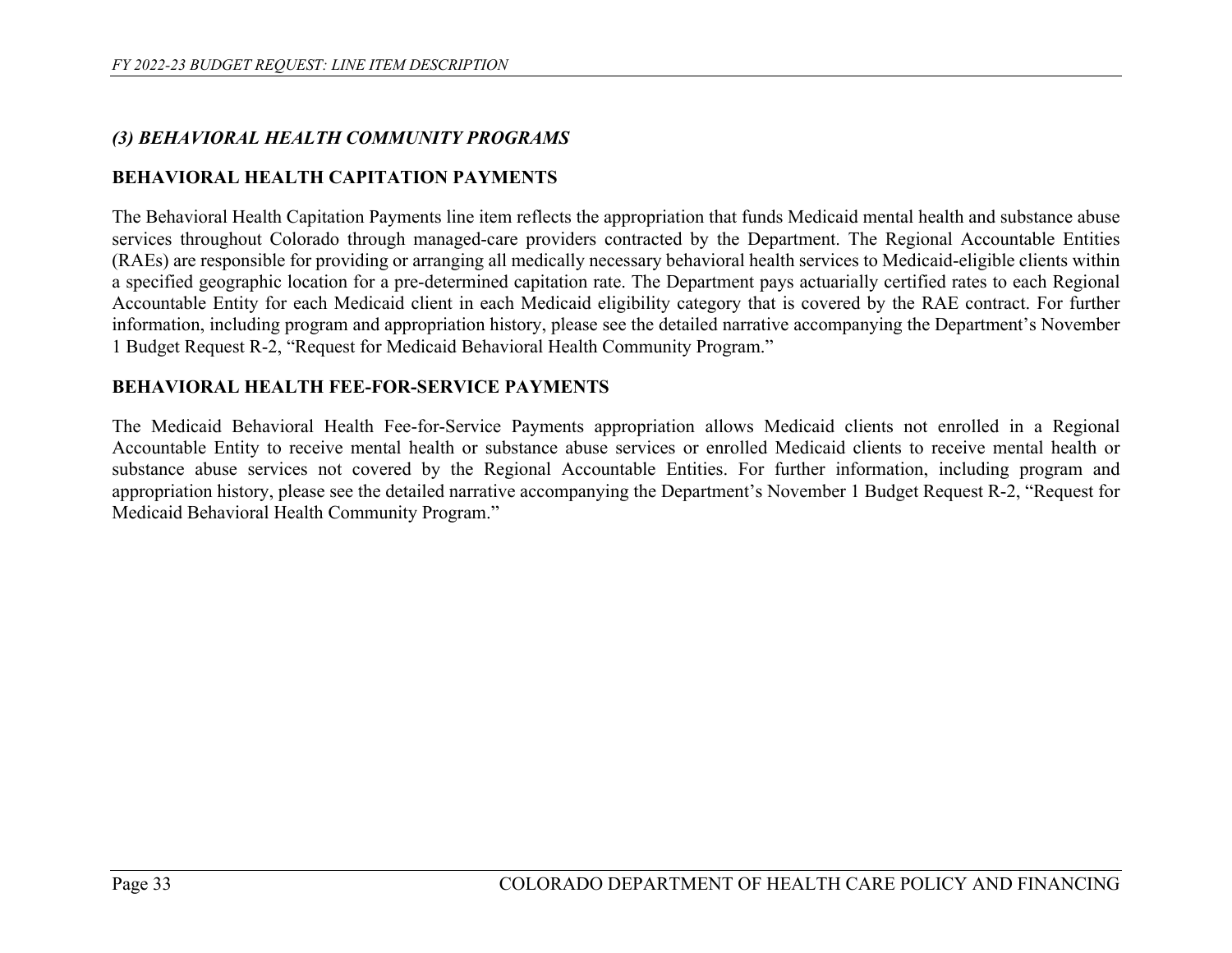## *(4) OFFICE OF COMMUNITY LIVING*

In 2012, Governor Hickenlooper issued Executive Order D 2012-027, establishing the Office of Community Living within the Department. The Office is charged with better aligning services and supports so that people with long-term services and supports needs, and their families, do not have to navigate a complicated and fragmented health care system. HB 13-1314, "Transfer Developmental Disabilities to HCPF" transferred funding from the Department of Human Services to the Department, effective March 2014. As a result, this Long Bill group was established with the FY 2014-15 Long Bill (HB 14-1336).

The Office of Community Living Long Bill group of the Department's budget contains the administrative and programmatic funding for services and supports for persons with intellectual and developmental disabilities and their families. Funding extends to FTE, operations support for a standalone case management system, and services and supports for eligible individuals and their families.

#### *(A) DIVISION OF INTELLECTUAL AND DEVELOPMENTAL DISABILITIES*

### *(1) ADMINISTRATIVE COSTS*

#### **PERSONAL SERVICES**

This line item funds the Department's expenditures for FTE and temporary staff who work in support of persons with intellectual and developmental disabilities and their families. It was created as part of HB 13-1314 "Transfer Developmental Disabilities to HCPF", which transferred the administration of long-term services for persons with intellectual and developmental disabilities to the Department. Allocated POTS for the FTE, including Salary Survey, Merit Pay, Health, Life, Dental, Short-Term Disability, Supplemental Amortization Equalization Disbursement, and Amortization Equalization Disbursement, are paid through the Executive Director's Office, (A) General Administration. POTS appropriations.

#### **OPERATING EXPENSES**

In addition to funding telephones, computers, office furniture, and employee supplies for staff working in support of persons with intellectual and developmental disabilities, this line also supports a number of annual costs such as in- and out-of-state travel, records storage, postage, costs, and subscriptions to federal publications.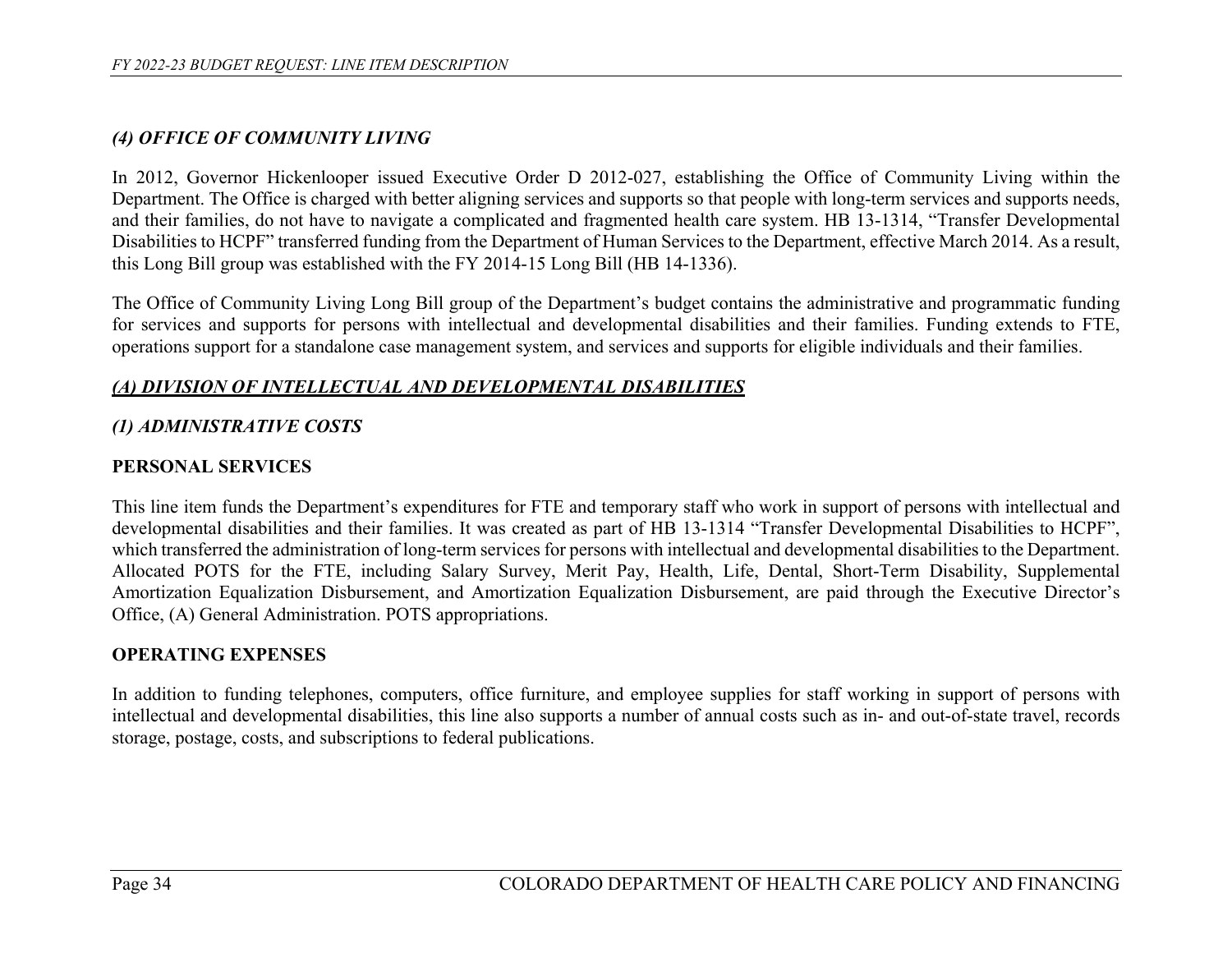## **COMMUNITY AND CONTRACT MANAGEMENT SYSTEM**

This line funds licensing, reporting functions and some limited IT support for the Community and Contract Management System (CCMS), currently known as the DDDWeb, which is used to track client demographics, waiting list information, and bill for services for people with intellectual and developmental disabilities. CCMS is used for the purpose of authorizing and billing for services for the State funded programs, including the Family Support Services Program (FSSP) and State Supported Living Services.

### **SUPPORT LEVEL ADMINISTRATION**

Service providers assisting Home and Community-Based Services Supported Living Services (HCBS-SLS) and Home and Community-Based Services Medicaid Waver (HCBS-DD) clients are paid rates based on each individual's evaluated support level. In turn, the support level is based primarily on the Supports Intensity Scale (SIS) assessment tool, which has been in use since 2009. In addition to the SIS evaluation, two external factors – "Danger to Self" and "Community Safety Risk" – are considered when determining an individual's support level. Community Centered Boards are reimbursed for the administration of the SIS and support level evaluations.

# *(2) MEDICAID PROGRAMS*

## **ADULT COMPREHENSIVE SERVICES**

Funding supports the HCBS-DD waiver, which provides services and supports to persons with intellectual and developmental disabilities, allowing them to continue to live in the community, yet within a 24-hour care model. Services provided under this waiver include day habilitation, prevocational, residential habilitation, supported employment, dental, vision, behavioral services, non-medical transportation, and specialized medical equipment and supplies.

## **ADULT SUPPORTED LIVING SERVICES**

This line provides funding for the HCBS-SLS waiver.

The HCBS-SLS waiver provides supported living in the home or community to persons with intellectual and developmental disabilities. Services include day habilitation, consumer directed attendant support services, homemaker, personal care, respite, supported employment, dental, vision, assistive technology, behavioral services, home accessibility adaptation, mentorship, non-medical transportation, personal emergency response systems, professional therapeutic services, specialized medical equipment and supplies, and vehicle modification.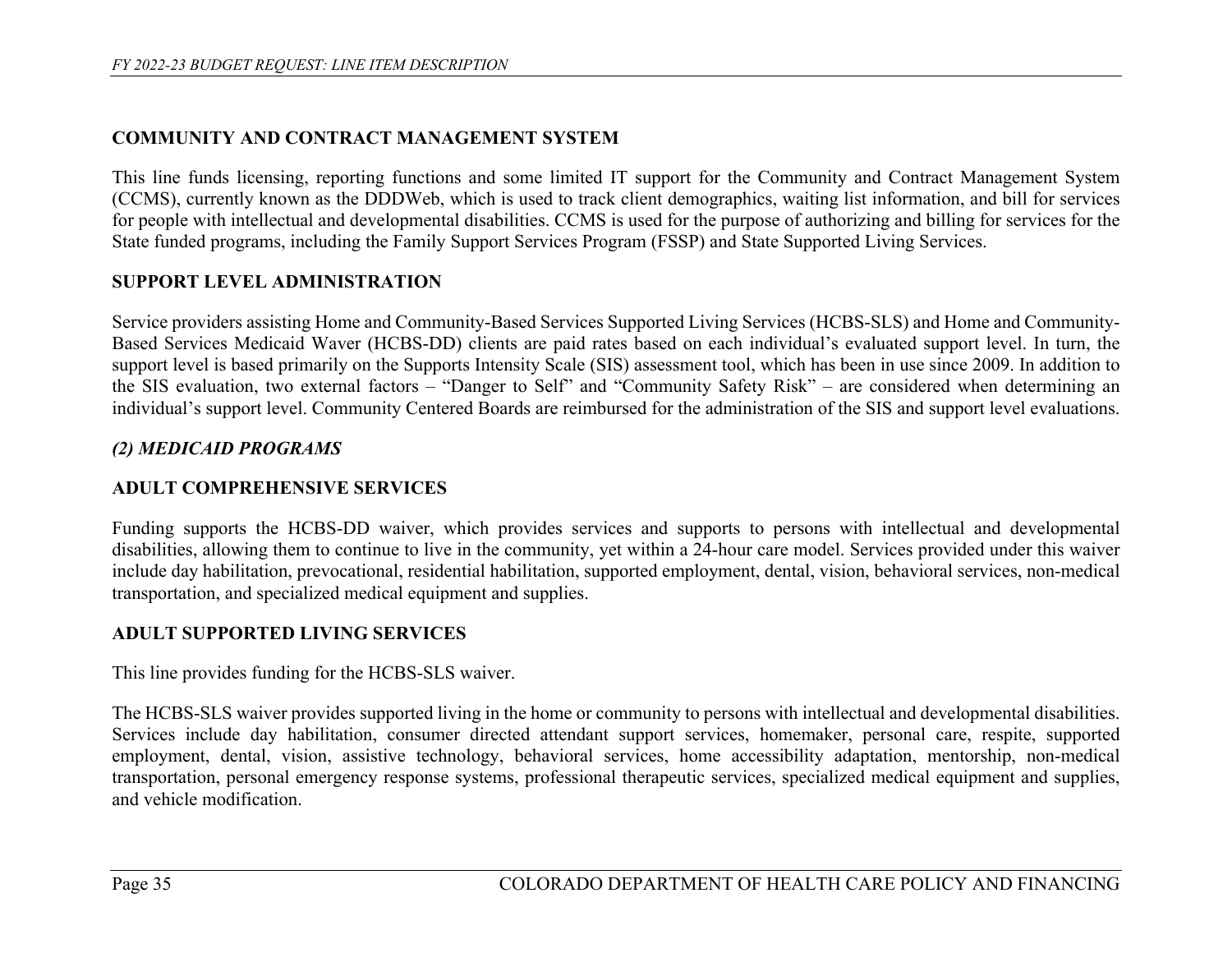# **CHILDREN'S EXTENSIVE SUPPORT SERVICES**

The HCBS-CES waiver provides various services for children who require nearly 24-hour supervision due to the severity of the child's intellectual or developmental disability. Services include: homemaker; personal care, respite, vision, adapted and therapeutic recreation equipment; assistive technology, community connector, home accessibility adaptation, professional therapeutic services, specialized medical equipment and supplies, vehicle modifications, and parent education.

# **CHILDREN'S HABILITATION RESIDENTIAL PROGRAMS**

In HB 18-1328 "Redesign Residential Child Health Care Waiver," the General Assembly approved the transfer of the Home and Community Based Services Children's Habilitation Residential Program (HCBS-CHRP) administration from the Department of Human Services to the Department of Health Care Policy and Financing. This line item funds HCBS-CHRP, which is a residential service and support program for children and youth from birth to 21 years of age. Services include: self-advocacy training, independent living training, cognitive services, communication services, counseling and therapeutic services, and personal care services, emergency assistance training, community connection training, travel services, supervision services, and respite services.

# **CASE MANAGEMENT FOR PEOPLE WITH IDD**

This line funds 24 Singe Entry Points (SEPs) and 20 Community-Centered Boards (CCBs) to provide targeted case management and administrative case management functions for the HCBS waivers. SEP functions are reimbursed through the SEP contracts and include care planning and case managements services for HCBS Waivers. The Department pays SEPs a case-management fee for each client admitted into a community-based service program. SEPs also receive payment for services provided in connection with the development and management of long-term home health prior authorization requests for work associated with client appeals and for utilization review services related to HCBS and nursing facilities.

CCB administrative case management functions are reimbursed through the CCB contract and include intake and referral, functional needs assessment, quality assurance activities, and supports intensity scale assessment. Targeted Case Management is billed on a Per Member Per Month (PMPM) payment process for ongoing case management and per required monitoring visit. In addition, this line provides reimbursement to Community-Centered Boards (CCBs) for administrative functions, including determination of intellectual and developmental disability, determination of developmental delay, and management of program waiting lists for clients throughout the State. Additionally, this line provides reimbursement to Community-Centered Boards (CCBs) for administrative functions, including determination of intellectual and developmental disability, determination of developmental delay, and management of program waiting lists for clients throughout the State.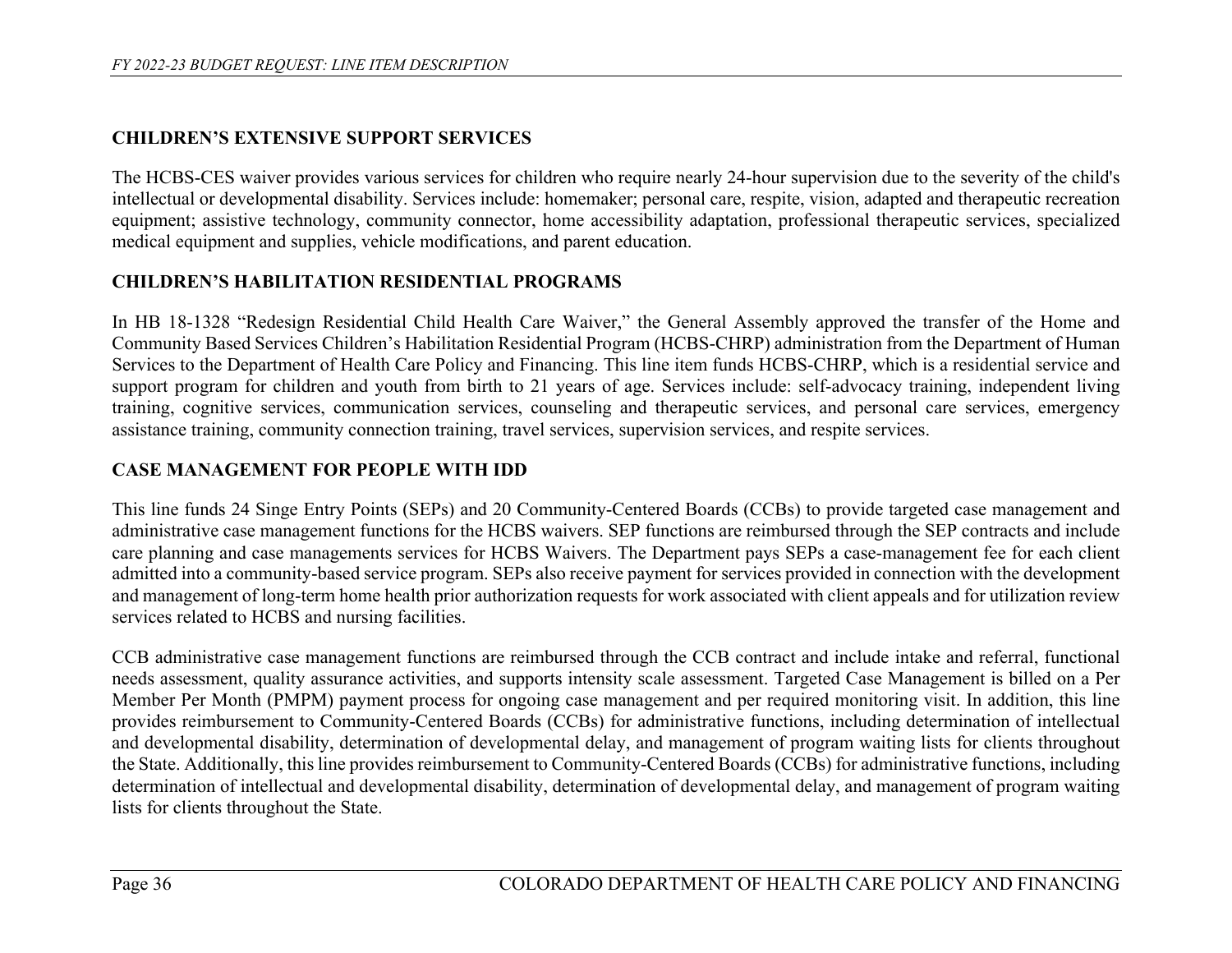### *(3) STATE-ONLY PROGRAMS*

#### **FAMILY SUPPORT SERVICES**

The Family Support Services line provides financial support for families who have children, including adult children, with developmental disabilities or delays, with costs that are beyond those normally experienced by other families. The primary purpose of the Family Support Services Program is to keep families together in the family home. In order to qualify, a family must have an eligible child living at home or be interested in facilitating a child's return to the home. Examples of services include: medical and dental expenses, additional insurance expenses, respite care and childcare, special equipment, home or vehicle modifications or repairs, family counseling and support groups, recreation and leisure needs, transportation, and homemaker services.

#### **STATE SUPPORTED LIVING SERVICES**

The State Funded Supported Living Services (State-SLS) program is a State Only program designed to provide supports to individuals with demonstrated needs in order to remain in their community. Examples of services include prevocational services, job coaching and development, respite, specialized habilitation, and supported community connections. Ongoing case management activities include intake and referral, assessment service plan development, monitoring, and waiting list management.

#### **STATE SUPPORTED LIVING SERVICES CASE MANAGEMENT**

This line funds 20 Community-Centered Boards (CCBs) to provide administrative case management functions for the three State-only programs. Administrative case management functions are reimbursed through the CCB Contract and include intake and referral, developmental disability and delay determination, assessment, service plan development, service monitoring, and waiting list management.

#### **PREVENTIVE DENTAL HYGIENE**

This line item supports outreach services to match individuals needing dental care with dentists willing to provide pro-bono dental care. Funding also goes to train clients receiving developmental disability services and staff about preventive dentistry and to educate both populations about how to access dental care.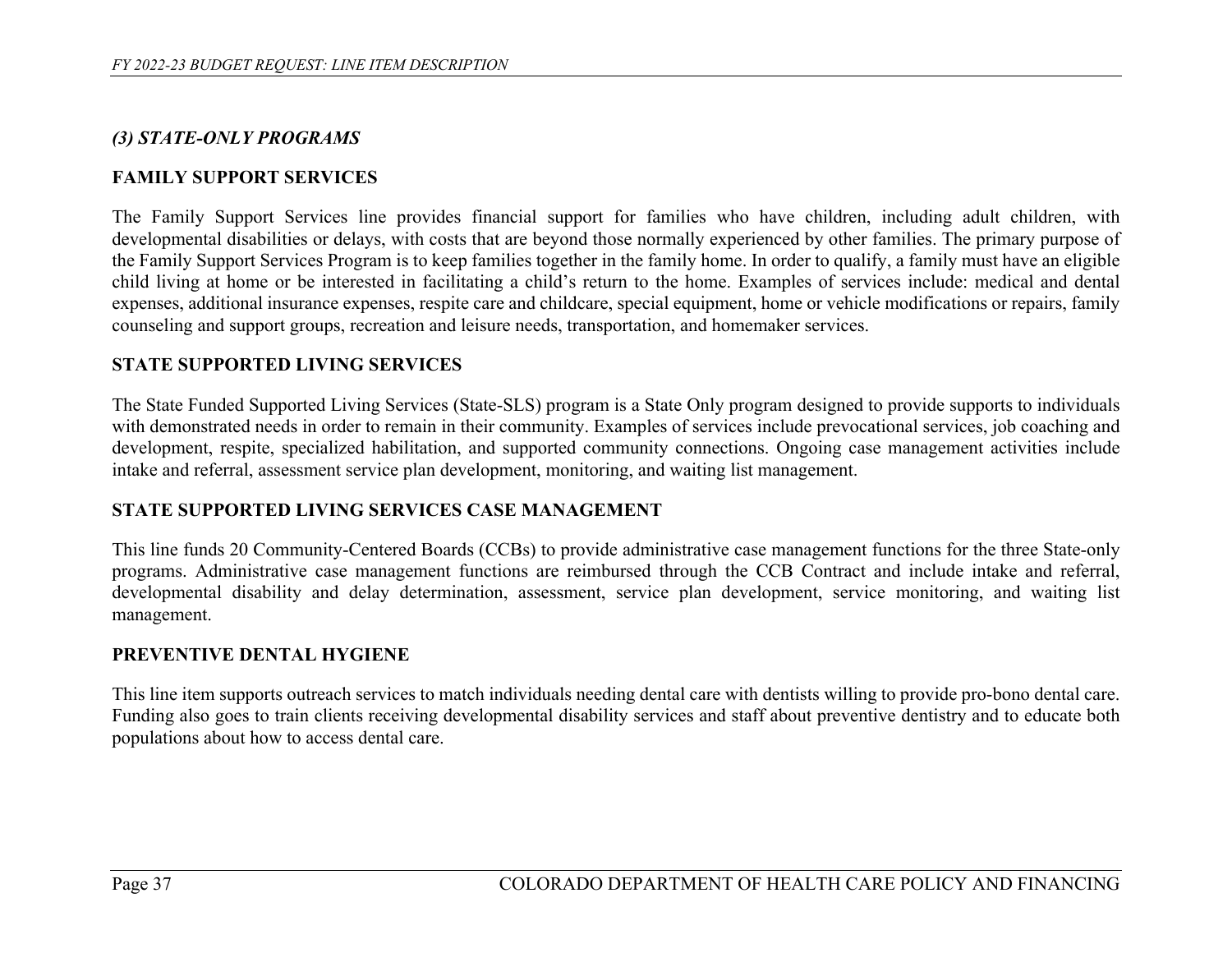#### **SUPPORTED EMPLOYMENT PROVIDER AND CERTIFICATION REIMBURSEMENT**

This line was created through SB 18-145 "Implement Employment First Recommendations" and provides reimbursement to supported employment providers once their staff obtain a nationally recognized supported employment training certificate or certification. HB 18- 145 created new reporting requirements around supported employment services and required that the providers receive a national certification.

#### **SUPPORTED EMPLOYMENT PILOT PROGRAM**

This line item was created in the FY 2019-20 Long Bill (SB 19-207) and funds a three year pilot program that makes incentive and value-based payments to supported employment providers for individuals with I/DD, based on employment outcomes, such as whether or not a person is able to maintain employment over time. The pilot is a three-year initiative and includes data and evaluation requirements.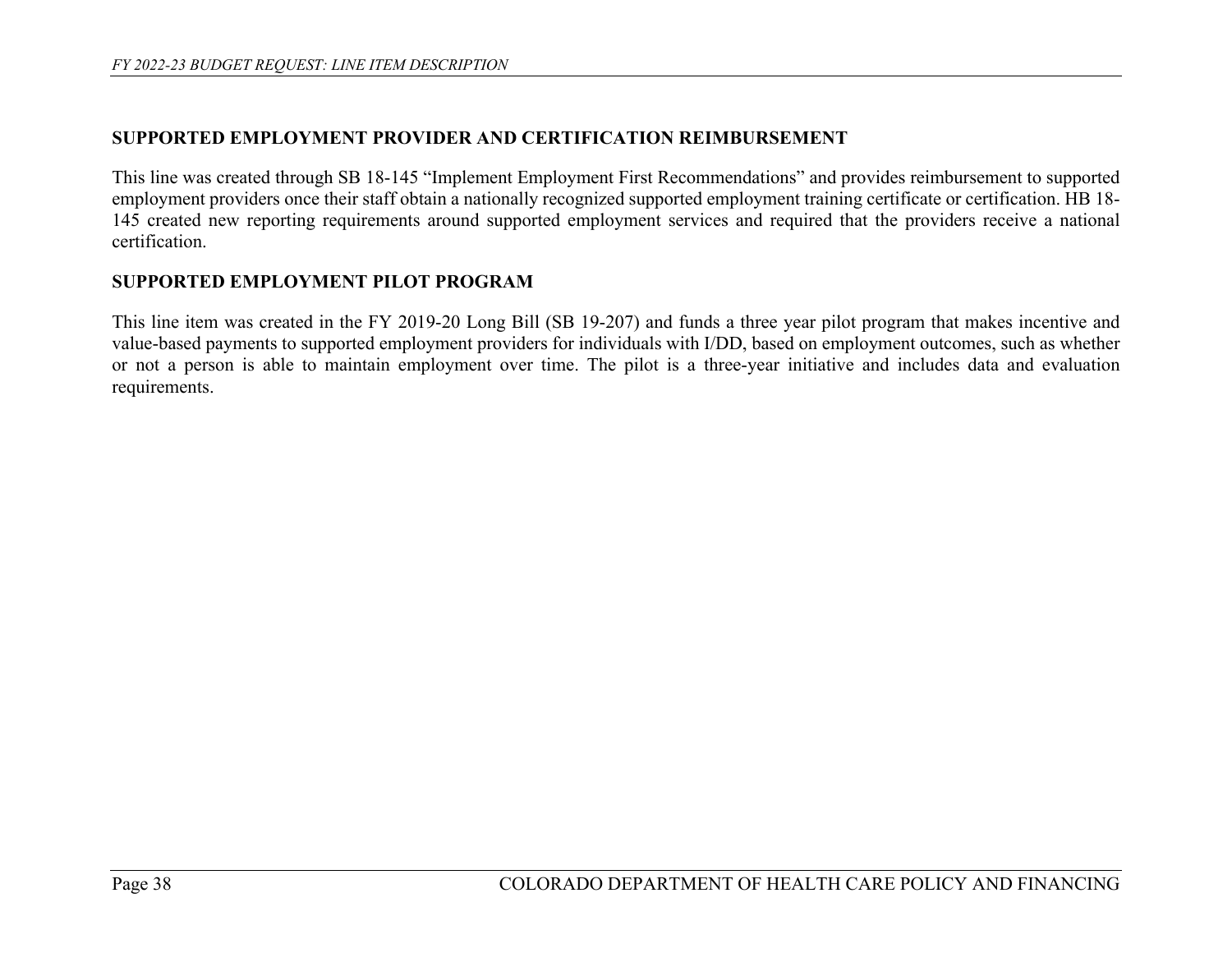# *(5) INDIGENT CARE PROGRAM*

The Indigent Care Program section of the Department's budget consists of the Colorado Indigent Care Program, the Primary Care Fund Program, the Children's Basic Health Plan, and other Safety Net provider payments. These programs and payments are designed to serve Colorado's underinsured, uninsured, or otherwise medically indigent populations. A description of each program is presented below.

# *COLORADO INDIGENT CARE PROGRAM*

### *History and Background Information*

The Colorado Indigent Care Program provides funding to hospitals and clinics that have uncompensated costs from treating underinsured or low-income uninsured Coloradans. It is neither an insurance program nor an entitlement program, but rather a financial vehicle for providers to recoup some of their costs for providing medical services to the medically indigent. The program consists of the following four line items: Safety-Net Provider Payments; Clinic Based Indigent Care; the Primary Care Fund Program; and, Pediatric Specialty Hospital. These line items allow providers to receive partial compensation for uncompensated costs due to services rendered to uninsured or underinsured low-income Colorado residents who are not eligible for Medicaid or the Children's Basic Health Plan (effective July 1, 2002). Clients can have third-party insurance, but this resource must be exhausted prior to the providers receiving any reimbursement from the program.

Established by the "Reform Act for the Provision of Health Care for the Medically Indigent" in 1983, the Colorado Indigent Care Program was created as a partial solution to the health care needs of Colorado's indigent citizens. The financial eligibility requirement for the program increased from 185% to 200% of the federal poverty level effective February 1, 2006 due to the expansion populations created under HB 05-1262. On July 1, 2006, the financial eligibility requirement was further increased to 250% of the federal poverty level per SB 06-044. The program contracts directly with hospitals and community health clinics to provide specific services to eligible individuals. By statute, providers are required to prioritize care in the following order: 1) emergency care for the entire year; 2) additional medical care for those conditions determined to be the most serious threat to the health of indigent persons; and, 3) any other medical care as financing allows. Providers are required to provide on-site eligibility and co-payment determinations. To determine eligibility, providers assign a rating to applicants based on their total income and assets. Nearly all clients are required to pay a minimal annual copayment, which varies according to services received and client rating. For all client ratings except the N-rating (0-40% of the federal poverty level), annual co-payments cannot exceed 10% of the family's total income and equity in assets. The annual co-payment for clients with an N-rating cannot exceed \$120.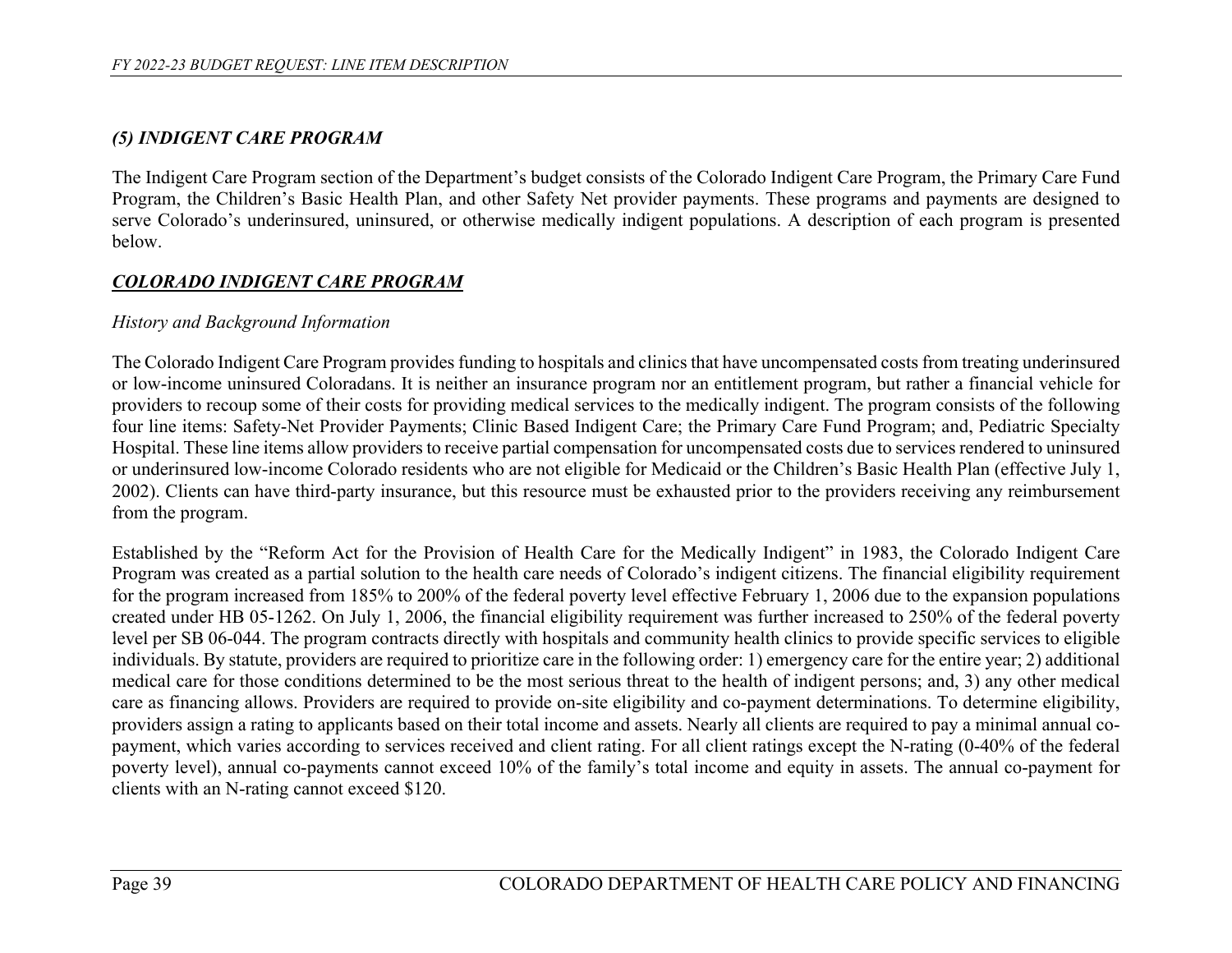The majority of the program is supported by two sources of federal financial participation: Disproportionate Share Hospital (DSH) and Medicare Upper Payment Limit (UPL). Disproportionate Share Hospital funds are paid to qualifying hospitals that are eligible for federal matching funds at the same Medicaid rate paid for services to Medicaid clients. Upper Payment Limit funds are calculated by estimating the amount Medicare would have reimbursed hospital providers for providing Medicaid inpatient services. The State uses both General Fund and cash funds to draw down these federal funds, although the contribution of General Fund dollars to the State match is minimal relative to more innovative sources of State funds. Prior to FY 2009-10, the State utilized certification of public expenditures for all publicly-owned facilities (seen as cash funds in the budget) to draw down matching federal funds. Beginning in FY 2009-10, the use of certification has been replaced with fees assessed on hospital providers. Any provider who participates in the program is qualified to receive funding from the DSH Allotment and the Medicare UPL. See the "Safety-Net Provider Payments" line item for more detail about funding mechanisms.

As required by HB 04-1438, the Department must include in the annual November 1 Budget Request the number of Medicaid eligible inpatient days and the total number of inpatient days by provider each year. This information can be found in Exhibit K in the Department's November 1, 2018 FY 2019-20 R-1 Medical Services Premiums Budget Request.

# **SAFETY NET PROVIDER PAYMENTS**

The Safety Net Provider Payments line item was added to the Indigent Care Program Long Bill group following the passage of the FY 2003-04 Long Bill (SB 03-258). The Department's budget request FY 2003-04 DI-6 "Change Methodology for Financing the Indigent Care Program and Disproportionate Share Hospital Through Proposed Safety Net Funding Allocation" requested the consolidation of the following line items into the new Safety Net Provider Payments line item: Denver Indigent Care Program, University Hospital Indigent Care Program, Out-state Indigent Care Program, Disproportionate Share Payments to Hospitals and Pre-Component 1 Disproportionate Share Payments to Hospitals. The primary goal in combining the line items was to create a more simplified system that could more easily be understood by Department staff, the General Assembly, and providers. Another goal in combining the line items was to create a system that distributed the available funds in a more equitable manner. With these added efficiencies, a more simplified payment system was achieved, providing increased overall payments to qualified providers.

Prior to FY 2009-10, the Safety Net Provider Payments line item was composed of four payments: Low-Income, Bad Debt, High-Volume, and Medicaid Shortfall. However, HB 09-1293 combined the Low-Income, Bad Debt, High Volume, and Medicaid Shortfall payments into two more broadly-based supplemental payments to CICP providers: the CICP Disproportionate Share Hospital Payment and the CICP Supplemental Medicaid Payment. A summary of the rules related to the reimbursement of Safety Net providers under these two payments is given in the following matrix.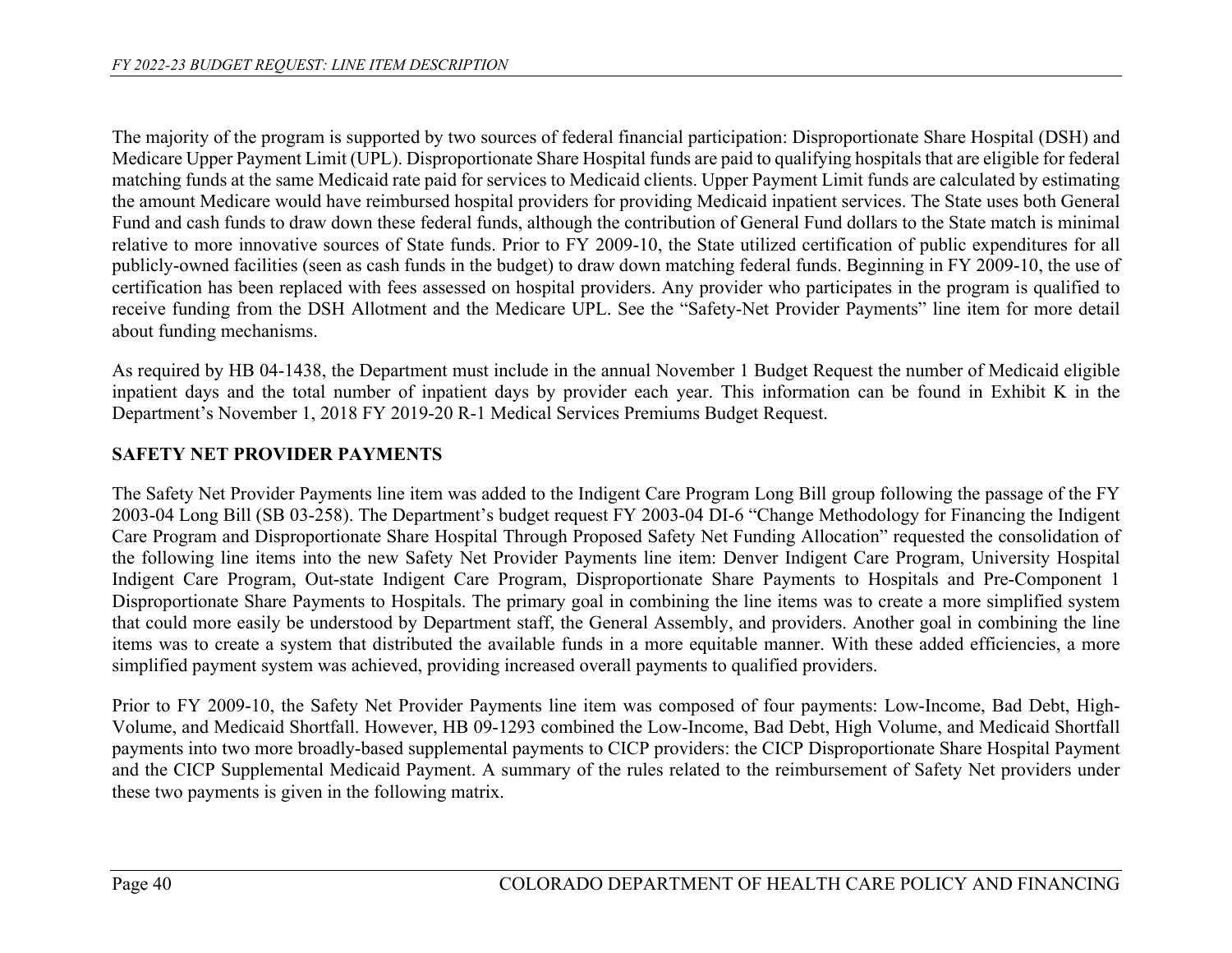| <b>Payment Type</b>                                                                                                                                                                                                                                   | <b>Public Hospitals</b>                                                                                                                                                                                                                            | <b>Private Hospitals</b>                                                                                                                                                                      |
|-------------------------------------------------------------------------------------------------------------------------------------------------------------------------------------------------------------------------------------------------------|----------------------------------------------------------------------------------------------------------------------------------------------------------------------------------------------------------------------------------------------------|-----------------------------------------------------------------------------------------------------------------------------------------------------------------------------------------------|
| <b>CICP Disproportionate Share Hospital Payment:</b><br>Payable to Colorado Indigent Care Program eligible<br>providers, this payment is an allocation of available<br>Disproportionate Share Hospital federal funds limit<br>imposed by federal law. | The State share of payments to public<br>hospitals is from provider fees assessed on<br>hospitals and is represented as cash funds<br>in the Long Bill. The federal share of<br>payments is from Disproportionate Share<br>Hospital federal funds. | The State share of payments to private<br>hospitals is from provider fees assessed on<br>hospitals. The federal share of payment is<br>from Disproportionate Share Hospital<br>federal funds. |
| <b>CICP Supplemental Medicaid Payment: Payable to</b><br>Colorado Indigent Care Program eligible providers,<br>this payment is an allocation of the available Upper<br>Payment Limit for inpatient hospital services.                                 | The State share of payments to public<br>hospitals is from provider fees assessed on<br>hospitals and is represented as cash funds<br>in the Long Bill. The federal share is from<br>the federal Medicaid matching rate for<br>Colorado.           | The State share of payments to private<br>hospitals is from provider fees assessed on<br>hospitals. The federal share is from the<br>federal Medicaid matching rate for<br>Colorado.          |

Under the distribution model, CICP hospital providers are reimbursed up to 100% of uncompensated costs associated with treating indigent clients funded in sum by two separate payment calculations (CICP Disproportionate Share Hospital Payment and CICP Supplemental Inpatient Hospital Medicaid Payment). Per federally funded program requirements, monies provided by federal match must be allocated as either Disproportionate Share Hospital or Upper Payment Limit for inpatient hospital services funds. Both of these allocation types have limits that restrict the amount of federal match available.

Under the Disproportionate Share Hospital payments, the total federal amount made available is a projection based on information in the Medicare Drug, Improvement, and Modernization Act of 2003. The CICP Disproportionate Share Hospital Payment is a payment of this type.

The Upper Payment Limit for inpatient hospital services is determined on a hospital-by-hospital basis and aggregated by hospital type: State-owned public hospitals, non-State owned public hospitals, and private-owned hospitals. Total inpatient hospital expenditures cannot exceed the available aggregated Upper Payment Limit by type. The CICP Supplemental Inpatient Hospital Medicaid Payment is funded by assessed provider fees and federal matching funds under the available Upper Payment Limit for inpatient hospital services.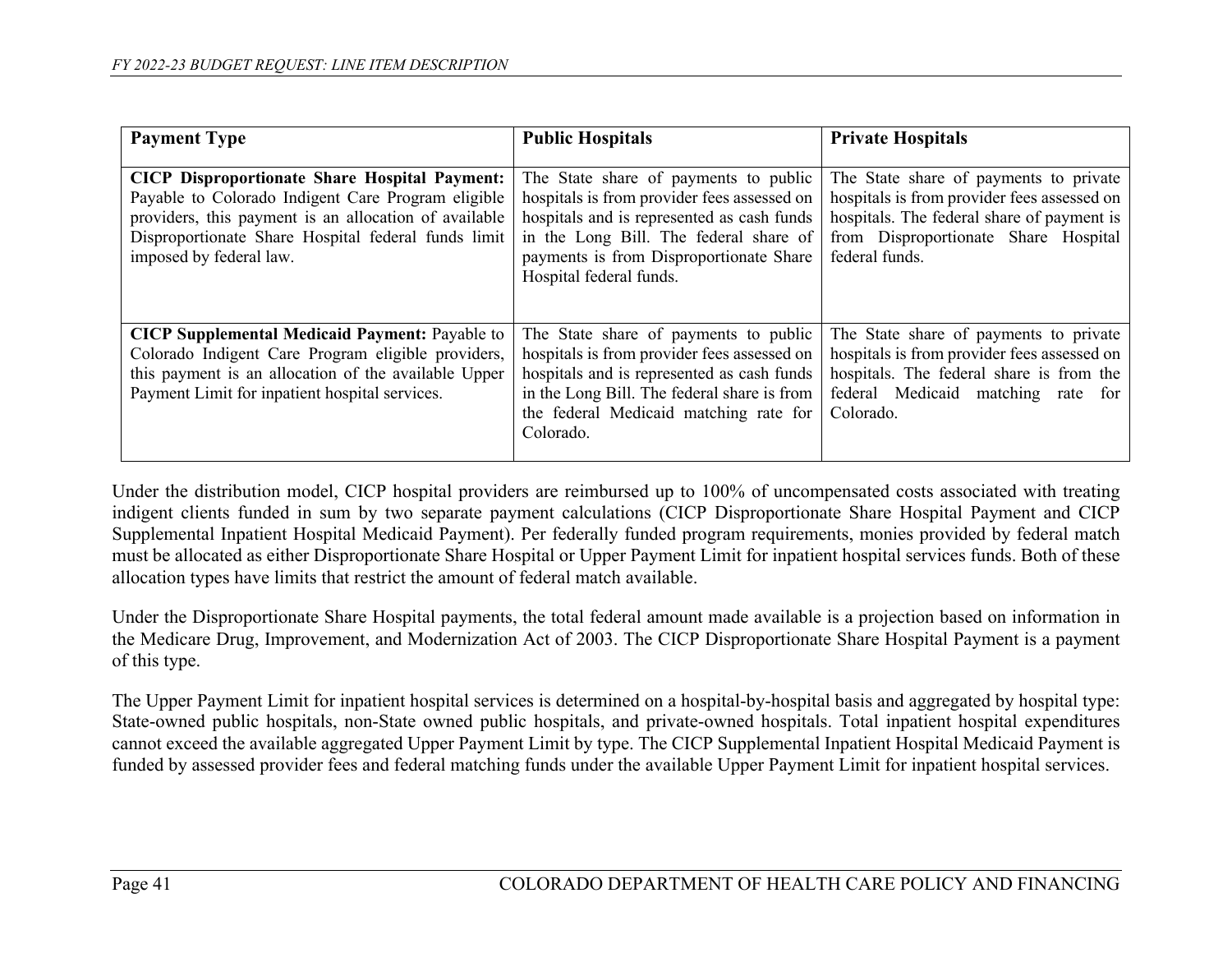### **PEDIATRIC SPECIALITY HOSPITAL**

The creation of this line item was recommended during a Joint Budget Committee (JBC) meeting on March 24, 2005, to provide funding to the State's only pediatric specialty hospital, The Children's Hospital, in an effort to help offset the costs of providing care to large numbers of Medicaid and indigent care clients. Funding for the Pediatric Specialty Hospital line item originated from General Fund savings anticipated from the removal of the Medicaid Asset Test per HB 05-1262 (Tobacco Tax Bill). Payments are made using Upper Payment Limit financing.

During the FY 2020 Legislative Session, the General Assembly reduced State-funding to this program by 20.0%.

### **APPROPRIATION FROM TOBACCO TAX CASH FUND TO THE GENERAL FUND**

In FY 2004-05, the General Assembly passed HB 05-1262, legislation that created rules to govern the allocation of the Tobacco Tax revenues. Section 24-22-117 (1)(c)(I)(A), C.R.S. states that of the 3% of Tobacco Tax revenues appropriated into the Tobacco Tax Cash Fund, 20% should be appropriated to the General Fund.

#### **PRIMARY CARE FUND PROGRAM**

The Primary Care Fund supports payments to providers serving indigent clients. Each provider seeking assistance from the Primary Care Fund must submit an application and meet other Department criteria. The fund was authorized under Section 24-22-117 (2)(b), C.R.S., and distributes funds generated from Amendment 35 (Tobacco Tax) to the providers based on the portion of medically indigent or uninsured patients they served relative to the total number of medically indigent or uninsured clients served by all qualified providers. To be a qualified provider, an entity must:

- Accept all patients regardless of their ability to pay, using either a sliding fee schedule or providing benefits at no charge;
- Serve a population that lacks adequate health care services;
- Provide cost-effective care;
- Provide comprehensive primary care for all ages;
- Screen and report eligibility for the Medical Assistance Program, Children's Basic Health Plan, and the Indigent Care Program; and,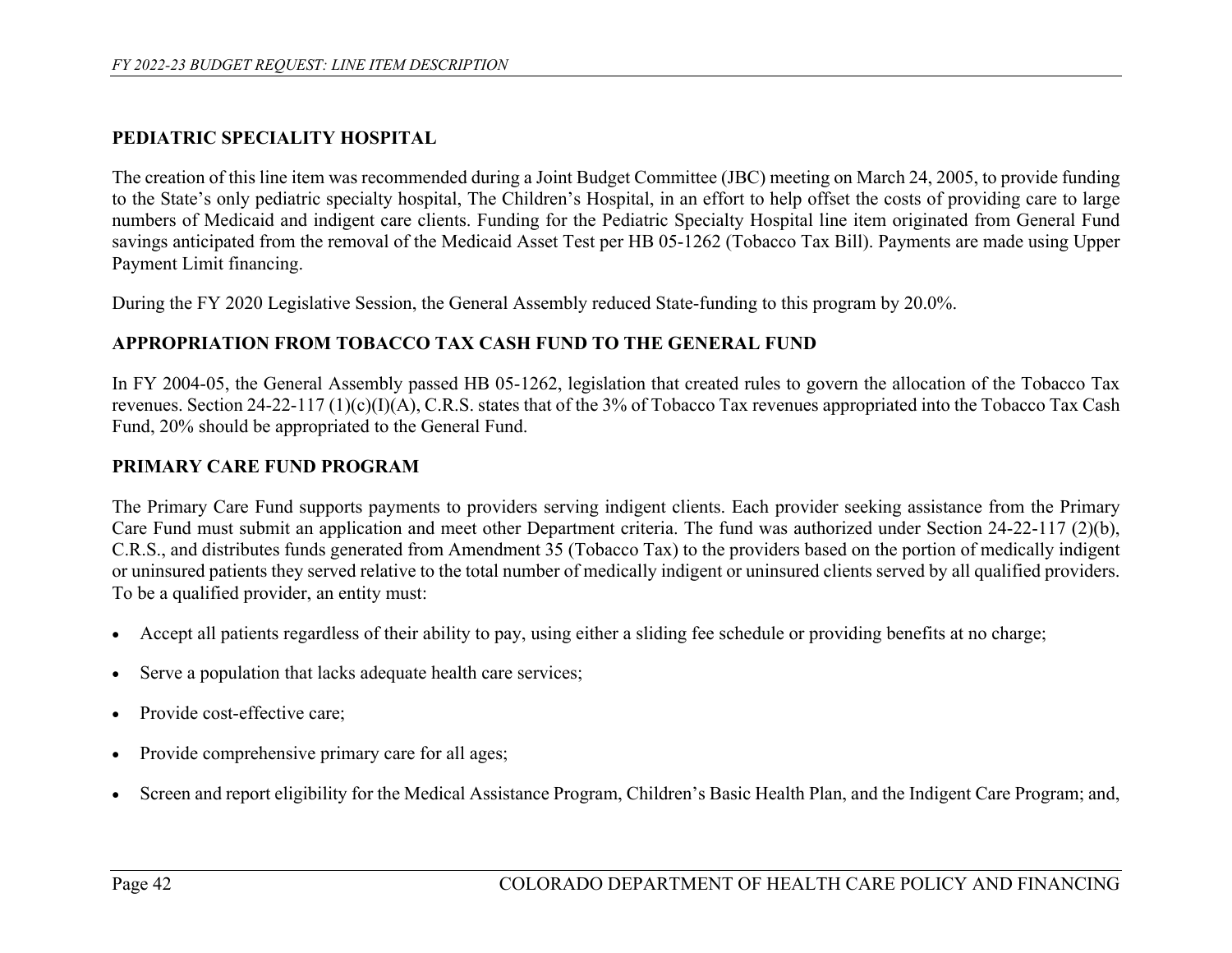• Be a federally qualified health center per Section 330 of the federal Public Health Services Act **or** have a patient base that is at least 50% uninsured, medically indigent, a participant in Children's Basic Health Plan, a participant in the Medical Assistance Program, or any combination thereof.

SB 21-212 includes an appropriation of federal funds and directs the Department to seek federal approval to claim matching federal funds for the majority of the payments projected from the line item.

## *CHILDREN'S BASIC HEALTH PLAN*

### *History and Background Information*

In 1997, HB 97-1304 created the Colorado Children's Basic Health Plan. Title XXI of the Social Security Act created the State Children's Health Insurance Program through the Congressional Budget Reconciliation Act of 1997. The Children's Basic Health Plan was reauthorized at the federal level through the passage of the Children's Health Insurance Program Reauthorization Act of 2009 (CHIPRA). HB 98-1325 authorized Colorado to participate in Title XXI, and provided basic health insurance coverage for uninsured children of families with incomes below 185% of the federal poverty level (FPL). The Medical Services Board is the rule-making authority for the Plan. The General Assembly has specified that the Children's Basic Health Plan shall be a non-entitlement, non-Medicaid program that delivers coverage in accordance with the principles of private insurance. The Children's Basic Health Plan benefit package is substantially equivalent to the level of coverage mandated by the State for small, privately insured groups. A dental benefit, offered in a capitated managed care environment, was added for children in February 2002. Under HB 02-1155, prenatal, delivery, and postpartum benefits were added for uninsured pregnant women with incomes under 185% FPL. To participate in the plan, families with incomes over 156% FPL (with the exception of pregnant women) pay a nominal annual enrollment fee, based on family size and income. All State expenditures for benefits are matched currently with 88% Title XXI federal funds up to the federal allocation available. Annual enrollment fees collected from families are deposited in the Children's Basic Health Plan Trust Fund and the Healthcare Affordability and Sustainability Fee Fund. However, there is no federal financial participation on the annual enrollment fees collected from families. Based on a memorandum of understanding with the Centers for Medicare and Medicaid Services, Colorado's administrative expenditures are matched at the normal 88% federal financial participation rate for Title XXI, and may not exceed 10% of total expenditures

Until FY 2010-11, the Children's Basic Health Plan consisted of several distinct line items in the Department's (4) Indigent Care Program Long Bill group. Effective in the FY 2000-01 Supplemental Bill (SB 01-183), the line items and appropriations were moved from the (5) Other Medical Services Long Bill group to the (4) Indigent Care Program Long Bill group. In the Long Bill for FY 2003-04, the Children's Basic Health Plan Medical Premiums for children and the Prenatal and Delivery line created in HB 02-1155 for pregnant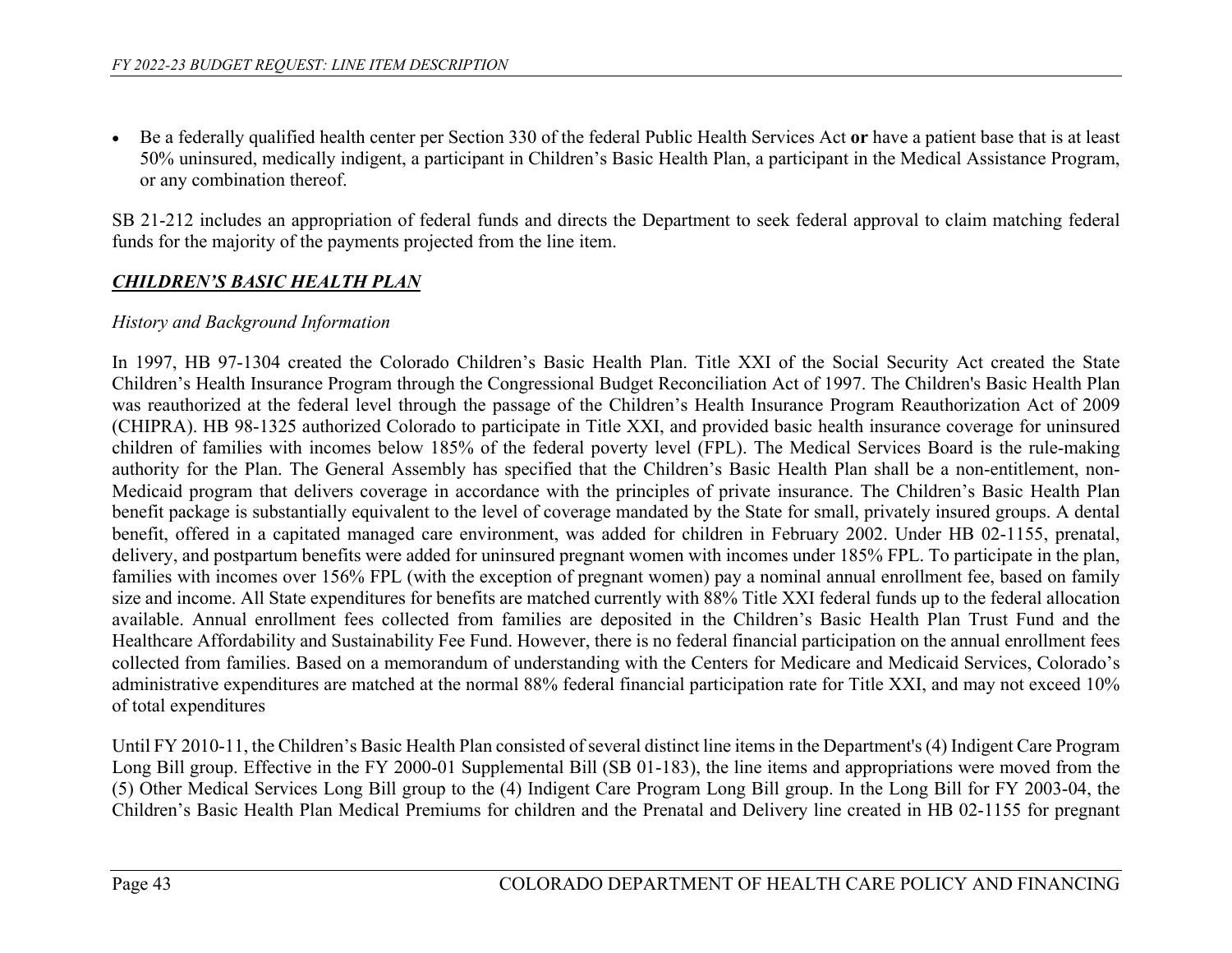women were combined into a single Long Bill line item titled Children's Basic Health Plan Premium Costs. In the FY 2010-11 Supplemental Bill (SB 11-139), the Children's Basic Health Plan Premium Costs line item was combined with the Children's Basic Health Plan Dental Benefit costs line item into a single line item titled Children's Basic Health Plan Medical and Dental Costs.

In November 2004, the voters of Colorado approved Amendment 35, which raised taxes on tobacco products and designated that 46% of this revenue go to the Health Care Expansion Fund administered by the Department. The Health Care Expansion Fund, which expanded the Children's Basic Health Plan and Medicaid, was implemented through HB 05-1262. The legislation provided funding to expand eligibility in the Children's Basic Health Plan to families with incomes up to 200% FPL effective July 1, 2005. The legislation also provided funding for cost-effective marketing, which began April 1, 2006. Funding was also provided to remove the Medicaid asset test, which became effective July 1, 2006.

Governor Ritter signed HB 09-1293, the Colorado Health Care Affordability Act on April 21, 2009. The Act authorizes the Department to collect a hospital provider fee to increase eligibility in Medicaid and the Children's Basic Health Plan, as well as increase hospital reimbursement. As part of the Act, eligibility in the Children's Basic Health Plan was increased to 250% FPL on May 1, 2010.<sup>1</sup>

During the 2011 Legislative Session, two bills were passed that altered Medicaid eligibility for children and pregnant women and changed the structure of the Children's Basic Health Plan. SB 11-008 increases Medicaid eligibility for children aged 6 through 18 with family incomes up to 133% FPL beginning in January 2013. SB 11-250 implements a federal mandate to expand Medicaid eligibility for pregnant women with family incomes from 134% to 185% FPL beginning in January 2013. Although the children and pregnant women newly eligible for Medicaid will receive standard Medicaid benefits, the Department will continue to receive federal funding through Title XXI and the enhanced 65% federal financial participation (FFP) rate for their expenditures. Beginning October 1, 2015, the Department will receive an additional 23 percentage point FFP, which increases the match to 88.00%. The Department has received approval from the Centers for Medicare and Medicaid Services to convert its separate Title XXI program into a combination program that will allow this funding.

## **CHILDREN'S BASIC HEALTH PLAN ADMINISTRATION**

This line item funds private contracts for administrative services associated with the operation of the Children's Basic Health Plan. Most administrative services are contracted out to a primary private vendor who provides enrollment and customer services to clients enrolled

<sup>&</sup>lt;sup>1</sup> The Hospital Provider Fee program was repealed effective July 1, 2017 and replaced with the Colorado Healthcare Affordability and Sustainability Enterprise in SB 17-267, "Sustainability of Rural Colorado". As such the contracts and programs administered through this line are now paid through the enterprise funding.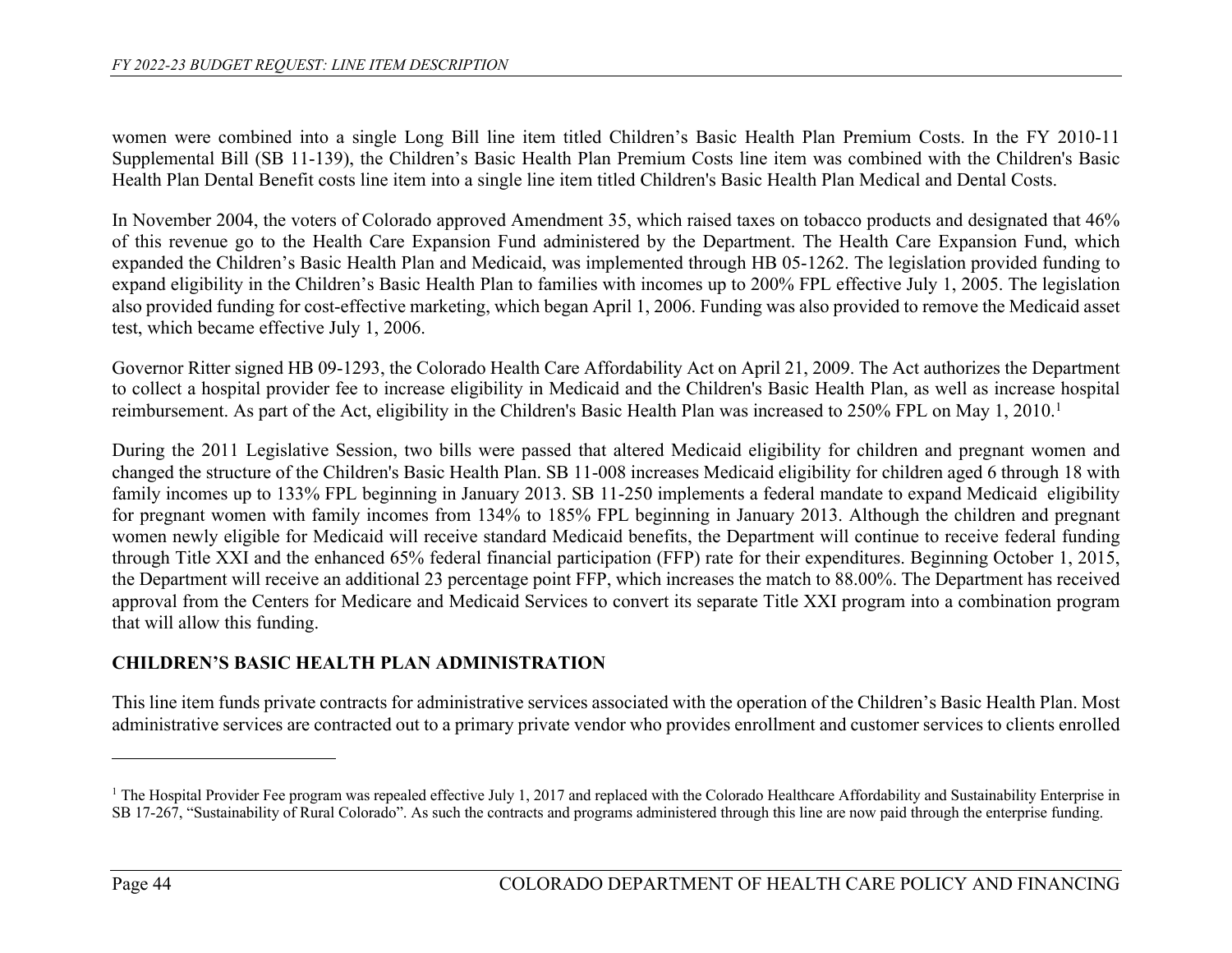in the Children's Basic Health Plan. Auxiliary administrative functions are contracted out separately to various vendors for professional services such as actuarial analysis, claims audit, and quality assurance. The actuarial analysis is used to update capitation rates and project claims that are incurred but not yet reported. The claims audit is necessary to meet the State Auditor's evaluation requirements. Quality assurance services collect Health Plan Employer Data and Information Set (HEDIS) quality data. Beginning in FY 2012-13, the Department also administers, analyzes, and reports results from the Agency for Healthcare Research and Quality's Consumer Assessment of Healthcare Providers and Systems (CAHPS) Survey, as required by the Children's Health Insurance Program Reauthorization Act of 2009.

### **CHILDREN'S BASIC HEALTH PLAN MEDICAL AND DENTAL COSTS**

This line item was created during the Department's Supplemental Hearing on January 19, 2011, by the Joint Budget Committee (JBC) as the combination of the Children's Basic Health Plan Premiums Costs and the Children's Basic Health Plan Dental Benefits Costs line items. The costs of medical and dental services provided to eligible children and medical premiums for prenatal and delivery services for pregnant women enrolled in the Children's Basic Health Plan are funded through this line item beginning in FY 2010-11.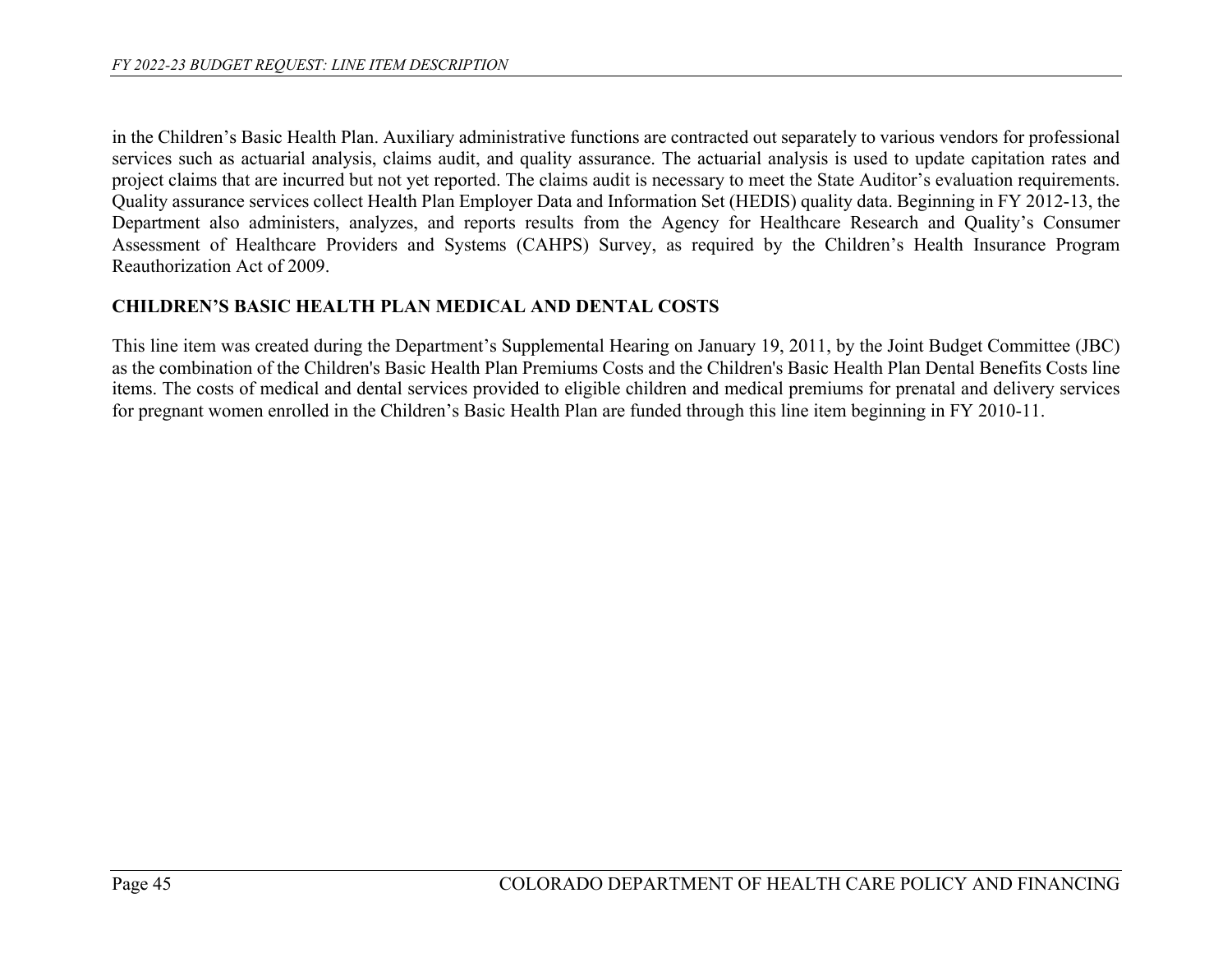# *(6) OTHER MEDICAL SERVICES*

The Other Medical Services section of the Department's budget contains funding for programs not administered by the Department through the Medicaid or Indigent Care programs. Some of the line items receive federal Medicaid funding but are administered by other departments, Commissions, or hospitals. This Long Bill group also contains funding for the Old Age Pension State Medical Program and the Medicare Modernization Act State Contribution Payment. A description of each program is presented below.

# **OLD AGE PENSION STATE MEDICAL PROGRAM**

The Old Age Pension State Medical Program line item, also known as the Old Age Pension Health and Medical Care Program, provides limited medical and dental care for non-Medicaid-eligible individuals receiving Old Age Pension grants. This program is 100% State funded and is not a federal entitlement. Eligible recipients are over the age of 64 and ineligible for Medicaid. The Old Age Pension State Medical Program is currently funded through the Old Age Pension Health and Medical Care Fund established in Article XXIV of the State constitution and supplemental General Fund appropriations to ensure adequate funding.

The Old Age Pension program was established in 1936 by an amendment to the State constitution, creating Article XXIV. This article was amended in 1956 to add the Old Age Pension Health and Medical Care Program and Fund in Section 7. Old Age Pension benefits specified in Article XXIV of the State constitution require that a health and medical program be provided to anyone who qualifies to receive an Old Age Pension cash payment and is not a patient in an institution for tuberculosis or mental disease. Specified sources of General Fund (primarily excise taxes) must be earmarked to cover the costs of Old Age Pension benefits.

Both the administration and appropriation of the Old Age Pension State Medical Program, created in section 25.5-2-101, C.R.S., was transferred to the Department from the Department of Human Services, effective July 1, 2003. Beginning in FY 2003-04, this line item was placed in the "Other Medical Services" Long Bill group. The Department of Human Services continues to have statutory authority to administer the Old Age Pension, the State Old Age Pension Fund, and the Old Age Pension Stabilization Fund.

# **SENIOR DENTAL PROGRAM**

Senate Bill 14-180 created the Colorado Dental Health Care Program for Low-Income Seniors ("Senior Dental Program") within the Department of Health Care Policy and Financing. The purpose of the program is to promote the health and welfare of Colorado's lowincome seniors by providing access to dental care to individuals age 60 and over who are not eligible for dental services under any other dental health care program, such as Health First Colorado (Colorado's Medicaid Program). The Senior Dental Program provides grants to entities throughout the state including local Areas Agencies on Aging, public health agencies, Community Health Centers, private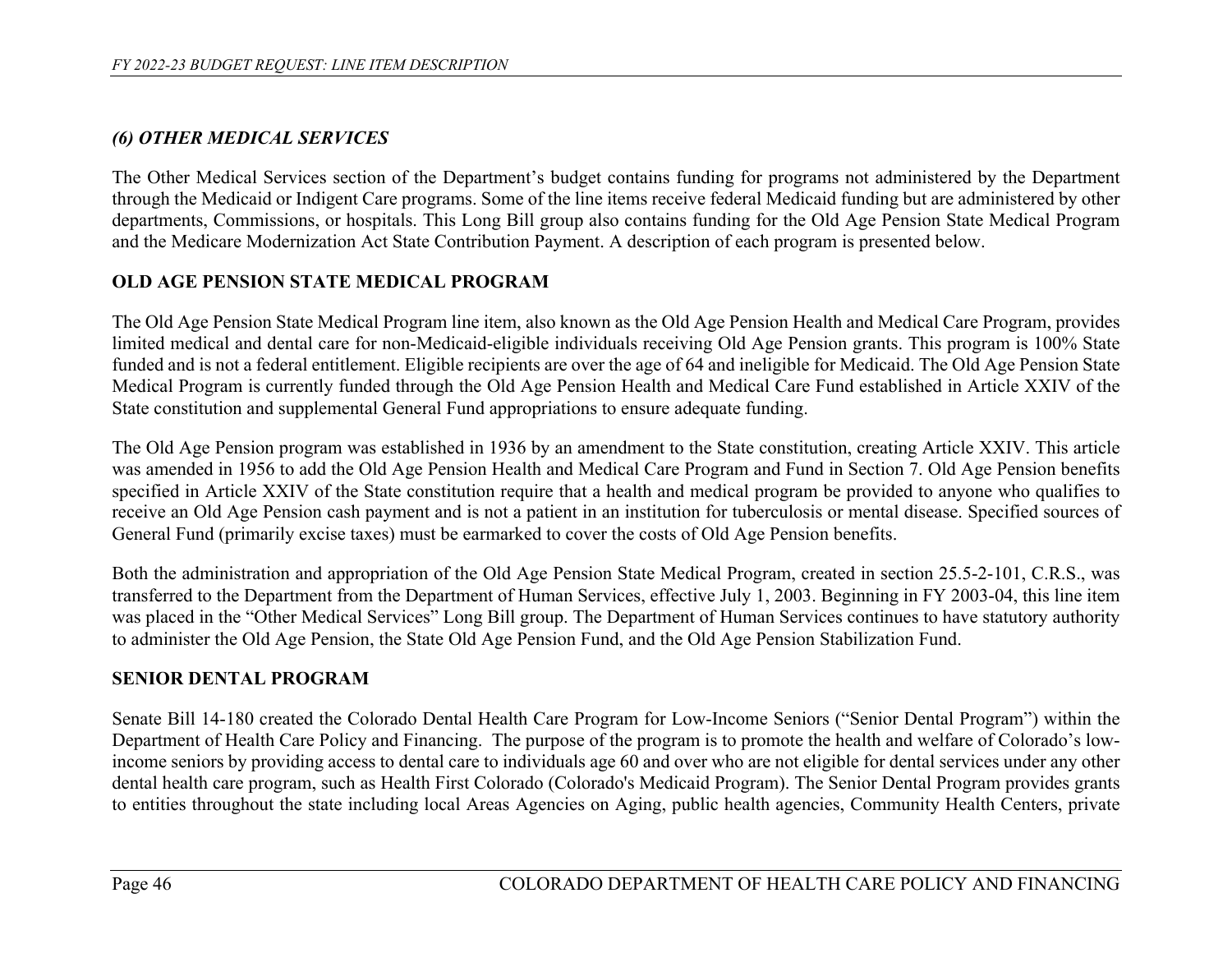dental practices, and other community-based organizations who meet application criteria developed under the guidance of the Senior Dental Advisory Committee.

The Senior Dental Program is appropriated General Fund dollars as its source of annual funding however additional spending authority may be granted to reallocate recovery funding. The administration of the program includes desk review audits of participating providers which may result in recoveries from providers of a portion of their prior year payments due to audit findings. Recovery funds are also obtained through the efforts of the Office of the Attorney General in relation to an ongoing case involving incorrectly billed dental procedures.

During the FY 2020 Legislative Session, the General Assembly reduced State-funding to this program by \$1,000,000.

## **COMMISSION ON FAMILY MEDICINE RESIDENCY TRAINING PROGRAMS**

The Commission on Family Medicine Residency Training Programs line item provides payments to nine hospitals to help offset their costs of participating in the Colorado Family Medicine Residency Training Program. The program is administered by the Advisory Commission on Family Medicine in the Department of Health Care Policy and Financing (SB 13-010). Before FY 1994-95, the program was funded entirely with General Fund appropriated to the Department of Higher Education, however, beginning in FY 1994-95, federal regulations allowed a federal financial participation rate of 50%. Since federal Medicaid funds were involved, a line item appropriation to the Department was established. Also, effective July 1, 2013, a privately-owned hospital that receives Family Medicine Residency Training program payments is eligible to receive additional funds for the development and maintenance of family medicine residency training programs in rural areas.

## **MEDICARE MODERNIZATION ACT STATE CONTRIBUTION PAYMENT**

This line item is used to reimburse the federal government for what the federal government determines is the State's obligation of prescription drug costs for Medicaid clients who are also eligible for Medicare. On January 1, 2006, the Centers for Medicare and Medicaid Services assumed responsibility for the Part D prescription drug benefit, replacing Medicaid prescription drug coverage for clients dually eligible for both Medicare and Medicaid benefits. In lieu of the obligation of states to cover prescription drugs for this population, the Centers for Medicare and Medicaid Services began requiring states to pay a portion of what their anticipated dual eligible drug cost would have been had this cost shift not occurred. This is known as the "clawback" payment. For calendar year 2006, states were to pay 90% of the federal portion of their average dual eligible drug benefit from calendar year 2003, inflated to 2006 using the National Healthcare Expenditure average growth rate. As each calendar year passed, the 90% factor was reduced, or "phased down," by 1.67% each year, until it reached 75% in 2015, where it remains today and ongoing.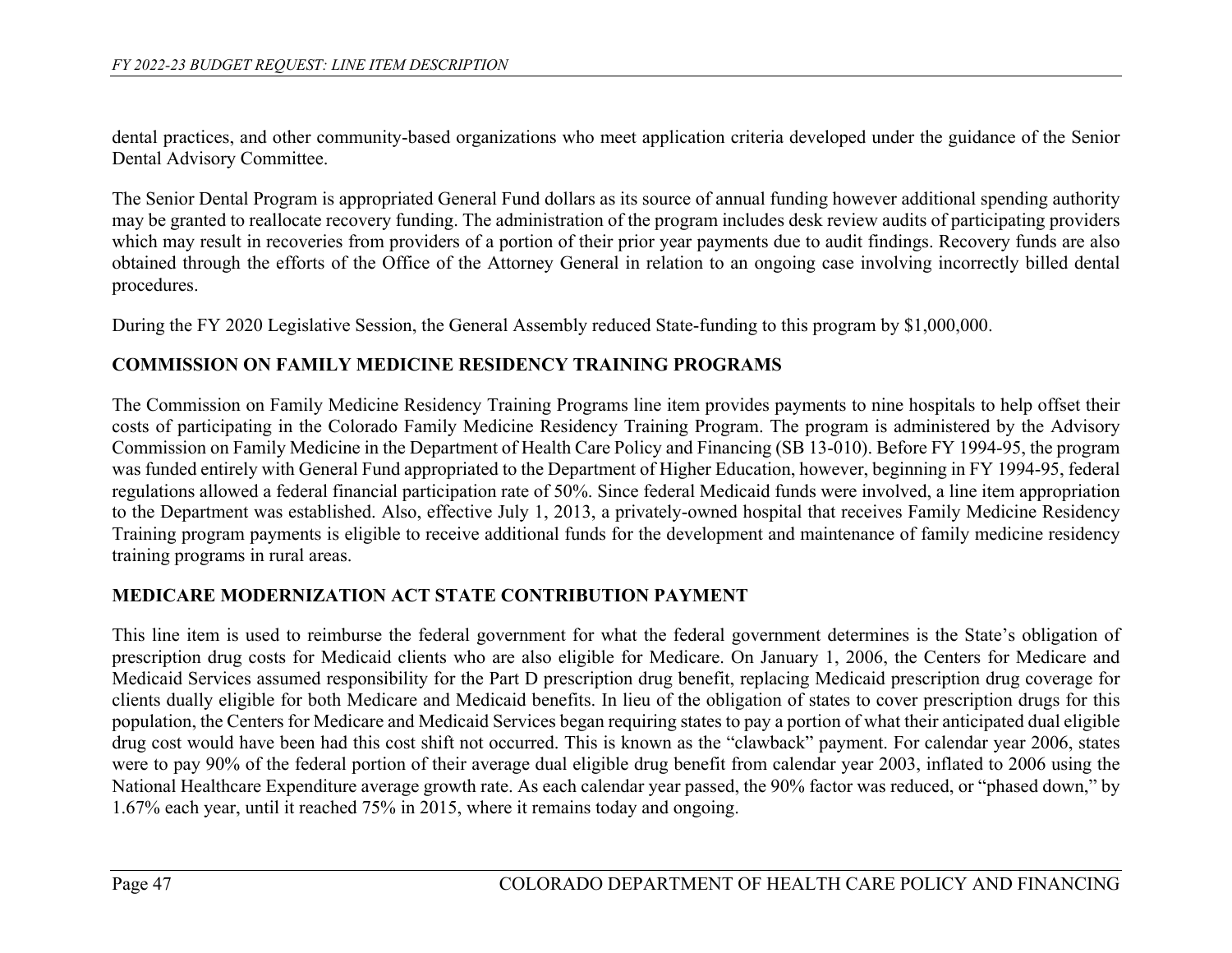# **PUBLIC SCHOOL HEALTH SERVICES CONTRACT ADMINISTRATION**

This line item was created with the approval of the Department's S-9, BA-7 "Public School Health Services Administrative Claiming" during the FY 2010-11 budget cycle. The Public School Health Services Program uses Medicaid funds to support local school health services, increase access to primary and preventive care programs to low-income, under- or uninsured children, and improve the coordination of care between schools and health care providers.

The line item contains all administrative funding for the program excluding the Department's personal services, the transfer of funds to the Department of Education, and costs associated with processing claims in the Medicaid Management Information System (MMIS). Funding for this line consists of a transfer of spending authority from the "(6) Other Medical Services; Public School Health Services" line item. Also included in this line item is funding for the Department's contract with Public Consulting Group, Inc. (PCG). PCG's scope of work includes planning and administering time studies to support the rate-setting methodology, training school staff, defining allowable cost, and providing assistance in the certification of public expenditures process.

# **PUBLIC SCHOOL HEALTH SERVICES**

The Public School Health Services program began in 1997 with the passage of SB 97-101. The intent of the program is to use Medicaid funds to support local school health services, increase access to primary and preventive care programs to low-income, under or uninsured children, and improve the coordination of care between schools and health care providers.

Unlike most other programs administered by the Department, the State's contribution of funding to the program is derived from certification of public expenditures. This process allows participating school district providers to certify the expenditure of state funds on eligible services that can be matched by the federal government through Title XIX of the Social Security Act. It is important to note that 70% of the matched funds for this program must help expand health services for all children while the remaining 30% can be put towards initiatives that seek to expand the coverage for under or uninsured children.

The administration of the Public School Health Services program is split between the Department of Health Care Policy and Financing (the Department) and the Department of Education through an Interagency Agreement. The Department pays for claims processing, personnel, and contracting costs. The Department of Education provides technical assistance to medical staff at participating school districts, receives and reviews all local services plans, reviews annual reports, and pays for additional personnel. The costs incurred by the two departments for administration are deducted from the federal matching funds. Pursuant to 25.5-5-318 (8) (b), C.R.S., the Department may retain a maximum of 10% of federal funds received for the program for administrative purposes.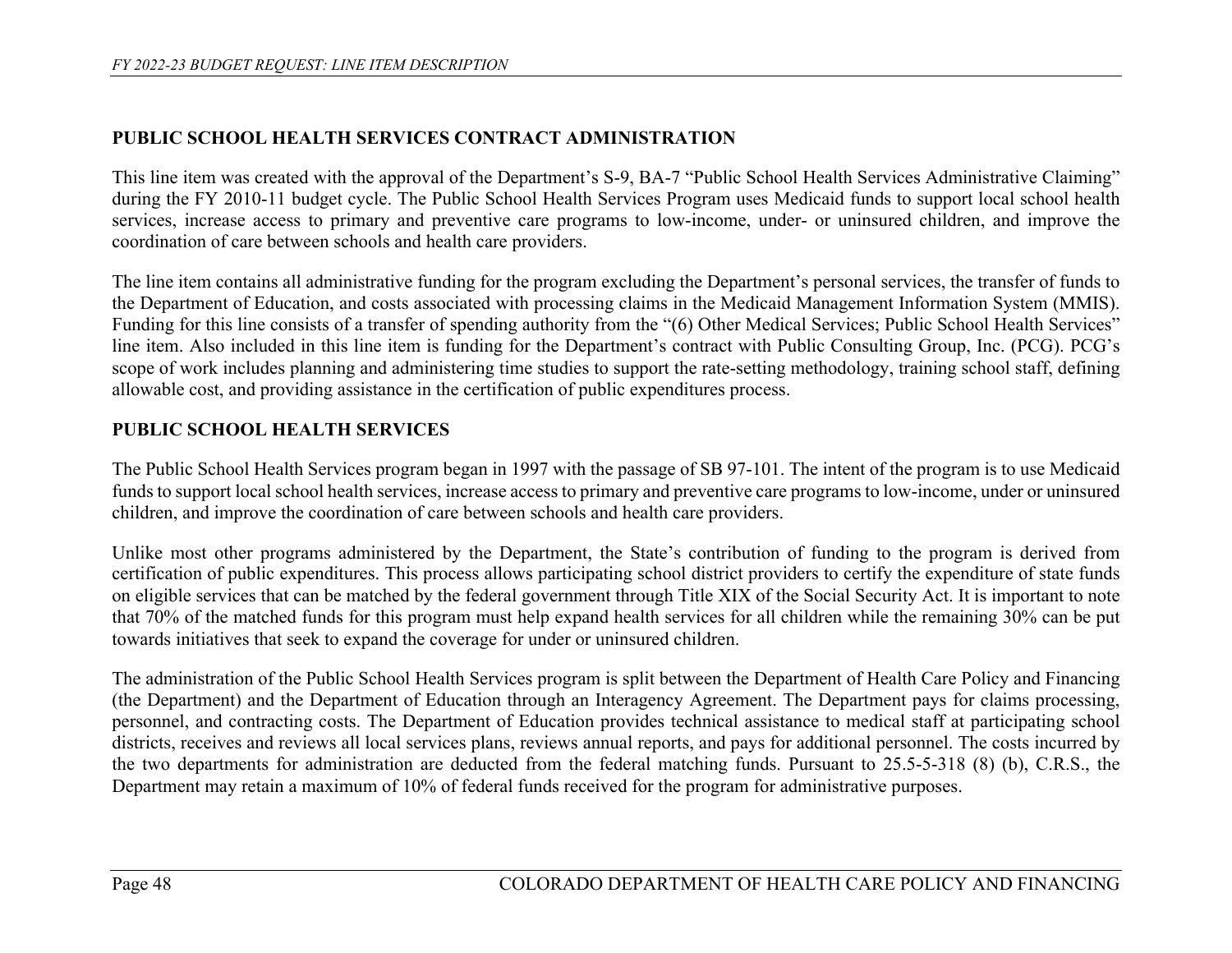### **SCREENING, BRIEF INTERVENTION, AND REFERRAL TO TREATMENT TRAINING GRANT PROGRAM**

Pursuant to Section 25.5-5-208, C.R.S., this program grants funding from the Marijuana Tax Cash Fund to organizations to train health professionals on providing services related to screening, brief intervention, and referral to treatment for individuals at risk of substance abuse. Specifically, the funding is used for the following:

- Training for health professional statewide that is evidence-based and that may be either in person or web based;
- Consultation and technical assistance to providers, healthcare organizations, and stakeholders;
- Outreach, communication, and education of providers and patients;
- Coordination with primary care, mental health, integrated health care, and substance use prevention, treatment and recovery efforts; and
- Campaigning to increase public awareness of the risks related to alcohol, marijuana, tobacco, and drug use and to reduce the stigma of treatment.

# **REPRODUCTIVE HEALTH CARE PROGRAM**

This line item was created by S.B. 21-009: Reproductive Health Care Program and funds a program by which individuals can receive reproductive health care who are not eligible for coverage under Medicaid only because of their citizenship, or immigration status. The program allows individuals to receive the following reproductive health care services which are defined in the bill at no cost: any contraceptive drug, device, or product approved by the federal Food and Drug Administration, services related to the administration and monitoring of these products, including the management of side effects, counseling services for continued adherence to a prescribed regimen, and any other contraceptive methods and counseling services identified by the federal Department of Health and Human Services or the Women's Preventative Services Guidelines as of December 17,2019. The Department is required to report on the program to the legislature beginning in FY 2023-24 during its SMART Act hearing.

The Reproductive Health Care Program is appropriated General Fund dollars as its source of annual funding. Because program participants are not eligible for Medicaid, the program service costs are not eligible for federal financial participation (FFP).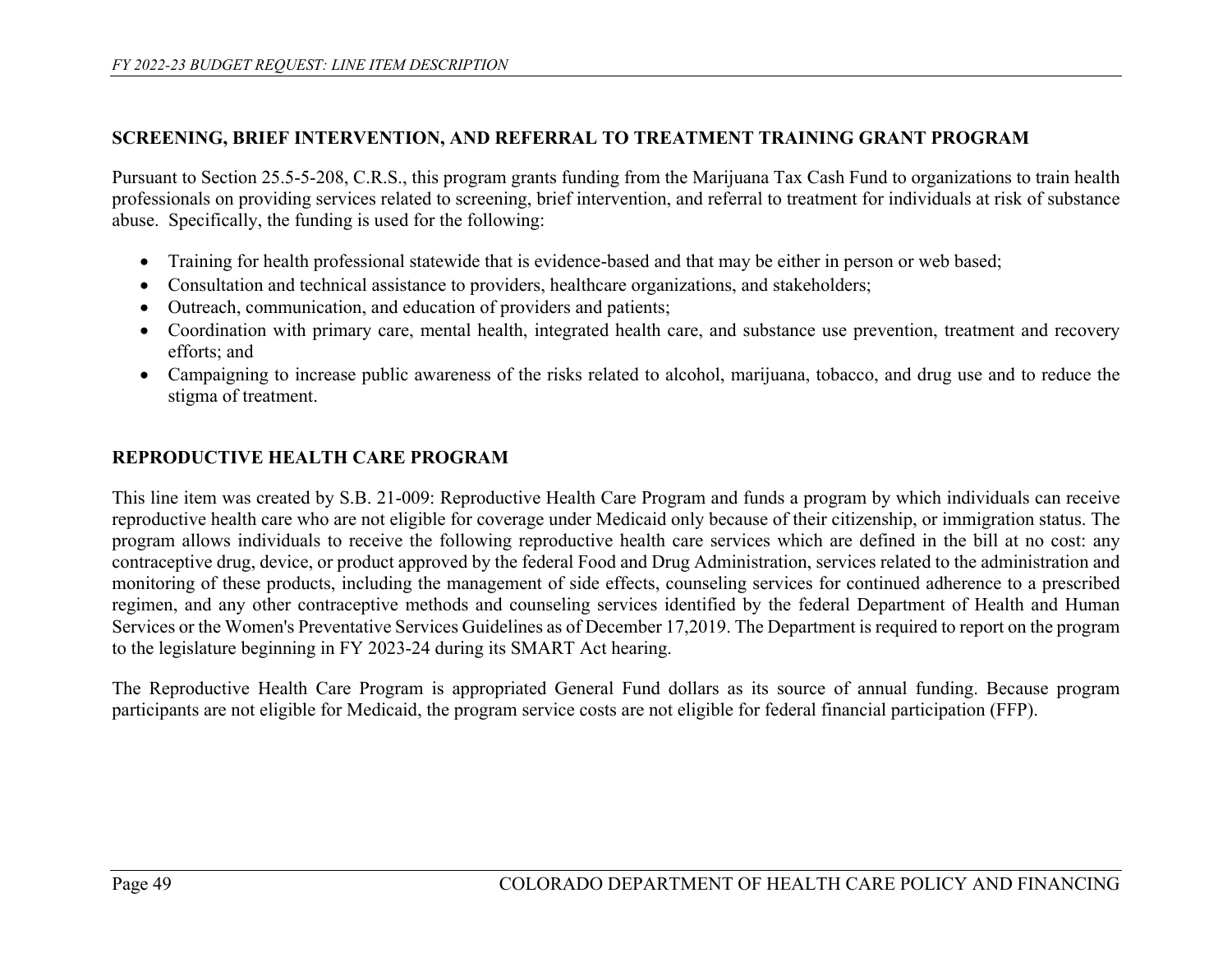## *(7) DEPARTMENT OF HUMAN SERVICES MEDICAID-FUNDED PROGRAMS*

This section of the Department's budget is for Medicaid funding for services provided or administered by the Department of Human Services (DHS). Programs include services for persons with intellectual and developmental disabilities, high-risk (substance abuse) pregnant women, individuals with mental health needs, certain youth who are in the juvenile justice system, other child welfare clients, and community services for the elderly. DHS also receives the Department's share of the costs to support the Colorado Benefits Management System (CBMS) and other information technology support, as well as operations costs separately accounted for but related to the other groups of clients mentioned above. Medicaid funds for these programs are transferred from the Department to DHS as reappropriated funds. Although the funds are considered reappropriated from the perspective of DHS, the funding sources for these transfers from the Department are General Fund, federal funds, and cash funds.

Until FY 2001-02, Medicaid funding for DHS was appropriated in one line item. In FY 2001-02, the General Assembly separated the Medicaid funding into separate line items to improve expenditure tracking and reconciliation. A description of each of the line items currently within the Department's budget follows.

All funding requests in this Long Bill group originate with DHS. The Department of Health Care Policy and Financing is a financing agency for these appropriations, meaning that the Department must validate the DHS funding request is for a Medicaid-allowable purpose as outlined by the federal Centers for Medicare and Medicaid Services (CMS). This Department also performs general oversight of the Medicaid-funded programs to ensure adherence to federal regulations for use of the Medicaid funds.

## *(A) EXECUTIVE DIRECTOR'S OFFICE – MEDICAID FUNDING*

The Executive Director's Office is responsible for the overall direction of all departmental activities for the Department of Human Services (DHS) and contains staff and associated resources for implementing policy. This appropriation in the Department's budget includes Medicaid funding for the General Administration section of the DHS budget. Because the Executive Director's Office includes a wide range of elements, the authorizations in the Colorado Revised Statutes are also varied. The main authorization is 24-1-120, C.R.S.

General Administration includes health, life, and dental, salary survey and shift differential of DHS FTE that perform services related to Medicaid, related expenses are reimbursed by the Department.

# *(B) OFFICE OF INFORMATION TECHNOLOGY SERVICES – MEDICAID FUNDING*

The Office of Information Technology is responsible for developing and maintaining the major DHS centralized computer systems, including systems that link to all counties in the State. This line item includes Medicaid funding for expenses associated with the DHS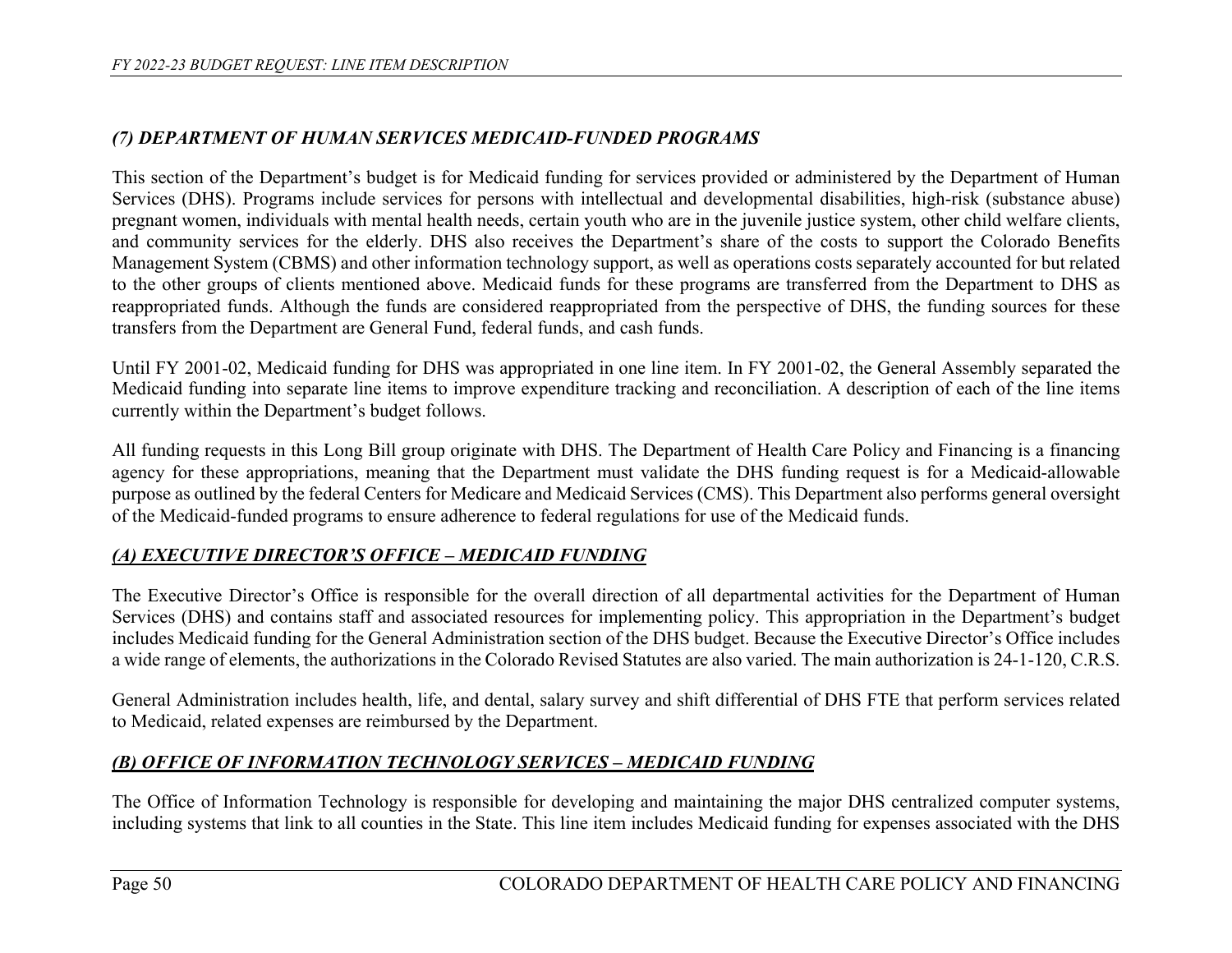Information Systems but specifically excludes CBMS funding. Not all DHS Information Systems support Medicaid functions, and, therefore, not all receive Medicaid funding.

#### **REGIONAL CENTER ELECTRONIC HEALTH RECORD SYSTEM**

Currently, the funding in this line item is used to fund the ongoing operational needs of the Electronic Health Record (EHR) System, used at the three State owned Regional Centers. The EHR system provides the Regional Centers with uniform service delivery, documentation, data collection, health record, medication administration record, billing, personal finance, and staff training and scheduling.

#### *(C) DIVISION OF CHILD WELFARE – MEDICAID FUNDING*

#### **ADMINISTRATION**

The Division of Child Welfare is located within the Office of Children, Youth, and Families. The Administration of Child Welfare oversees a group of services intended to protect children from harm and to assist families in caring for and protecting their children. The child welfare program receives Medicaid funding under federal Title XIX for the medical needs of children who are in the custody of the county departments of human/social services.

The Division of Child Welfare has two staff who are responsible for oversight of the county work to enroll the children in the Child Welfare system for Medicaid services and who administer the Children's Habilitation Residential Program (CHRP) waiver. The Medicaid funding in this administration line item pays for the staff salaries related to these workers that provide Medicaid-oversight work.

#### **CHILD WELFARE SERVICES**

The Child Welfare Services line item supports funding for counties to deliver Medicaid associated services for children and families. The line item provides Medicaid funding for children in out-of-home placement in Psychiatric Residential Treatment Facilities (PRTF); and therapeutic services for children in Residential Child Care Facilities (RCCF).

By October 1, 2021, all states are required to comply with the federal legislation Families First Preservation Services Act, which creates a new provider type called Qualified Residential Treatment Program (QRTP), which is explicitly a treatment center for youth. At that time, Medicaid will no longer reimburse RCCFs for placements of youth.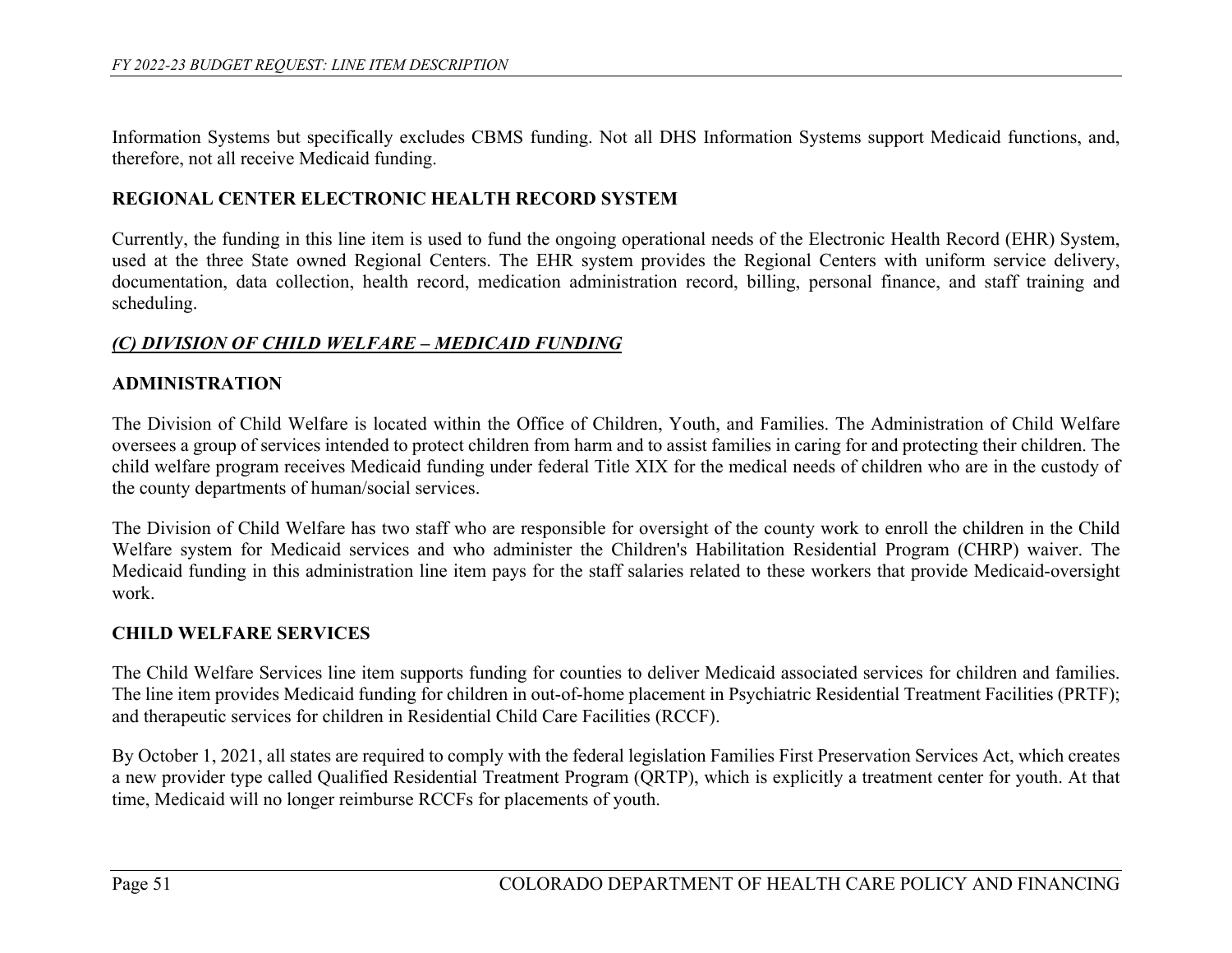#### *(D) OFFICE OF EARLY CHILDHOOD – MEDICAID FUNDING*

During the 2013 Legislative Session, the General Assembly passed HB 13-1117 "Concerning Alignment of Child Development Programs." One result was the creation of the Office of Early Childhood at the Department of Human Services. The early childhood system in Colorado includes four system sectors that address the needs of children, including early learning, child health, child mental health, and family support and parent education. Research confirms that these areas, along with prenatal health, are interrelated and that it is difficult if not impossible to separates children's emotional, behavioral, and learning needs from their prenatal and child health and wellness or from the involvement and support of their families.

#### **DIVISION OF COMMUNITY AND FAMILY SUPPORT, EARLY INTERVENTION SERVICES**

The Department provides funding for case management expenses associated with Medicaid eligible programs operated by the Early Intervention Program at the Department of Human Services. Community Center Boards (CCBs) are designated by the State to provide case management services, which include intake, developmental disability determination, financial eligibility, service plan development, referral for services, monitoring of services, and many other functions.

### *(E) OFFICE OF SELF SUFFICIENCY – MEDICAID FUNDING*

#### **SYSTEMATIC ALIEN VERIFICATION FOR ELIGIBILITY**

The Systematic Alien Verification for Eligibility (SAVE) was a new line item beginning with the FY 2010-11 Long Bill (HB 10-1376). The system is part of the website for U.S. Citizenship and Immigration Services that is now part of the federal Department of Homeland Security. The database is a nationally accessible database of selected immigration-status information on legal immigrants entering the United States. SAVE enables federal, state, and local government agencies and licensing bureaus to obtain immigration status information that they need to determine a non-citizen applicant's eligibility for many public benefits. The SAVE database also administers employment verification programs to enable employers to verify quickly and easily the work authorization of their newly hired employees.

Previously, the Department's share of the funding for SAVE was included in the Department's Medical Services Premiums line item, and costs related to Medical Assistance Sites checking immigration status for clients presenting for medical care at those sites are still charged to Medical Services Premiums.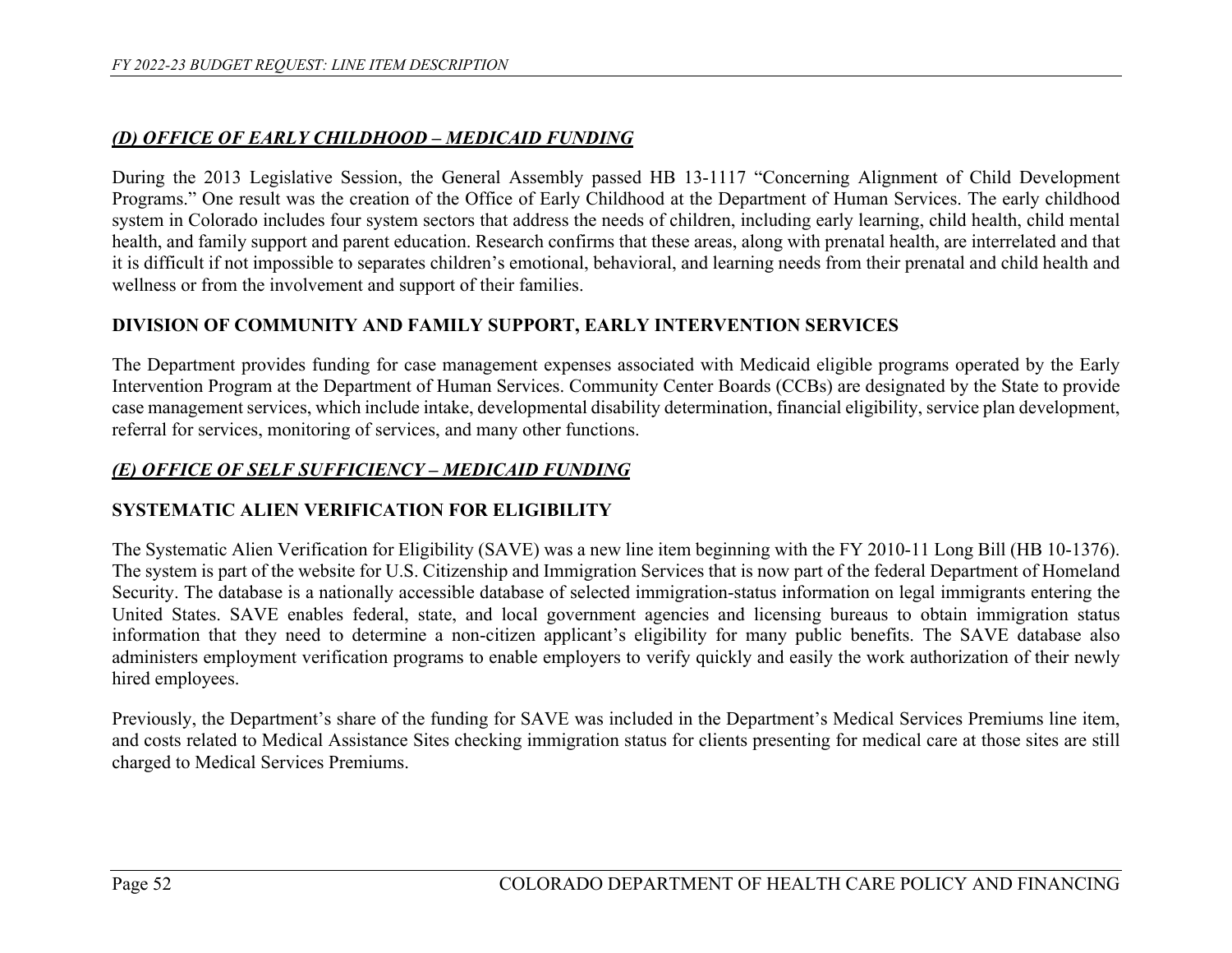## *(F) OFFICE OF BEHAVIORAL HEALTH – MEDICAID FUNDING*

## **COMMUNITY BEHAVIORAL HEALTH ADMINISTRATION**

This line item funds the Medicaid portion of Personal Services and Operating Expenditures for oversight of the mental health services provided by the Department of Human Services (DHS). Colorado provides mental health care to a larger population than just Medicaid clients, but this line item is prorated from the total State expenditures for mental health care to represent only the Medicaid portion. There is no specific statutory reference for Mental Health Administration, but a reference may be inferred from 24-1-120, C.R.S.

Personal Services for the staff in this administrative line item include salaries and associated expenditures. Other Personal Services related appropriations (such as Health life and Dental, Short Term Disability, and other items) are centrally appropriated in the Executive Director's Office of DHS and are transferred into this administrative line throughout the fiscal year as needed.

# **CHILDREN AND YOUTH MENTAL HEALTH TREATMENT ACT**

HB 99-1116 created the Child Mental Health Treatment Act to improve the probability that children with significant mental health needs receive treatment. This legislation was passed to help mitigate parents' difficulty in navigating the various governmental systems including child welfare, mental health, law enforcement, juvenile justice, education, and youth corrections in seeking help for their children. Often these situations resulted from a court action of dependency and neglect that caused parents to give up custody of their children to the local departments of human/social services. The Child Mental Health Treatment Act set up a framework for getting mental health treatment for these children without resorting to the dependency and neglect action. However, during the evaluation process for admission to the residential treatment center, if it is determined that the child is a victim of child abuse, the case is referred to child welfare services. Starting with the FY 2019-20 Long Bill (SB 19-207) the line item name changed from Mental Health Treatment Services for Youth to Children and Youth Mental Health Treatment Act.

## **HIGH-RISK PREGNANT WOMEN PROGRAM**

This line item provides Medicaid funding for prenatal and postpartum substance abuse treatment services for women at risk of a poor birth outcome due to alcohol or substance abuse. The High-Risk Pregnant Women Program, also called "Special Connections," is a statewide voluntary alcohol and drug treatment program for pregnant women who are at risk of poor birth outcomes due to substance abuse-related disorders. The program is an entitlement program fully funded by Medicaid but administered by the Alcohol and Drug Abuse Division in DHS.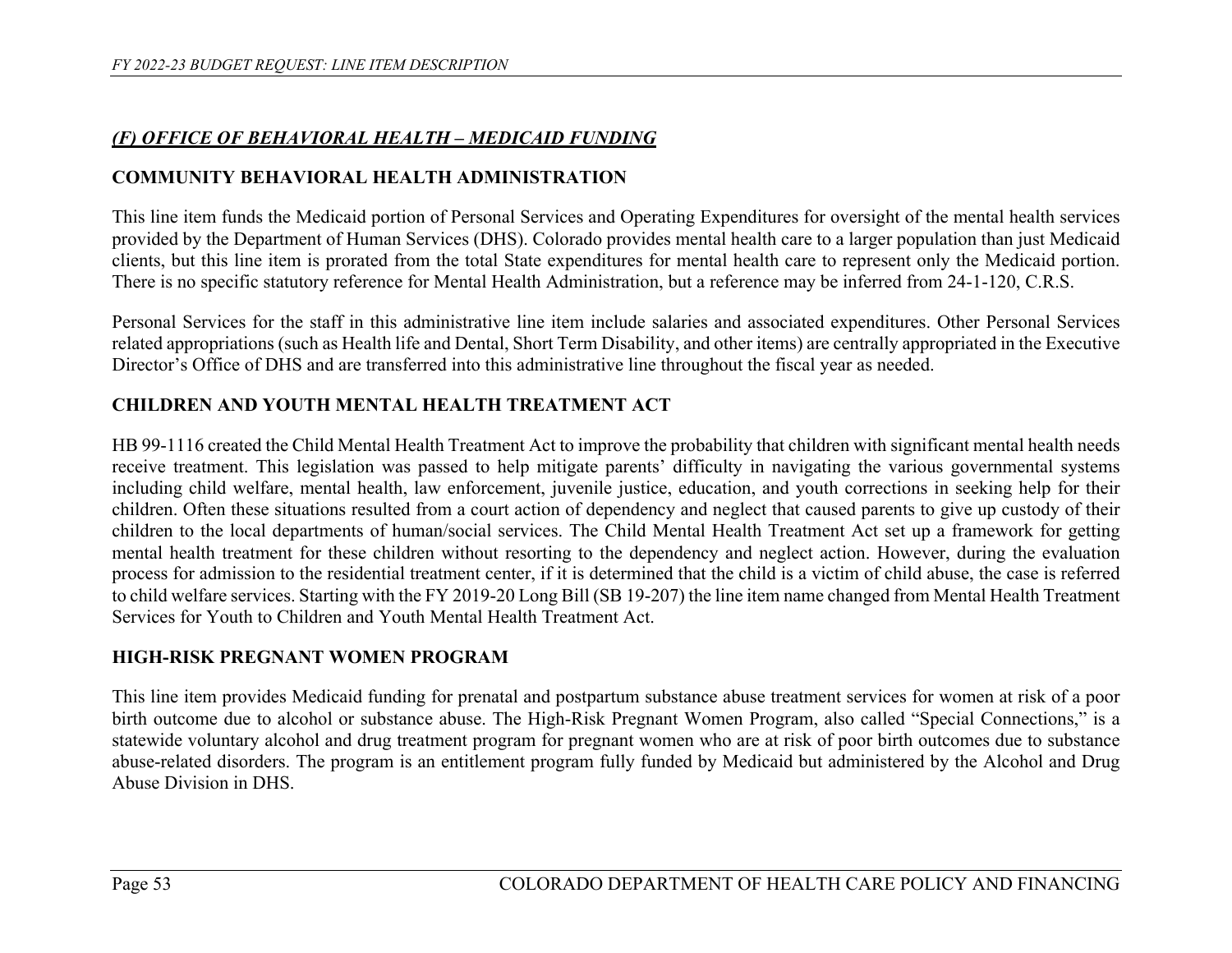### **MENTAL HEALTH INSTITUTES**

The State operates two hospitals for the severely mentally ill: the Colorado Mental Health Institute at Fort Logan, established in 1961 in Denver, and the Colorado Mental Health Institute at Pueblo, established in 1879 in Pueblo. The Institutes provide inpatient psychiatric hospital services to citizens of Colorado having a major illness such that the individual cannot be expected to function and/or be treated in the community. Both locked and unlocked treatment units are provided, with a wide variety of assessment and treatment services offered to patients. Services have included: individual, group, and family therapy; treatment goal-setting; work therapy; communityreadiness skills; medication and health education; education programs; pastoral services; substance abuse education and treatment; and, discharge and aftercare planning. The Fort Logan location does not have an inpatient treatment program for substance abuse.

Funding for the Institutes comes from a variety of sources such as disability payments, Medicare, Medicaid, third-party insurers or insurance companies, counties, school districts, and other State Departments (such as the Department of Corrections or the Department of Education). These Institutes also transfer a portion of their revenues to other offices in DHS that provide support for operations of the institutes. Such supporting operations include facilities management and accounting functions in the Office of Operations and computer functions in the Office of Information Technology. The Department pays for the services provided to Medicaid clients at the Institutes as well as the Medicaid portion of the functions in the Office of Operations and Office of Information Technology that relate to Medicaid services at the Institutes.

#### *(G) SERVICES FOR PEOPLE WITH DISABILITIES – MEDICAID FUNDING*

#### **REGIONAL CENTERS**

The State operates three Regional Centers that provide direct support for adults with intellectual and developmental disabilities. These are individuals who have significant needs and for whom adequate services and support are not available in the Community-Centered Board (CCB) system to safely meet their needs. The Regional Centers are located in Grand Junction, Pueblo, and Wheat Ridge. Regional centers serve adults in community group homes that provide services for between four and eight people. The majority of Regional Center beds are operated under the same comprehensive Home- and Community-Based waiver program that supports most community-based residential services. The Regional Center campuses also house Intermediate Care Facilities for persons with intellectual and developmental disabilities (ICF/IID).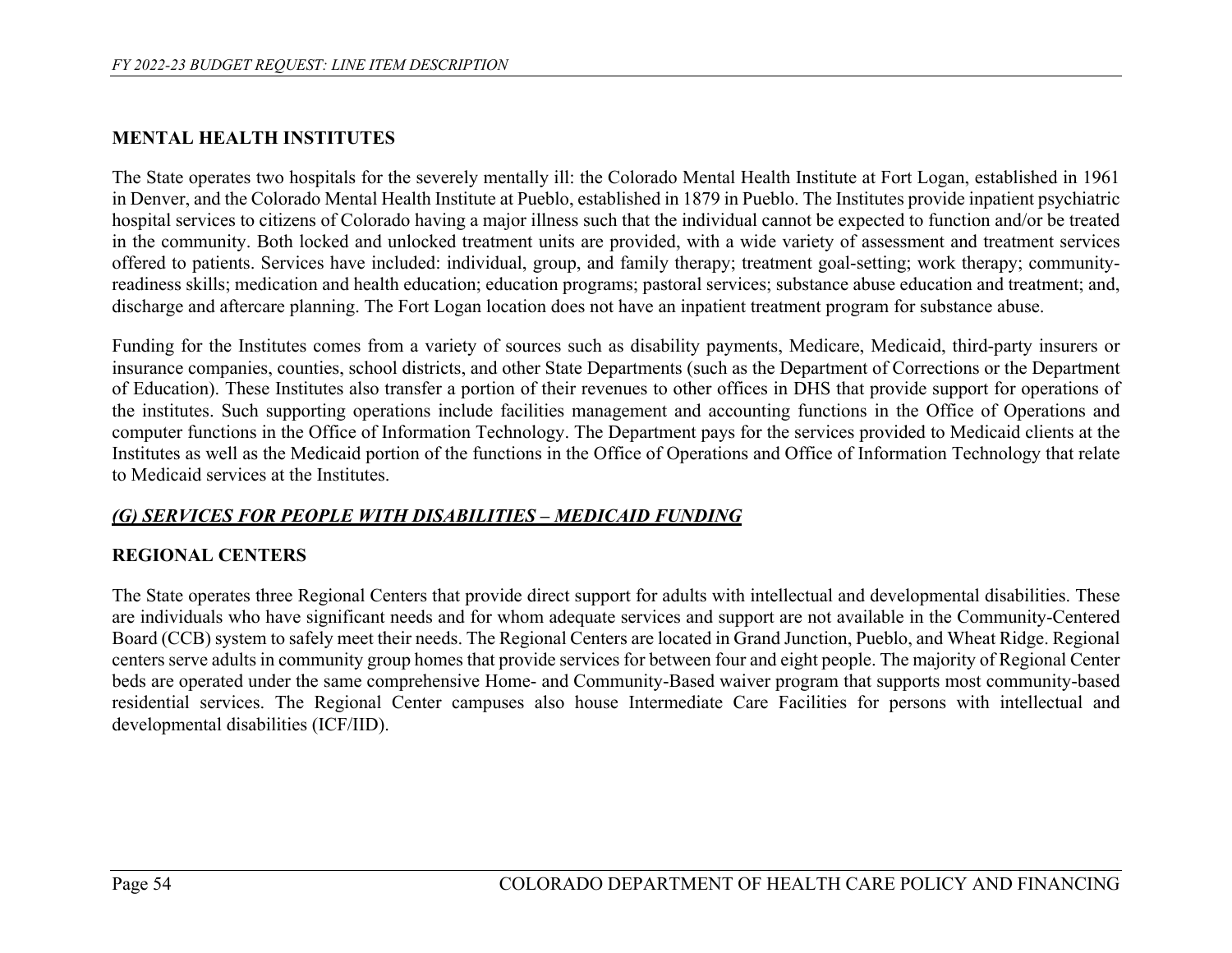The Department provides funding for personal services, operating expenses, capital outlay for patient needs, leased space, residential incentive allowance, and the purchase of services. Funding has recently been allocated through the budget process to address staffing, wait-lists, and Medicaid waiver changes.

#### **REGIONAL CENTER DEPRECIATION AND ANNUAL ADJUSTMENTS**

This line item enables the State to capture depreciation payments from federal authorities associated with Regional Centers of the Department of Human Services (DHS). The line item was added through the FY 2003-04 Supplemental Bill (HB 04-1320) to reflect historic department practice.

#### *(H) ADULT ASSISTANCE PROGRAMS, COMMUNITY SERVICES FOR THE ELDERLY – MEDICAID FUNDING*

This line item was created to support funding of the State Ombudsman program of the Department of Human Services (DHS), which manages the program through a contract with the Legal Center for Persons with Disabilities and Older Persons. This program provides liaison services between DHS and its clients who are being served by the Division of Aging and Adult Services. The programs provided for the elderly are administered through the county departments of human/social services or through regional Area Agencies on Aging. This program also provides statewide advocacy for residents in long-term care facilities. The advocate can investigate complaints made by or on behalf of residents in the long-term care facilities.

The types of services provided under this program include a nutrition program, a caregiver program, a senior employment program, the long-term care ombudsman program mentioned above, and other supportive services. Because Medicaid pays for services in long-term care facilities to clients who are categorically eligible for Medicaid, the possibility exists that clients in those facilities may need someone to intervene on their behalf when the need arises. Therefore, Medicaid pays a small contribution to the overall costs of the State Ombudsman Program.

In FY 2017-18, funding in this line item increased when the General Assembly approved the Department of Human Services' "FY 2017- 18 R-21: Aging and Disabilities Resources for Colorado Medicaid Claiming" budget request, which allows DHS to coordinate with the federal Centers for Medicare and Medicaid Services via the Department to allow for Medicaid Claiming of Aging and Disability Resources Colorado (ADRC) activities. The ADRCs serve as access points for long-term care services and supports for older adults and people with disabilities, and help direct consumers and their families to much needed information, services, and supports. The ADRCs conduct time reporting on the work provided to clients, and identify the amount of time the ADRCs provide services eligible for Medicaid claiming.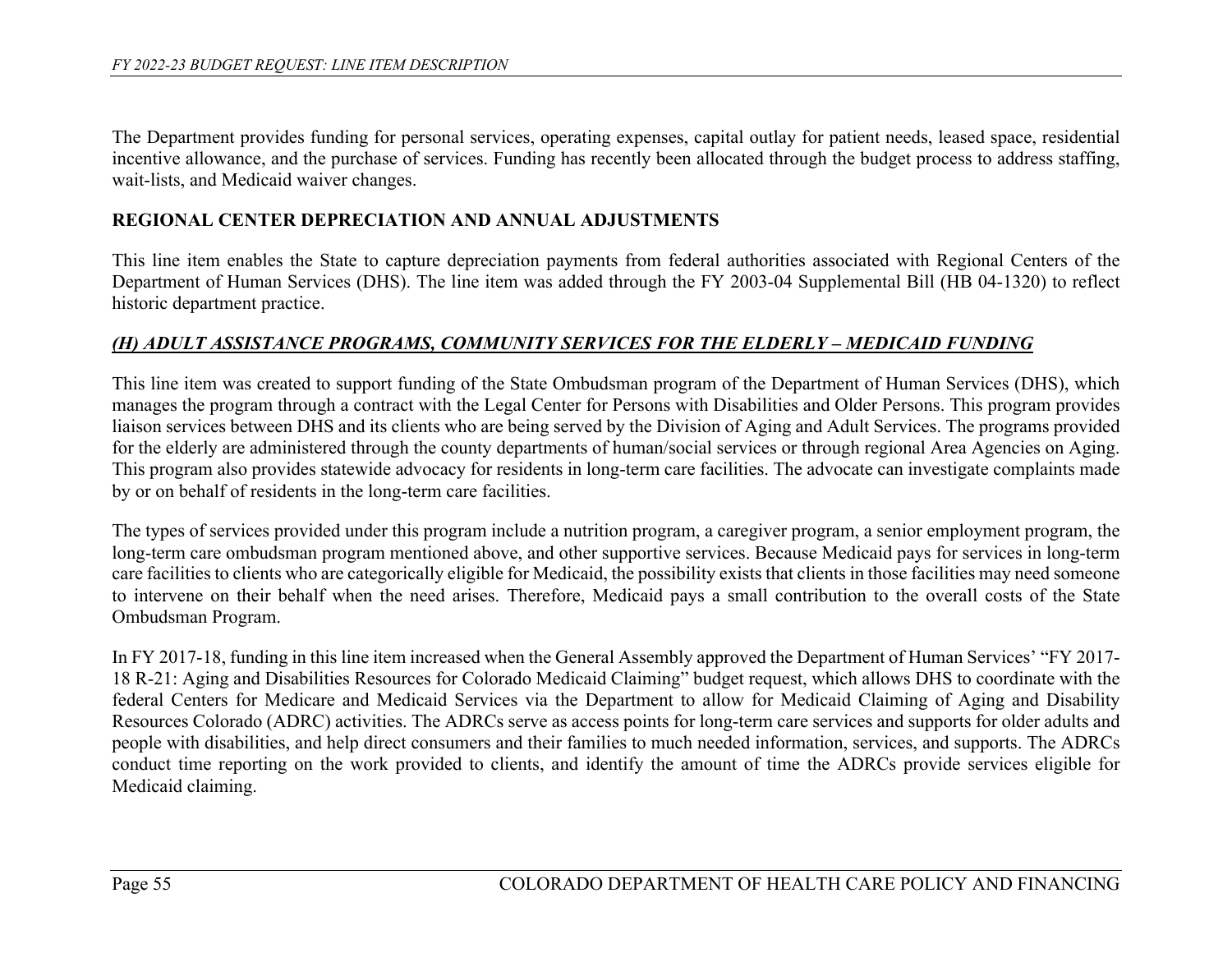## *(I) DIVISION OF YOUTH SERVICES – MEDICAID FUNDING*

The Division of Youth Corrections is within the Office of Children, Youth, and Families at the Department of Human Services (DHS). The Division of Youth Corrections provides management and oversight to State-operated and private-contract residential facilities, as well as community-based alternative programs, that serve youth between 10 and 20 years of age who: have demonstrated delinquent behavior; are detained while awaiting adjudication; or are committed to the Division of Youth Corrections after adjudication. Facilities for youth offenders include intensive secure units, medium care units, staff secure units, and non-secure community residential programs. Only residents in non-secure, community residential programs would qualify for Medicaid. Other youth in secured, locked facilities have their medical care paid entirely through State General Fund.

The Division is currently organized into Administration, Institutional Programs, and Community Programs; Medicaid funding is provided only within the Community Programs section. Within the Community Programs section, the Medicaid funding covers a portion of Personal Services (includes POTS and indirect costs), a portion of Purchase of Contract Placements (mental health services), and a portion for a Managed Care Pilot Project.

# *(J) OTHER*

## **FEDERAL MEDICAID INDIRECT COST REIMBURSEMENT FOR DHS PROGRAMS**

This line item was created in the FY 2009-10 Long Bill (SB 09-259). An indirect cost is for a service that is provided for one department but used jointly by several divisions within the Department. As such, it is difficult to assign costs to a particular cost center such as a specific division. Indirect costs are usually constant for a wide range of services and are grouped under fixed costs because the cost is still occurring even if there is a change in work activities. Indirect costs go by other names as well, including common costs, overhead costs, or joint costs.

# **DEPARTMENT OF HUMAN SERVICES INDIRECT COST ASSESSMENT**

This line item was created in the FY 2017-18 Long Bill (SB 17-254). The line item funds the Medicaid share of costs for various Indirect Cost Assessment lines for DHS departmental or statewide overhead costs associated with the operation of general government functions.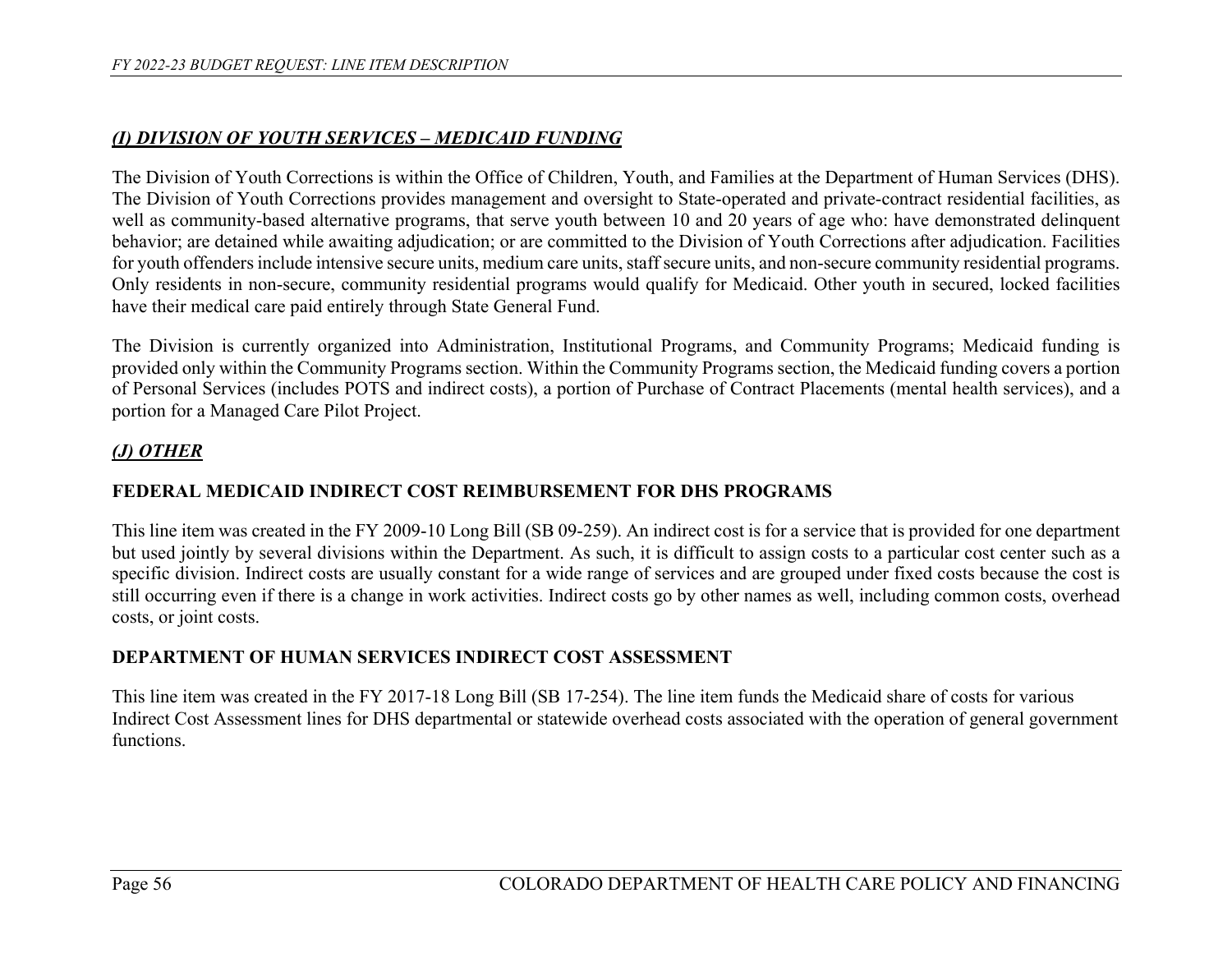# *II. PRIOR-YEAR LEGISLATION*

The following is a summary of major legislation enacted in 2021 that affects Department policies and procedures.

## **HB 21-1085 Secure Transportation Behavioral Health Crisis (McCluskie, Larson, Bridges, Smallwood)**

This bill requires the Department to create a new medical benefit under Medicaid for secure transportation services by January 1, 2023. The Department must collaborate with the Office of Behavioral Health at the Department of Human Services in order to determine how the benefit may align with co-responder, mobile crisis, and emergency crisis dispatch.

#### **HB 21-1097 Establish Behavioral Health Administration (Young, Pelton, Fields, Gardner)**

This bill requires the Department of Human Services to develop a plan to establish the Behavioral Health Administration, and to establish it by July 1, 2022. In addition, several state agencies, including the Department, are tasked with coordinating with the DHS to develop recommendations that align and integrate the BHA with medical assistance programs, private insurance, and prevention and preventive services.

#### **HB 21-1166 Behavioral Health Crisis Response Training (Young, Will, Ginal)**

This bill requires the Department to obtain a vendor to provide statewide training on a comprehensive care coordination and treatment model that is available through teleconferencing to professionals who work with individuals with IDD and co-occurring behavioral health needs. The bill requires that the vendor be selected by January 1, 2022.

#### **HB 21-1187 Long-term Services and Support Case Management Redesign (Young, Pelton, Winter, Rankin)**

The bill requires the Medical Services Board in the Department to adopt rules providing for the establishment of a redesigned case management system. The new system must consist of agencies that provide case management services on a fee-for-service basis or through Colorado's Medicaid program. In developing the system, the bill sets specific deadlines for the Department.

#### **HB 21-1198 Health Care Billing Requirements for Indigent Patients (Jodeh, Buckner, Kolker)**

The bill repeals, reenacts, and expands hospital requirements around providing discount care to uninsured patients and moves regulatory authority over the program from the Colorado Department of Public Health and Environment to the Department. By April 1, 2022, the Medical Services Board must promulgate rules to implement the program and the Department must develop information on patient's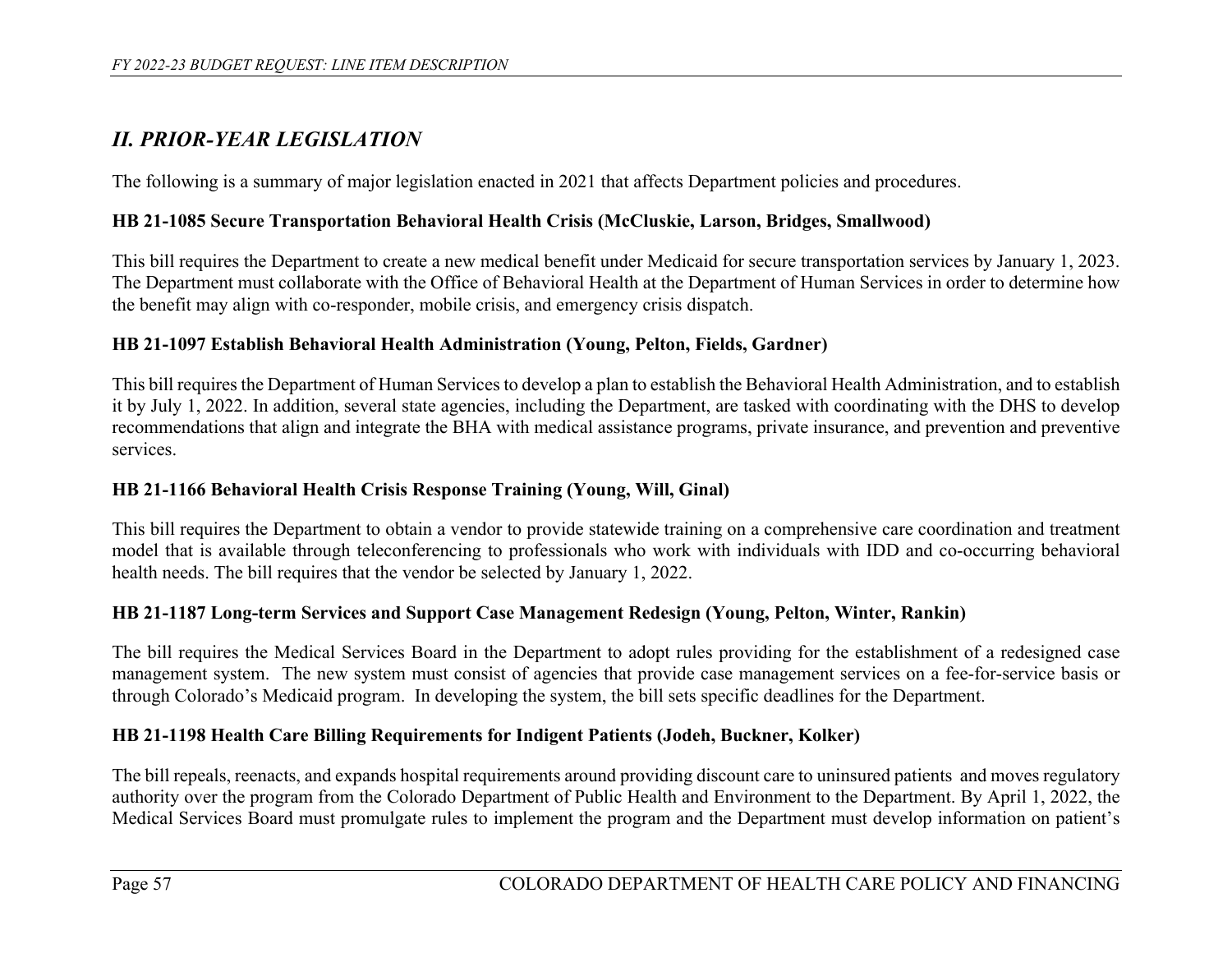rights, establish a process for patients to appeal a determination of ineligibility, establish rates for discounted care, and begin to periodically review health care facilities for compliance.

#### **HB 21-1206 Medicaid Transportation Services (Larson, Valdez, Moreno, Coram)**

The bill moves the responsibility for oversight of Medicaid nonmedical and nonemergency medical transportation services from the Public Utilities Commission in the Department of Regulatory Agencies to the Department. The bill requires the Department to collaborate with stakeholders to establish rules for safety, access to services, and driver and vehicle requirements. In addition, the bill exempts transportation providers from verifying compliance with the Department rules if the provider already complies with safety standards established by another state agency that meet or exceed the Department's requirements.

#### **HB 21-1227 Medicaid Nursing Facilities Demonstration of Need (Lontine, Soper, Fields, Kirkmeyer)**

The bill requires the Department to develop a new certification process for nursing facilities seeking Medicaid certification on or after June 30, 2021. The Department must develop, analyze, and enforce a demonstration of need to determine the viability of and required need for each new nursing facility seeking certification. When developing the new certification process, the bill makes specific requirements of the Department.

#### **HB 21-1232 Standardized Health Benefit Plan Colorado Option (Roberts, Jodeh, Donovan)**

The bill directs the Commissioner of Insurance to develop a standardized health insurance plan that private health insurance carriers are required to offer. It sets targets for premium rate reductions under the plan and creates a process by which health care providers and hospitals may be required to accept the plan and rates established by state regulators. The Office of the Insurance Ombudsman is created within the Department to act as an advocate for consumer interests in matters related to access and affordability of the standardized plan.

#### **HB 21-1256 Delivering Healthcare through Telemedicine (Lontine, Winter, Simpson)**

The bill directs the Department , which administers the state's Medicaid program, to promulgate rules specifically relating to health care providers that deliver health care or mental health services exclusively or primarily through telemedicine.

#### **HB 21-1275 Medicaid Reimbursement for Services by Pharmacists (Lontine, Will, Ginal, Kirkmeyer)**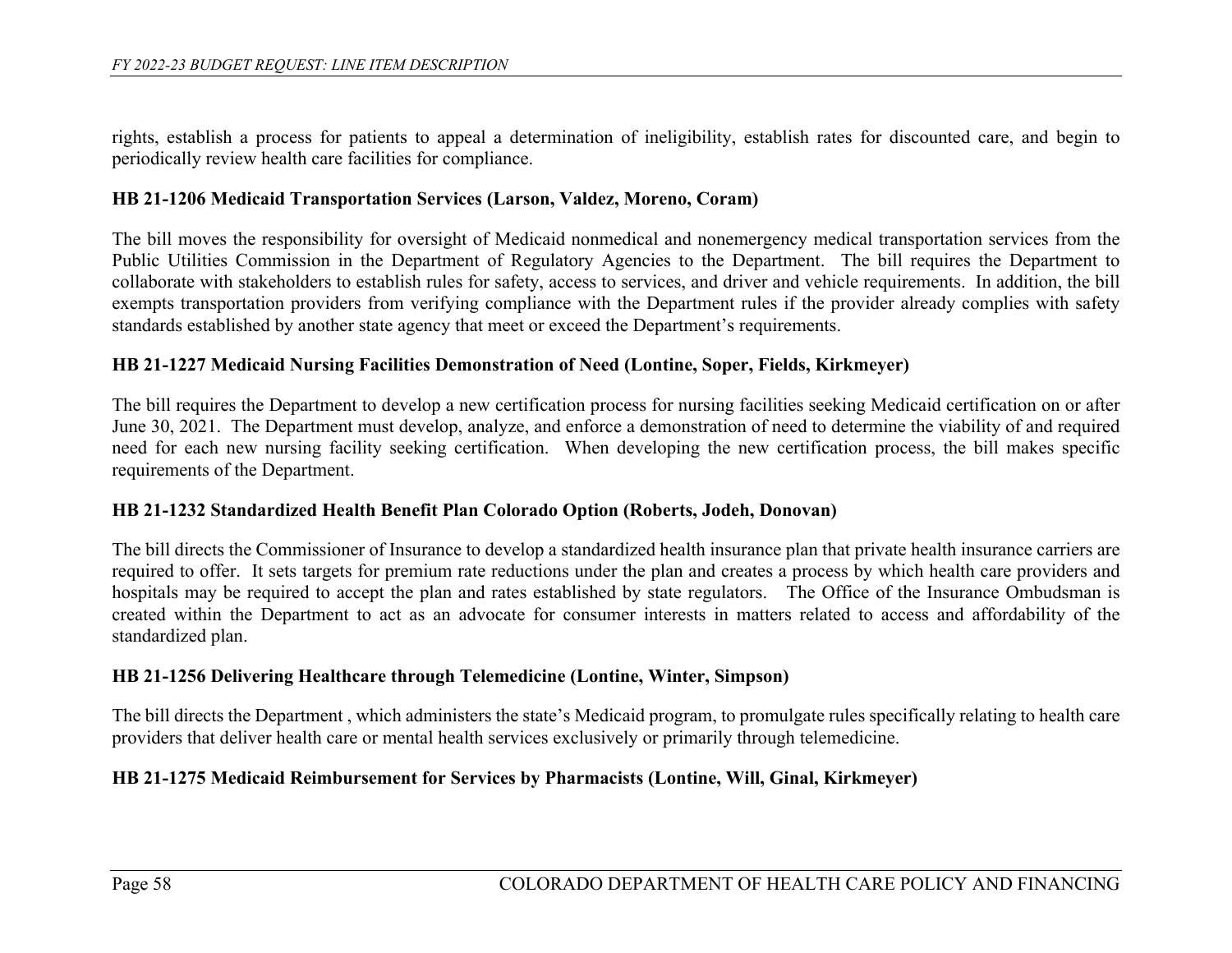The bill modifies the state's Medicaid program to include payment to pharmacists working in a collaborative practice agreement with a physician for services within their scope of practice and not duplicative of existing services covered by Medicaid. The bill also authorizes Medicaid payments to authorized pharmacists to administer or dispense extended-release injectable medications for treatment of mental health or substance use disorders, which can be paid either as a pharmacy or medical benefit. Lastly, the bill requires that clinical pharmacy services be considered allowable costs in a federally qualified health center (FQHC) setting. The Department is directed to seek federal authorization and financial participation to implement these changes.

### **HB 21-1276 Prevention of Substance Use Disorders (Kennedy, Herond, Pettersen, Priola)**

The bill places several restrictions and requirements on insurance carriers and health benefit plans relating to opioids and alternative treatments for certain plans issued or renewed beginning January 1, 2023. Changes pertain to opioid prescribing limitations, the prescription drug monitoring program, education opportunities for providers, and Colorado Substance Use Disorders Prevention Collaborative.

### **SB 21-009 Reproductive Health Care Program (Jaques Lewis, Caraveo)**

The bill directs the Department to administer a reproductive health care program to certain individuals who are not eligible for coverage under Medicaid only because of their citizenship or immigration status, beginning January 1, 2022. The program allows eligible individuals to receive reproductive health services, upon request and at no cost.

#### **SB 21-016 Protecting Preventive Health Coverage (Pettersen, Moreno, Esgar, Mullica)**

The bill expands preventive health care and family planning services covered under state-regulated health insurance plans and Medicaid to include counseling, prevention, and screening for a sexually transmitted infection (STI), and contraception as required coverage without cost sharing requirements. The bill requires that Medicaid cover family planning and family planning-related services and establishes that such services must be provided without cost sharing for the client. These services are defined in the bill, and the Medical Services Board is directed to promulgate rules establishing specific services to be covered within these definitions. The bill authorizes reimbursement for such services for any licensed health care provider.

#### **SB 21-025 Family Planning Service for Eligible Individuals (Pettersen, Coram, Tipper, Will)**

The bill directs the Department to seek federal approval to expand family planning services to individuals earning up to 260 percent of the federal poverty level (FPL). The Department must submit the request to the federal government by January 31, 2022. The expanded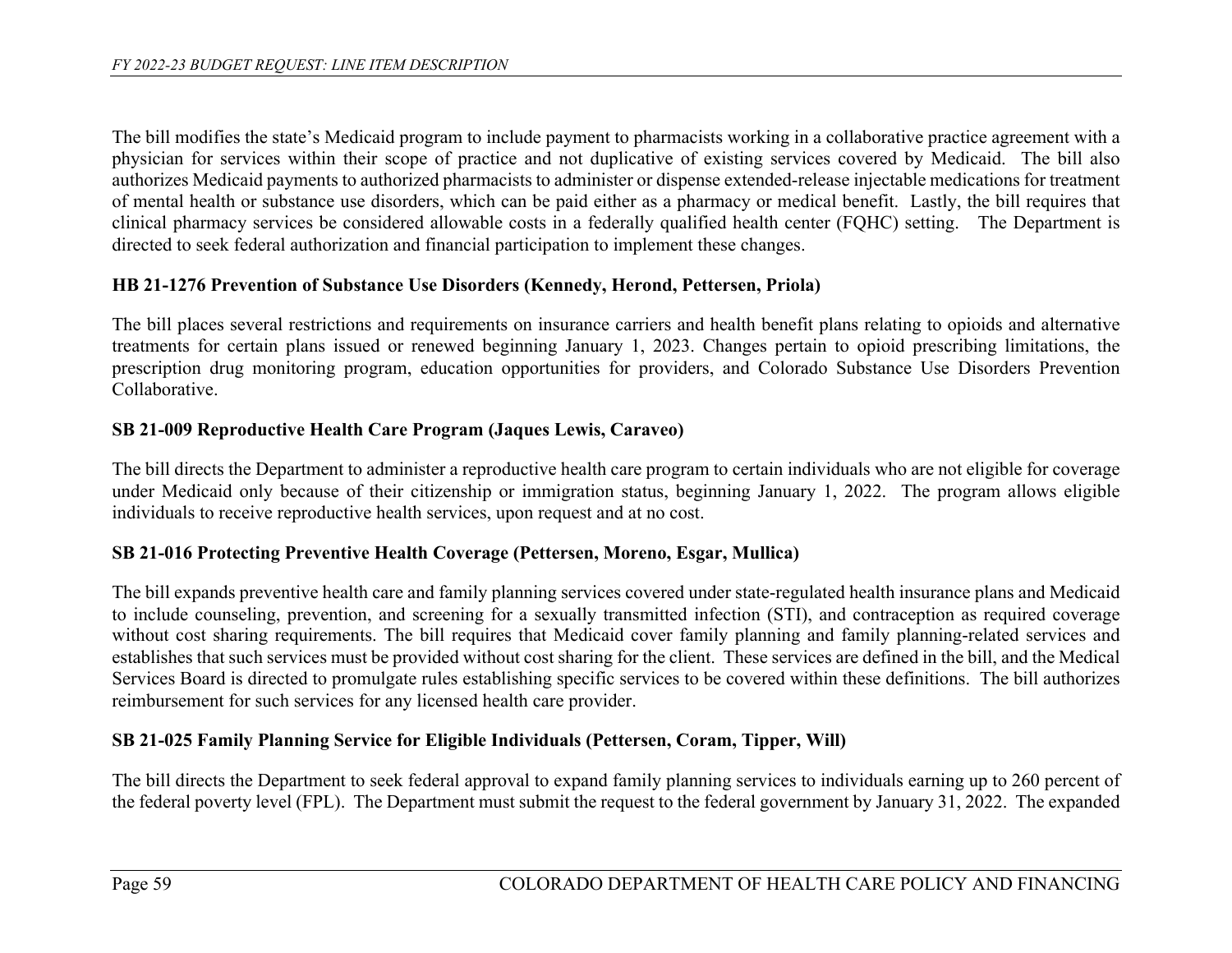program must not impose age, sex, or gender identity limitations on eligibility, and must include a presumptive eligibility process. The family planning and family planning-related services that must be covered are specified in the bill.

#### **SB 21-038 Expansion of Complementary and Alternative Medicine (Zenzinger, Smallwood, Kenned, Van Winkle)**

The bill modifies eligibility for the Complimentary or Alternative Medicine Pilot Program, which is administered by the Department, by expanding the geography-based eligibility to include eligible individuals residing anywhere in the state and by expanding diagnosisbased eligibility to also include individuals with a primary condition of multiple sclerosis, a brain injury, spina bifida, muscular dystrophy, or cerebral palsy, with the total inability for independent ambulation directly resulting from one of these diagnoses.

#### **SB 21-039 Elimination of Subminimum Wage Employment (Zenzinger, Hisey, Caraveo Pelton)**

The bill phases out sub-minimum wage employment in Colorado; creates a buy-in option for the Developmental Disabilities Medicaid waiver program; makes additional changes to the services offered through the waiver program; and continues the Employment First Advisory Partnership indefinitely.

#### **SB 21-123 Expand Canadian Rx Import Program (Ginal, Coram, McCormick, Lynch)**

Senate Bill 19-005 created the Canadian Drug Importation Program. This bill authorizes the Department to expand the program to allow drug importation from nations other than Canada, conditional upon the enactment of federal legislation permitting states to do so.

#### **SB 21-128 Modification to Administration of the Nurse Home Penalty Cash Fund (Kolker, Lontine)**

The bill transfers administration of the Nursing Home Penalty Cash Fund from the Department of Health Care Policy and Financing to the Department of Public Health and Environment, and modifies how the fund is operated.

#### **SB 21-137 Behavioral Health Recovery Act (Pettersen, Winter, Michaelson Jenet, Kennedy)**

The bill extends, modifies, and finances behavioral health programs throughout state government. The bill also creates a new cash fund for federal funds related to behavioral health. The bill makes several other changes in law pertaining to controlled substances, substance use disorder treatment, and creating a task force to meet during the 2021 interim to develop recommendations for spending funds received from the American Rescue Plan Act (ARPA) on behavioral health.

#### **SB 21-139 Coverage for Telehealth Dental Services (Fields, Simpson, Lontine, Soper)**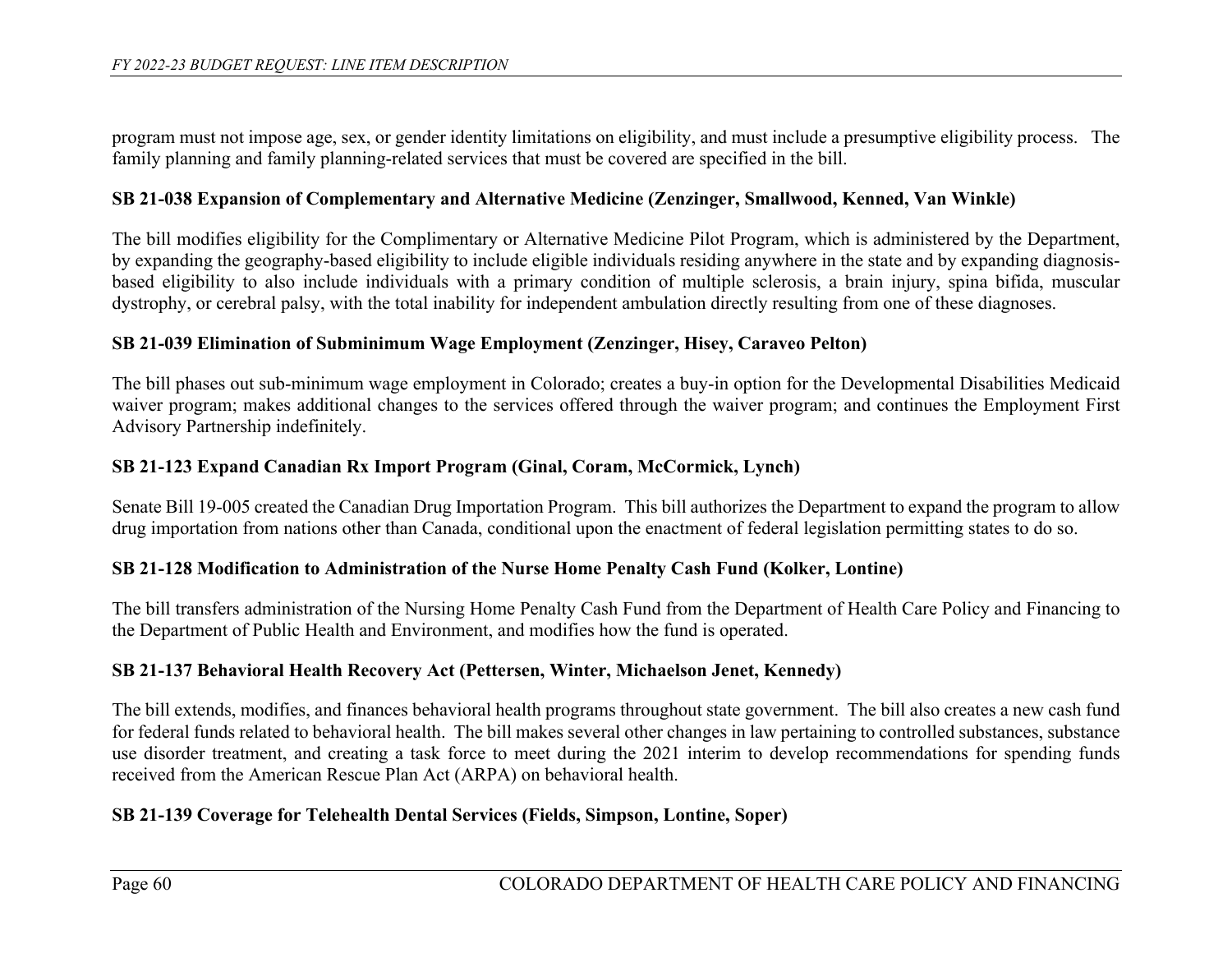The bill requires that dental plans under Medicaid, Child Health Plan Plus (CHP+), and the jurisdiction of the Division of Insurance (DOI) include the option of conducting visits via telehealth for services that are appropriate to provide in this manner. In addition, certain requirements that currently apply to the use of telehealth under DOI-regulated health insurance plans are extended to DOIregulated dental plans.

#### **SB 21-142 Healthcare Access in Cases of Rape or Incest (Pettersen, Donovan, Caraveo, McCluskie)**

Colorado's Medicaid and Indigent Care programs provides coverage for abortions only in cases of rape or incest, or when the life of the mother is endangered. In these instances, current law restricts abortion procedures to certain facility types and they can only be performed by a physician. The bill eliminates these facility- and provider-type restrictions, allowing reimbursement for these services when performed in any health facility and by any licensed health care provider acting within the scope of their license and in accordance with applicable federal regulations.

#### **SB 21-210 Remote Supports for Elderly, Blind and Disabled Waiver (Hansen, Ransom)**

The bill authorizes the use of remote supports with Medicaid clients enrolled in the Home and Community Based Services Medicaid Elderly, Blind, and Disabled waiver.

#### **SB 21-211 Adult Dental Benefit (Moreno, Herod)**

House Bill 20-1361 capped the Medicaid adult dental benefit to \$1,000 annually for FY 2020-21 and FY 2021-22 and required transfers of \$1,139,402 in FY 2020-21 and \$2,278,804 in FY 2021-22 from the Unclaimed Property Trust Fund to the General Fund. This bill repeals the adult dental benefit cap and makes various conforming fund transfers.

#### **SB 21-212 Primary Care Payments Align Federal Funding (Moreno, McCluskie)**

The bill requires the Department, to the extent permitted by the state constitution and federal government, to align payments from the Primary Care Fund with Medicaid to maximize the receipt of federal matching funds.

#### **SB 21-213 Use of Increased Medicaid Match (Moreno, McCluskie)**

The bill continues the state's use of a temporary increase in federal funds related to Medicaid from the Families First Coronavirus Response Act to reduce General Fund obligations rather than having the benefit accrue to cash funds. Specifically, the amount of federal matching funds received in excess of 50.0 percent federal financial participation generated by increased reimbursements pursuant to the